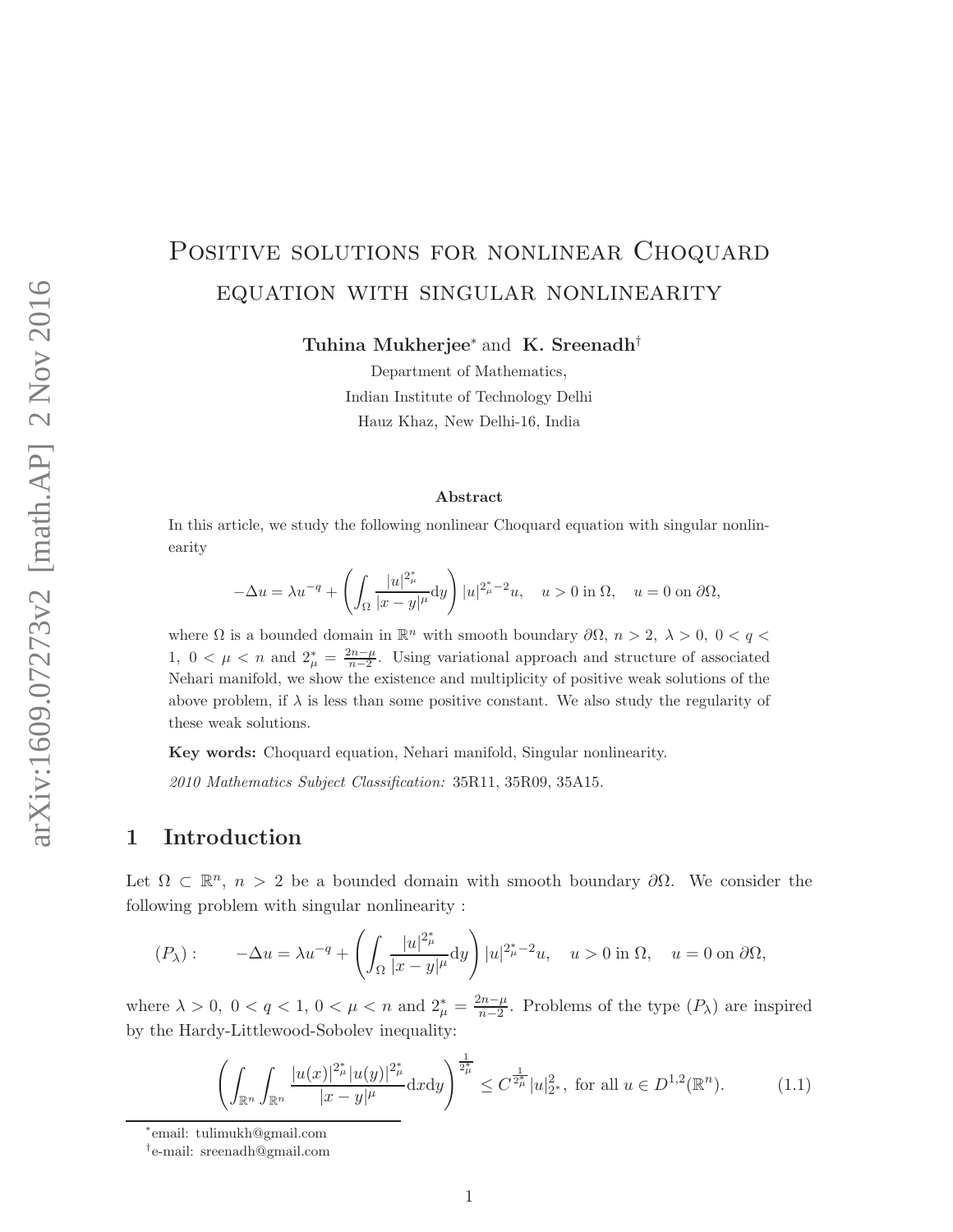where  $C = C(n, \mu)$  is a positive constant and  $2^* = \frac{2n}{n-1}$  $\frac{2n}{n-2}$ . Recently, researchers are paying lot of attention to Choquard type equations and as a result, good amount of work has been done in this topic. Existence of solutions for the equation of the type

$$
-\Delta u + w(x)u = (I_{\alpha} * |u|^p)|u|^{p-2}u \text{ in } \mathbb{R}^n,
$$

where  $w(x)$  is an appropriate function,  $I_{\alpha}$  is Reisz potential and  $p > 1$  is chosen appropriately, have been studied in [11, 17, 34, 38, 44, 49]. In [32], Lieb proved the existence and uniqueness, up to translations, of the ground state for the problem

$$
-\Delta u + u = (|x|^{\mu} * F(u))f(u) \text{ in } \mathbb{R}^n,
$$

where  $f(t)$  is critical growth nonlinearity such that  $|tf(t)| \leq C ||t|^2 + |t|^{\frac{2n-\mu}{n-2s}}$  for  $t \in \mathbb{R}, \mu > 0$ , some constant  $C > 0$  and  $F(t) = \int_0^z f(z) dz$ . In [4, 13, 14], Gao and Yang showed existence and multiplicity results for Brezis-Nirenberg type problem of the nonlinear Choquard equation

$$
-\Delta u = \left(\int_{\Omega} \frac{|u|^{2_{\mu}^*}}{|x - y|^{\mu}} dy\right) |u|^{2_{\mu}^* - 2} u + \lambda g(u) \text{ in } \Omega, \quad u = 0 \text{ on } \partial\Omega,
$$

where  $\Omega$  is smooth bounded domain in  $\mathbb{R}^n$ ,  $n > 2$ ,  $\lambda > 0$ ,  $0 < \mu < n$  and  $g(u)$  is a nonlinearity with certain assumptions. We also cite [2, 3] and references therein for recent works on Choquard equations. On the other hand, authors in [30] studied the existence of multiple solutions of the equation

$$
-\Delta u = \lambda u^{-q} + u^p, \ u > 0 \text{ in } \Omega, \quad u = 0 \text{ on } \partial\Omega,
$$
\n(1.2)

where  $\Omega$  is smooth bounded domain in  $\mathbb{R}^n$ ,  $n \geq 1$ ,  $p > 1$ ,  $\lambda > 0$  and  $0 < q < 1$ . The paper by Crandal, Rabinowitz and Tartar [12] is the starting point on semilinear problem with singular nonlinearity. A lot of work has been done related to existence and multiplicity results on singular nonlinearity, see [26, 29, 30]. In [26], Haitao studied the equation (1.2) for  $n \geq 3$ ,  $1 < p \leq 2^* - 1$  and showed the existence of two positive solutions for maximal interval of the parameter  $\lambda$  using monotone iterations and mountain pass lemma. Semilinear equations with singular nonlinearities has been also discussed in  $[1, 5, 25, 43, 47, 48]$ . Existence of multiple positive solutions for an elliptic equation with singular nonlinearity and sign changing weight functions has been shown in [31]. There are many works on singular problem for equations involving p-Laplacian operator with critical growth terms. Among them we cite [15, 16, 18, 19, 22, 23, 27, 28] for readers and references therein.

Observing these results, there arise a natural question that if problem  $(P_\lambda)$  has multiple positive solutions, since  $(P_\lambda)$  contains both singular as well as critical nonlinearity in the sense of Hardy-Littlewood-Sobolev inequality (1.1). In this paper, we study the multiplicity results with convex-concave type critical growth and singular nonlinearity. Here, we follow the approach as in the work of Hirano, Saccon and Shioji [30] and we would like to remark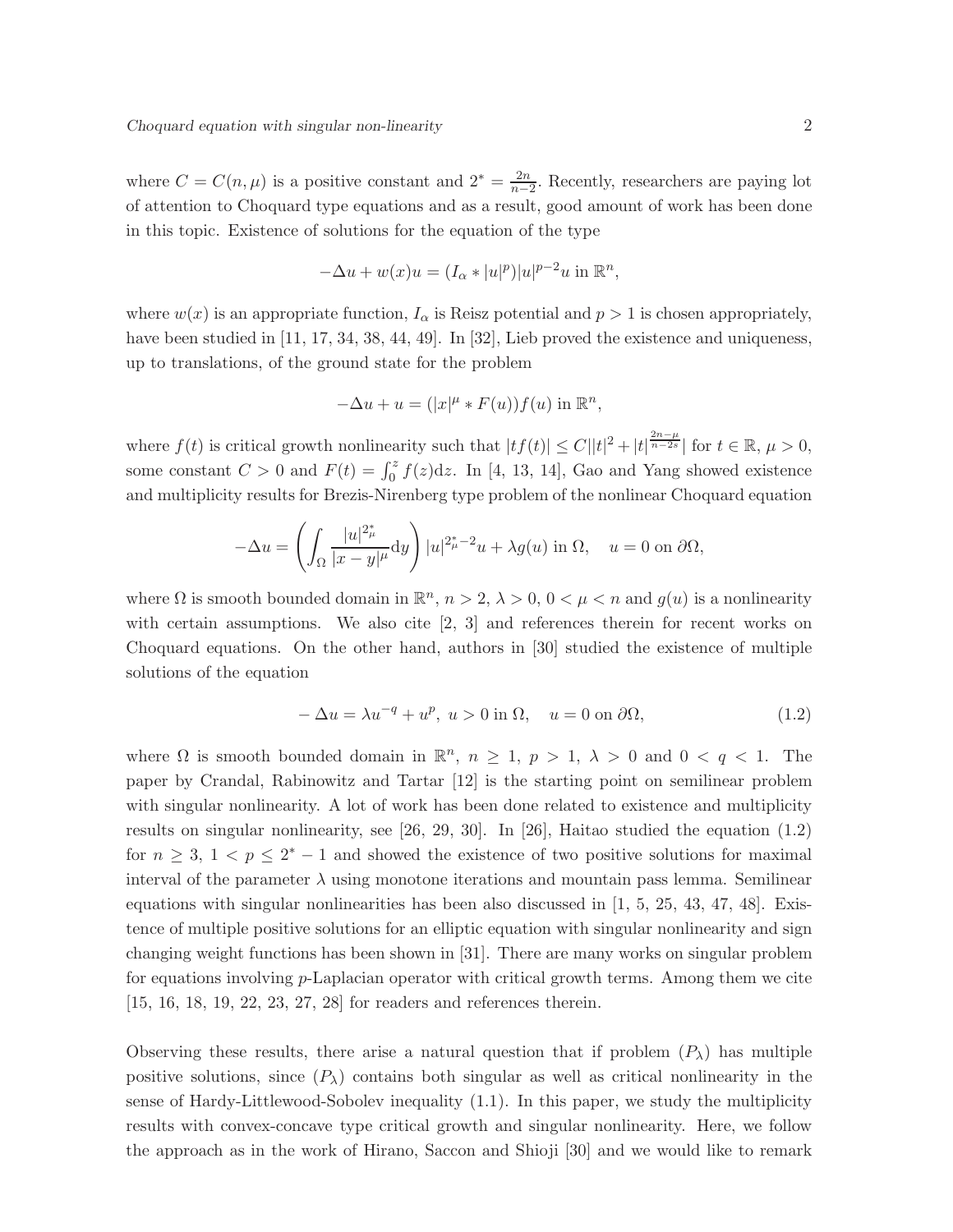that the results proved here are new. The main difficulty in treating  $(P_\lambda)$  is the presence of singular nonlinearity along with critical exponent in the sense of Hardy-Littlewood-Sobolev inequality which is nonlocal in nature. The energy functional no longer remains differentiable due to presence of singular nonlinearity, so usual minimax theorems are not applicable. Also the critical exponent term being nonlocal adds on the difficulty to study the Palais-Smale level around a nontrivial critical point. We obtain our results by studying the existence of minimizers that arise out of structure of Nehari manifold. The existence and multiplicity of solutions by the method of Nehari manifold and fibering maps has been investigated in [8, 9, 45]. For more details related to Nehari manifold, we refer to [7, 10, 46] and references therein. Moreover, under suitable assumptions, we obtained some regularity results. These results are obtained overcoming the standard bootstrap arguments.

The paper is organized as follows: In section 2, we present some preliminaries required to prove our results and state the main results of our work. In section 3, we study the corresponding Nehari manifold using the fibering maps and properties of minimizers. Section 4 and 5 are devoted to show the existence of minimizers and solutions. Last but not least, in section 6, we show the regularity results for the solutions.

## 2 Preliminaries and Main Results

In this section, we recall some preliminary results that are required in the later sections and also give the statement of our main results. We denote  $|\cdot|_p$  as the standard  $L^p(\Omega)$  norm,  $1 \le p \le \infty$  and  $\|\cdot\|$  for  $H_0^1(\Omega)$  norm. Now for each  $\alpha \ge 0$ , we set

$$
C_{\alpha} = \sup \left\{ \int_{\Omega} |u|^{\alpha} dx : ||u|| = 1 \right\}.
$$

Then  $C_0 = |\Omega|$  = Lebesgue measure of  $\Omega$  and  $\int_{\Omega} |u|^{\alpha} dx \leq C_{\alpha} ||u||^{\alpha}$ , for all  $u \in H_0^1(\Omega)$ . The key point to apply variational approach for the problem  $(P_\lambda)$  is the following well-known Hardy-Littlewood-Sobolev inequality [33].

**Proposition 2.1** Let  $t, r > 1$  and  $0 < \mu < n$  with  $1/t + \mu/n + 1/r = 2$ ,  $f \in L^t(\mathbb{R}^n)$  and  $h \in L^r(\mathbb{R}^n)$ . There exists a sharp constant  $C(t, n, \mu, r)$ , independent of f, h such that

$$
\left| \int_{\mathbb{R}^n} \int_{\mathbb{R}^n} \frac{f(x)h(y)}{|x-y|^{\mu}} dx dy \right| \leq C(t, n, \mu, r) |f|_{t} |h|_{r}.
$$

In general, let  $f = h = |u|^q$  then

$$
\int_{\mathbb{R}^n} \int_{\mathbb{R}^n} \frac{|u(x)|^q |u(y)|^q}{|x-y|^{\mu}} \mathrm{d}x \mathrm{d}y
$$

is well defined if  $|u|^q \in L^t(\mathbb{R}^n)$  for some  $t > 1$  satisfying  $\frac{2}{t} + \frac{\mu}{n}$  $\frac{\mu}{n} = 2$ . Thus, for  $u \in H^1(\mathbb{R}^n)$ , by Sobolev Embedding theorems, we must have

$$
\frac{2n-\mu}{n} \le q \le \frac{2n-\mu}{n-2}.
$$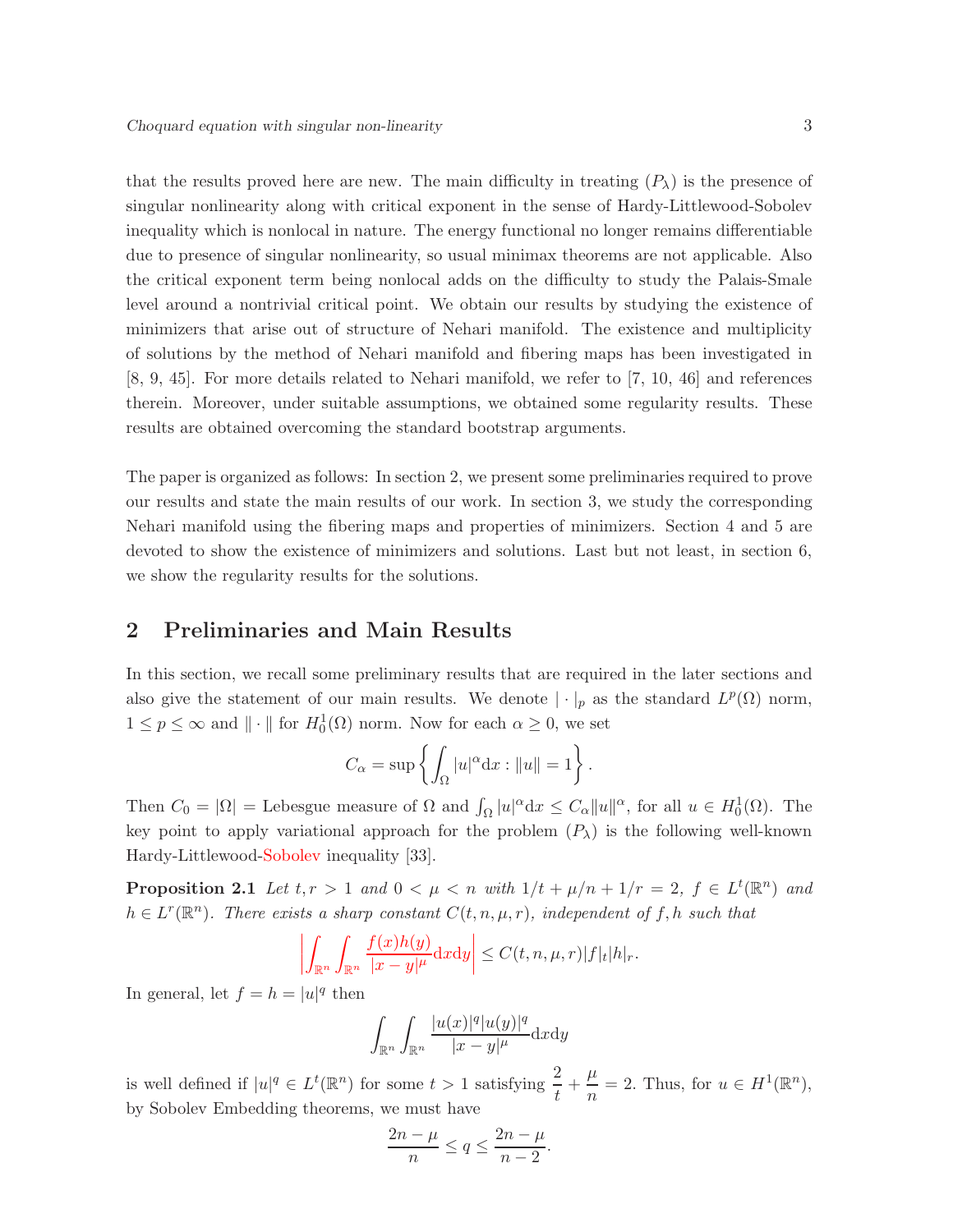We say  $(2n - \mu)/n$  is the lower critical exponent and  $2^*_{\mu} = (2n - \mu)/(n - 2)$  is the upper critical exponent in the sense of Hardy-Littlewood-Sobolev inequality. From this inequality, for each  $u \in D^{1,2}(\mathbb{R}^n)$  we have

$$
\left(\int_{\mathbb{R}^n}\int_{\mathbb{R}^n}\frac{|u(x)|^{2\mu} |u(y)|^{2\mu} }{|x-y|^{\mu}}\mathrm{d}x\mathrm{d}y\right)^{\frac{1}{2\mu} }\leq C(n,\mu)^{\frac{1}{2\mu} }|u|_{2^*}^2,
$$

where  $C(n,\mu)$  is a suitable constant defined in Proposition 2.1 and  $2^* = 2n/(n-2)$ . We define

$$
S_{H,L} := \inf_{D^{1,2}(\mathbb{R}^n)\backslash\{0\}} \frac{\int_{\mathbb{R}^n} |\nabla u|^2 \, \mathrm{d}x}{\left( \int_{\mathbb{R}^n} \int_{\mathbb{R}^n} \frac{|u(x)|^{2\mu} |u(y)|^{2\mu}}{|x-y|^{\mu}} \mathrm{d}x \mathrm{d}y \right)^{\frac{1}{2\mu} }}
$$

as the best constant which is achieved if and only if  $u$  is of the form

$$
C\left(\frac{t}{t^2+|x-x_0|^2}\right)^{\frac{n-2}{2}}, \ \ x\in\mathbb{R}^n,
$$

for some  $x_0 \in \mathbb{R}^n$ ,  $C > 0$  and  $t > 0$  (refer Lemma 1.2 of [13]). Also, it satisfies

$$
-\Delta u = \left(\int_{\mathbb{R}^n} \frac{|u|^{2\mu} }{|x-y|^{\mu}} dy\right) |u|^{2\mu}^{-2} u \text{ in } \mathbb{R}^n
$$

and it is well-known that this characterization of  $u$  provides the minimizer for  $S$ , where

$$
S = \inf_{u \in H_0^1(\mathbb{R}^n) \setminus \{0\}} \frac{\int_{\mathbb{R}^n} |\nabla u|^2 \, \mathrm{d}x}{\left(\int_{\mathbb{R}^n} |u|^{2^*}\right)^{2/2^*}}.
$$

We remark that  $S_{H,L}$  does not depend on the domain  $\Omega$ , see ([13], Lemma 1.3). Moreover, from Lemma 1.2 of [13] we have

$$
S_{H,L} = \frac{S}{C(n,\mu)^{\frac{1}{2_{\mu}^*}}}.\tag{2.1}
$$

Consider the family of functions  $\{U_{\epsilon}\}\$  defined as

$$
U_{\epsilon}(x) = (n(n-2))^{\frac{n-2}{4}} \left(\frac{\epsilon}{\epsilon^2 + |x|^2}\right)^{\frac{n-2}{2}} \text{ for } x \in \mathbb{R}^n \text{ and } \epsilon > 0.
$$

Then for each  $\epsilon > 0$ ,  $U_{\epsilon}$  satisfies

$$
\int_{\mathbb{R}^n} |\nabla U_{\epsilon}|^2 \, \mathrm{d}x = S^{n/2}.\tag{2.2}
$$

We recall the following results from [30]. Let  $\Omega'$  be an open subset of  $\Omega$ . Let  $u, v$  be distributions on  $\Omega$ , then we write

$$
-\Delta u \leq v \text{ in } \Omega'
$$

if the inequality holds in the sense of distributions. If  $u \in H^1_{loc}(\Omega)$  and  $u \in L^1_{loc}(\Omega)$ , it means that  $-\int_{\Omega} \nabla u \nabla \psi \, dx \leq \int_{\Omega} v \psi \, dx$  for all  $\psi \in C_c^{\infty}(\Omega)$  with  $\psi \geq 0$  and supp  $\psi \subset \Omega'$ . For regularity result, we require the following lemma (for proof, refer Theorem 8.15, [24]).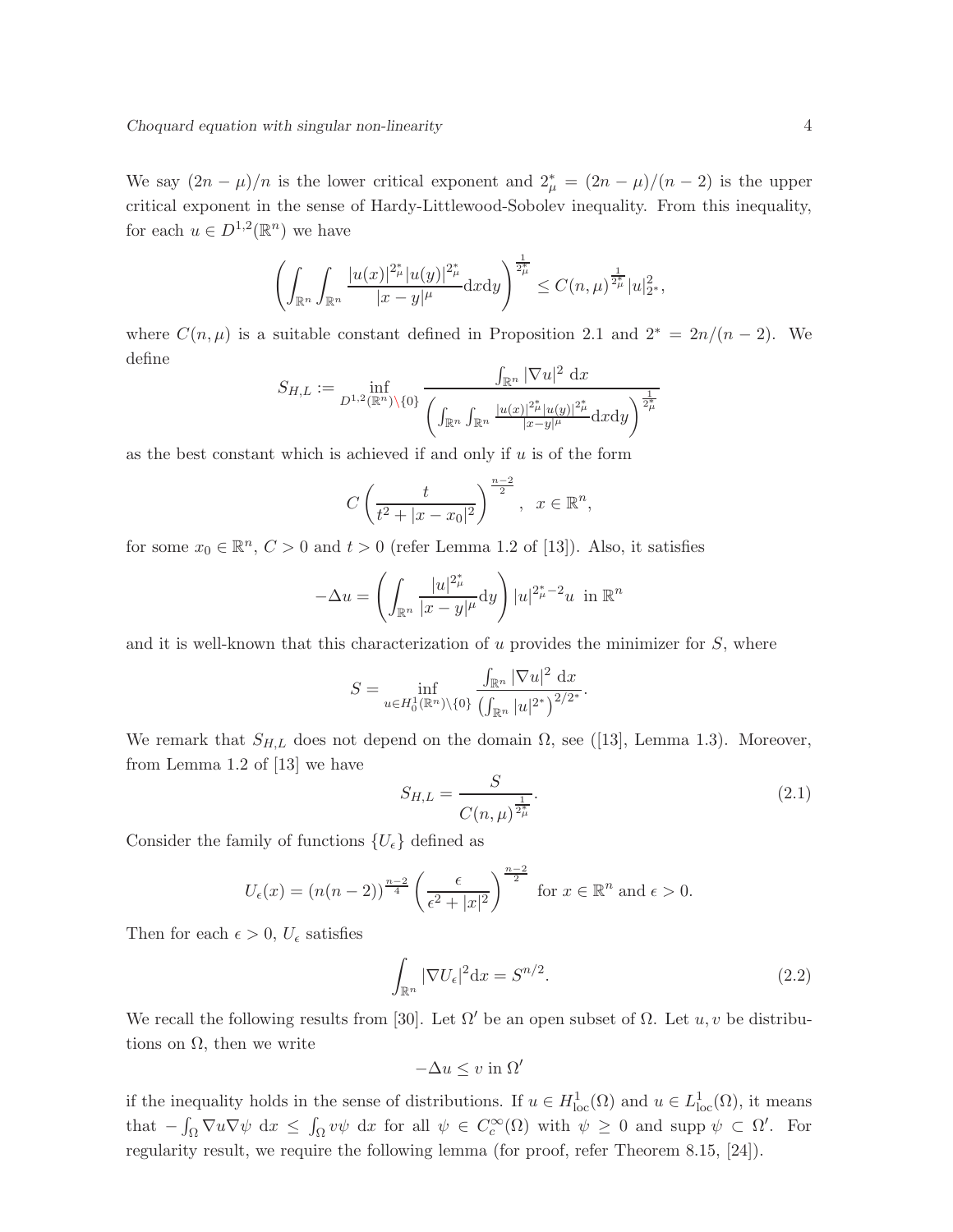**Theorem 2.2** Let  $\Omega$  be a bounded domain in  $\mathbb{R}^n$  with  $n \geq 2$ . Let  $u \in H_0^1(\Omega)$  and let  $g \in L^{\alpha/2}(\Omega)$  with  $\alpha > n$  satisfying  $-\Delta u \leq g$ . Then u is essentially bounded from above.

Also, we define  $\delta : \Omega \to [0, \infty)$  by  $\delta(x) = \inf\{|x - y| : y \in \partial\Omega\}$ , for each  $x \in \Omega$ . For each  $a > 0$ , we set  $\Omega_a = \{x \in \Omega : \delta(x) < a\}$ . We fix  $\Omega$  to be a bounded domain in  $\mathbb{R}^n$  with  $n > 2$ ,  $0 < q < 1$  and  $\lambda > 0$ , for rest of this paper.

**Definition 2.3** We say u is a positive weak solution of  $(P_\lambda)$  if  $u > 0$  in  $\Omega$ ,  $u \in H_0^1(\Omega)$  and

$$
\int_{\Omega} (\nabla u \nabla \psi - \lambda u^{-q} \psi) dx - \int_{\Omega} \int_{\Omega} \frac{|u(x)|^{2_{\mu}^{\ast}} |u(y)|^{2_{\mu}^{\ast}-2} u(y) \psi(y)}{|x-y|^{\mu}} dx dy = 0 \text{ for all } \psi \in C_c^{\infty}(\Omega).
$$

We define the functional  $I_{\lambda}: H_0^1(\Omega) \to (-\infty, \infty]$  by

$$
I_{\lambda}(u) = \frac{1}{2} \int_{\Omega} |\nabla u|^2 dx - \frac{\lambda}{1-q} \int_{\Omega} |u|^{1-q} dx - \frac{1}{22_{\mu}^*} \int_{\Omega} \int_{\Omega} \frac{|u(x)|^{2_{\mu}^*} |u(y)|^{2_{\mu}^*}}{|x-y|^{\mu}} dx dy,
$$

for  $u \in H_0^1(\Omega)$ . For each  $0 < q < 1$ , we set  $H_+ = \{u \in H_0^1(\Omega) : u \ge 0\}$  and

$$
H_{+,q} = \{ u \in H_+ : u \not\equiv 0, |u|^{1-q} \in L^1(\Omega) \} = H_+ \setminus \{0\}.
$$

We recall the following Lemma A.1 of [30].

**Lemma 2.4** For each  $w \in H_+$ , there exists a sequence  $\{w_k\}$  in  $H_0^1(\Omega)$  such that,  $w_k \to w$ strongly in  $H_0^1(\Omega)$ , where  $0 \le w_1 \le w_2 \le \dots$  and  $w_k$  has compact support in  $\Omega$ , for each k.

For each  $u \in H_{+,q}$  we define the fiber map  $\phi_u : \mathbb{R}^+ \to \mathbb{R}$  by  $\phi_u(t) = I_\lambda(tu)$ . Then we prove the following:

**Theorem 2.5** Assume  $0 < q < 1$  and let  $\Lambda$  be a constant defined by

$$
\Lambda = \sup \left\{ \lambda > 0 : \text{ for each } u \in H_{+,q} \setminus \{0\}, \phi_u(t) \text{ has two critical points in } (0, \infty) \right\}
$$
  
and 
$$
\sup \left\{ \int_{\Omega} |\nabla u|^2 dx : u \in H_{+,q}, \phi'_u(1) = 0, \phi''_u(1) > 0 \right\} \leq (2_{\mu}^* S_{H,L}^{2_{\mu}^*})^{\frac{1}{2_{\mu}^*} - 1} \right\}.
$$

Then  $\Lambda > 0$ .

Using the variational methods on the Nehari manifold, we will prove the following multiplicity result.

**Theorem 2.6** For all  $\lambda \in (0, \Lambda)$ ,  $(P_{\lambda})$  has two positive weak solutions  $u_{\lambda}$  and  $v_{\lambda}$  in  $C^{\infty}(\Omega) \cap$  $L^{\infty}(\Omega)$ .

We also have that if u is a positive weak solution of  $(P_\lambda)$ , then u is a classical solution in the sense that  $u \in C^{\infty}(\Omega) \cap C(\overline{\Omega})$ .

**Theorem 2.7** Let u be a positive weak solution of  $(P_\lambda)$ , then there exist K,  $L > 0$  such that  $L\delta \leq u \leq K\delta$  in  $\Omega$ .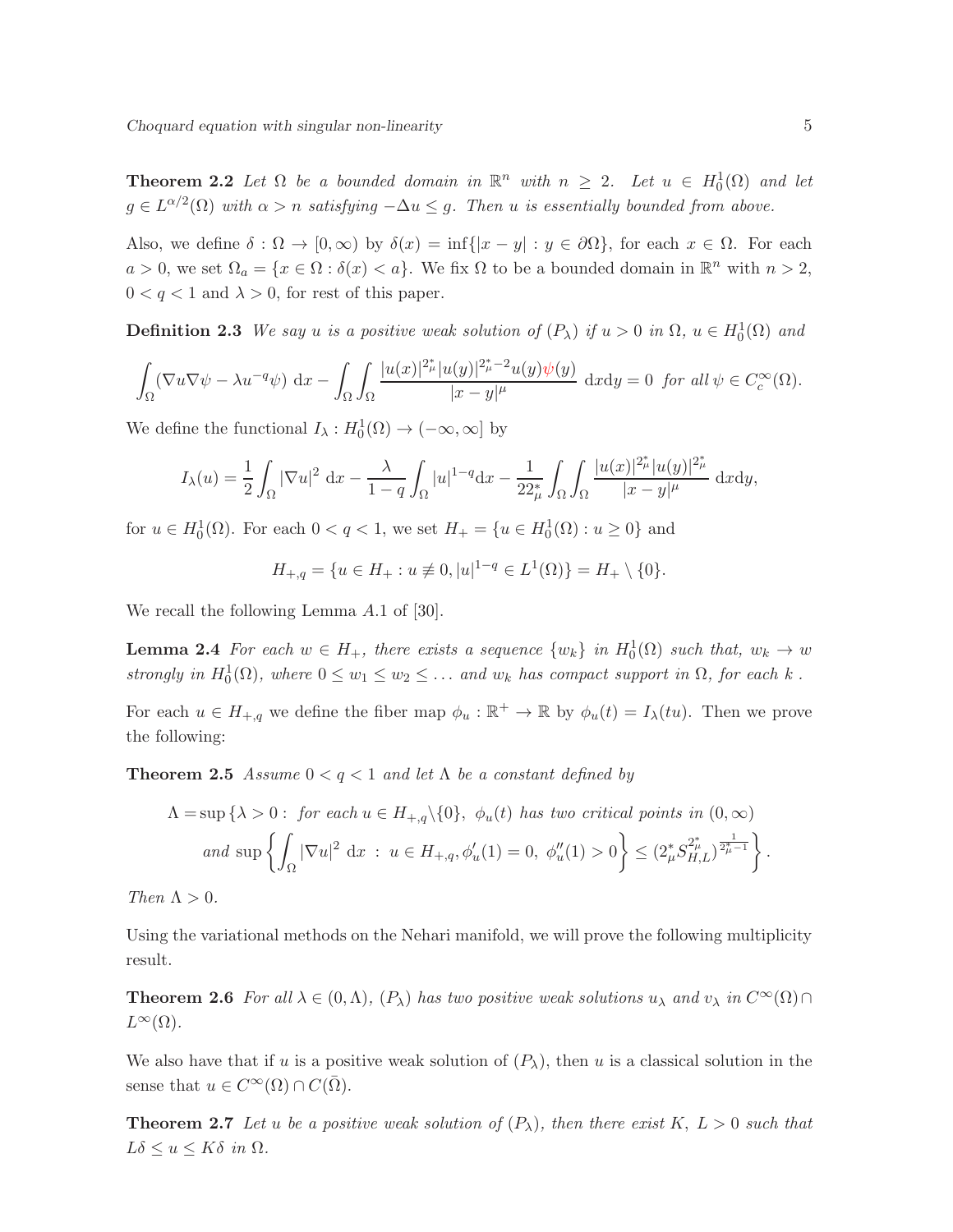Remark 2.8 Doubly nonlocal problems: We remark here that the doubly nonlocal problems of the the type

$$
(Q_{\lambda}) \qquad (-\Delta)^{s} u = \lambda u^{-q} + \left( \int_{\Omega} \frac{|u|^{2_{\mu,s}^{*}}}{|x-y|^{\mu}} dy \right) u^{2_{\mu,s}^{*}-1}, \quad u > 0 \text{ in } \Omega, \quad u = 0 \text{ in } \mathbb{R}^{n} \setminus \Omega,
$$

where  $0 < s < 1$ ,  $2^*_{\mu, s} = (2n - \mu)/(n - 2s)$  and

$$
(-\Delta)^s u(x) = -P.V. \int_{\mathbb{R}^n} \frac{u(x) - u(y)}{|x - y|^{n+2s}} dy
$$

(up to a normalizing constant), P.V. denotes the Cauchy principal value, can be dealt in a similar manner to obtain the existence and multiplicity results. We refer [21, 39, 40, 41] in this context, where fractional laplacian with singular or choquard type nonlinearity has been studied. Also, we refer [20, 35, 36, 37, 50] to readers and references therein. The underlying function space for  $(Q_{\lambda})$  is

$$
X = \left\{ u \mid u : \mathbb{R}^n \to \mathbb{R} \text{ is measurable, } u|_{\Omega} \in L^2(\Omega) \text{ and } \frac{(u(x) - u(y))}{|x - y|^{\frac{n}{2} + s}} \in L^2(Q) \right\},\
$$

where  $Q = \mathbb{R}^{2n} \setminus (\mathcal{C}\Omega \times \mathcal{C}\Omega)$  and  $\mathcal{C}\Omega := \mathbb{R}^n \setminus \Omega$  endowed with the norm

$$
||u||_X = ||u||_{L^2(\Omega)} + \left( \int_Q \frac{|u(x) - u(y)|^2}{|x - y|^{n+2s}} dxdy \right)^{\frac{1}{2}}.
$$

Then,  $X_0 = \{u \in X : u = 0 \text{ a.e. in } \mathbb{R}^n \setminus \Omega\}$  forms a Hilbert space with the norm  $||u|| =$  $\int\int_{Q}$  $\frac{|u(x)-u(y)|^2}{|x-y|^{n+2s}}$  dxdy)<sup>1</sup>. We say  $u \in X_0$  is a weak solution of  $(Q_λ)$  if

$$
\int_{Q} \frac{(u(x) - u(y))(\varphi(x) - \varphi(y))}{|x - y|^{n+2s}} dxdy
$$
\n
$$
= \lambda \int_{\Omega} u^{-q} \varphi \, dx + \int_{\Omega} \int_{\Omega} \frac{|u(y)|^{2_{\mu,s}^*} |u(x)|^{2_{\mu,s}^* - 2} u(x) \varphi(x)}{|x - y|^{\mu}} d y d x,
$$

for every  $\varphi \in C_c^{\infty}(\Omega)$ . The energy functional  $J_{\lambda}: X_0 \to \mathbb{R}^n$  is

$$
J_{\lambda}(u) := \frac{\|u\|^{2}}{2} - \frac{\lambda}{1-q} \int_{\Omega} |u|^{1-q} dx - \frac{1}{22_{\mu,s}^{*}} \int_{\Omega} \int_{\Omega} \frac{|u(x)|^{2_{\mu,s}^{*}}|u(y)|^{2_{\mu,s}^{*}}}{|x-y|^{\mu}} dxdy.
$$

For each  $u \in X_{+,q}$ , we define the fiber map  $\phi_u : \mathbb{R}^+ \to \mathbb{R}$  by  $\phi_u(t) = J_\lambda(tu)$ . Now using the similar ideas as in section 3 one can define the Nehari manifold  $\mathcal{N}_{\lambda}$  and its decompositions  $\mathcal{N}^+_\lambda$  $\lambda^+$  and  $\mathcal{N}_{\lambda}^ \bar{\lambda}_\lambda$ . By minimising  $J_\lambda$  over  $\mathcal{N}^+_\lambda$  $\lambda^+$ , we can show the existence of first solution exactly as in Proposition 4.1 and Proposition 4.2. To obtain the second solution, we can use the minimizers of

$$
S_s^H := \inf \left\{ \int_{\mathbb{R}^{2n}} \frac{|u(x) - u(y)|^2}{|x - y|^{n+2s}} \, \mathrm{d}x \mathrm{d}y \; ; \; u \in H^s(\mathbb{R}^n), \; \int_{\mathbb{R}^{2n}} \frac{|u(x)|^{2_{\mu,s}^*} |u(y)|^{2_{\mu,s}^*}}{|x - y|^{\mu}} \mathrm{d}x \mathrm{d}y = 1 \right\}
$$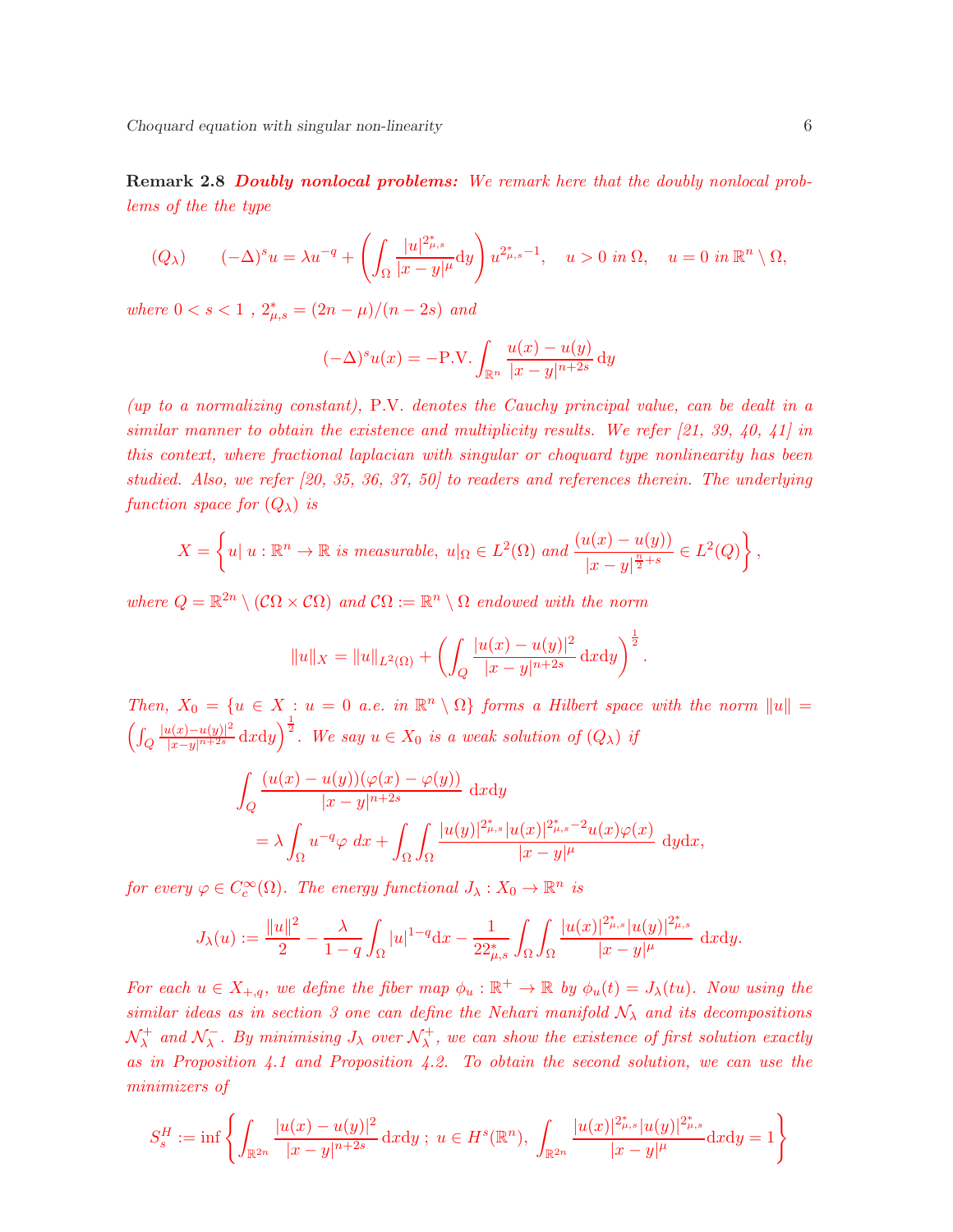which are of the form  $C\left(\frac{t}{t^2+1}\right)$  $\frac{t}{t^2+|x|^2}\Big)^{\frac{n-2s}{2}}\,,\;\; \textit{for all}\; x\in \mathbb{R}^n,\; \textit{where}\; \, C>0\, \; \textit{is constant} \; \, \textit{and}\; t>0.$ The asymptotic estimates involving these minimizers for Palais Smale analysis can be found in  $[41]$ . Following the Proposition 5.3 and Proposition 5.4 one can show the existence of minimizer of  $J_{\lambda}$  over  $\mathcal{N}_{\lambda}^{-}$  $\overline{\lambda}$ . The regularity of weak solutions of  $(Q_{\lambda})$  as obtained in Theorem 2.7 is not clear in this case. We leave this as an open question.

## 3 Nehari Manifold and Fibering Map analysis

We denote  $I_{\lambda} = I$  for simplicity. In this section, we describe the structure of Nehari Manifold associated to the functional  $I$ . One can easily verify that the energy functional  $I$  is not bounded below on the space  $H_0^1(\Omega)$ . But we will show that I is bounded below on this Nehari manifold and we will extract solutions by minimizing the functional on suitable subsets. The Nehari manifold is defined as

$$
\mathcal{N}_{\lambda} = \{ u \in H_{+,q} | \langle I'(u), u \rangle = 0 \}.
$$

**Theorem 3.1** I is coercive and bounded below on  $\mathcal{N}_{\lambda}$ .

**Proof.** Since  $u \in \mathcal{N}_{\lambda}$ , using the embedding of  $H_0^1(\Omega)$  in  $L^{1-q}(\Omega)$ , we obtain

$$
I(u) = \left(\frac{1}{2} - \frac{1}{22_s^*}\right) ||u||^2 - \lambda \left(\frac{1}{1-q} - \frac{1}{22_s^*}\right) \int_{\Omega} |u|^{1-q} dx
$$
  
\n
$$
\geq c_1 ||u||^2 - c_2 ||u||^{1-q}
$$

for some positive constants  $c_1$  and  $c_2$ . Thus, I is coercive and bounded below on  $\mathcal{N}_\lambda$ . From the definition of fiber map  $\phi_u$ , we have

$$
\phi_u(t) = \frac{t^2}{2} ||u||^2 - \frac{t^{1-q}}{1-q} \int_{\Omega} |u|^{1-q} dx - \frac{t^{22\mu} }{22\mu^*} \int_{\Omega} \int_{\Omega} \frac{|u(x)|^{2\mu} |u(y)|^{2\mu} }{|x-y|^{\mu}} dx dy
$$

for  $u \in H_0^1(\Omega) \setminus \{0\}$  and  $t > 0$ , which gives

an

$$
\phi'_u(t) = t||u||^2 - \lambda t^{-q} \int_{\Omega} |u|^{1-q} dx - t^{22_{\mu}^* - 1} \int_{\Omega} \int_{\Omega} \frac{|u(x)|^{2_{\mu}^*} |u(y)|^{2_{\mu}^*}}{|x - y|^{\mu}} dxdy
$$
  

$$
d \phi''_u(t) = ||u||^2 + q\lambda t^{-q-1} \int_{\Omega} |u|^{1-q} dx - (22_{\mu}^* - 1)t^{22_{\mu}^* - 2} \int_{\Omega} \int_{\Omega} \frac{|u(x)|^{2_{\mu}^*} |u(y)|^{2_{\mu}^*}}{|x - y|^{\mu}} dxdy.
$$

It is easy to see that the points in  $\mathcal{N}_{\lambda}$  are corresponding to critical points of  $\phi_u$  at  $t = 1$ . So, it is natural to divide  $\mathcal{N}_{\lambda}$  in three sets corresponding to local minima, local maxima and points of inflexion. Therefore, we define

$$
\mathcal{N}_{\lambda}^{+} = \{ u \in \mathcal{N}_{\lambda} | \phi_{u}'(1) = 0, \phi_{u}''(1) > 0 \} = \{ t_{0} u \in \mathcal{N}_{\lambda} | t_{0} > 0, \phi_{u}'(t_{0}) = 0, \phi_{u}''(t_{0}) > 0 \},
$$
  

$$
\mathcal{N}_{\lambda}^{-} = \{ u \in \mathcal{N}_{\lambda} | \phi_{u}'(1) = 0, \phi_{u}''(1) < 0 \} = \{ t_{0} u \in \mathcal{N}_{\lambda} | t_{0} > 0, \phi_{u}'(t_{0}) = 0, \phi_{u}''(t_{0}) < 0 \}
$$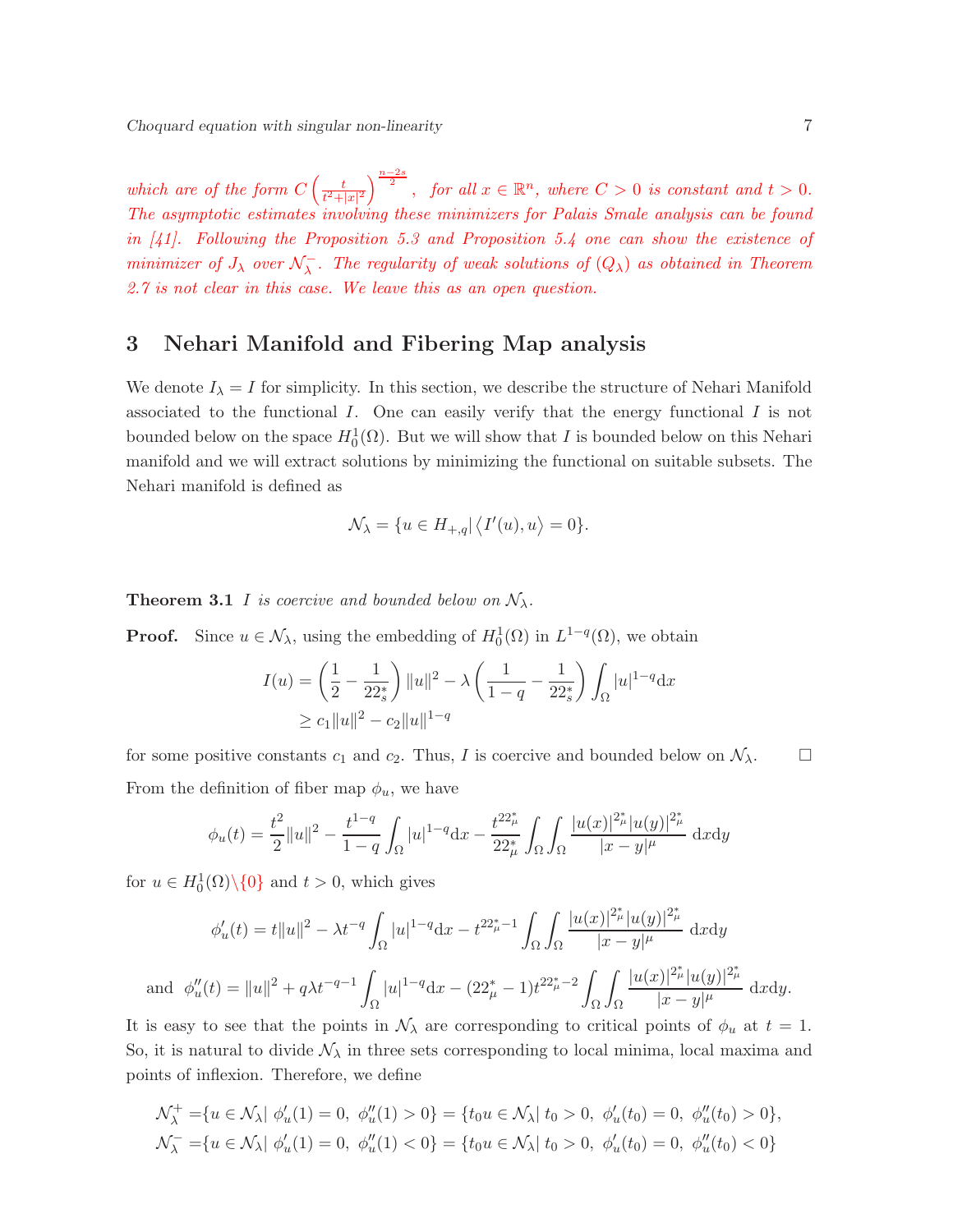and  $\mathcal{N}_{\lambda}^{0} = \{u \in \mathcal{N}_{\lambda} | \phi'_{u}(1) = 0, \phi''_{u}(1) = 0\}.$  From Lemma 2.3 of [13], we know that

$$
\|\cdot\|_{0} = \left(\int_{\Omega} \int_{\Omega} \frac{|u(x)|^{2_{\mu}^{\ast}}|u(y)|^{2_{\mu}^{\ast}}}{|x-y|^{\mu}} \,dxdy\right)^{\frac{1}{22_{\mu}^{\ast}}}
$$

defines a norm on  $L^{2^*}(\Omega)$ . But in the next lemma, we will show that  $\|\cdot\|$  defines an equivalent norm on  $L^{2^*}(\Omega)$ .

**Lemma 3.2** For  $n > 2$  and  $0 < \mu < n$ ,

$$
\|\cdot\|_{0} = \left(\int_{\Omega} \int_{\Omega} \frac{|u(x)|^{2_{\mu}^{*}}|u(y)|^{2_{\mu}^{*}}}{|x-y|^{\mu}} \,dxdy\right)^{\frac{1}{22_{\mu}^{*}}}
$$

defines an equivalent norm on  $L^{2^*}(\Omega)$ .

**Proof.** We can easily show that  $L^{2^*}(\Omega)$  is a Banach space under the norm  $\|\cdot\|_0$  (proof can be sketched using the techniques to prove  $L^p(\Omega)$  is a Banach space with the usual  $L^p$ -norm). By Hardy-Littlewood-Sobolev inequality, we have

$$
||u||_0 \le (C(n,\mu))^{\frac{1}{22_{\mu}^*}} |u|_{2^*}.
$$

So, the identity map from  $(L^{2^*}(\Omega), \|\cdot\|_0)$  to  $(L^{2^*}(\Omega), \|\cdot\|_{2^*})$  is linear and bounded. Thus, by open mapping theorem, we obtain  $\|\cdot\|_0$  is an equivalent norm with respect to the standard norm  $|\cdot|_{2^*}$  on  $L^{2^*}$  $(\Omega)$ .

**Lemma 3.3** There exist  $\lambda_* > 0$  such that for each  $u \in H_{+,q} \setminus \{0\}$ , there is unique  $t_1$  and  $t_2$ with the property that  $t_1 < t_2$ ,  $t_1u \in \mathcal{N}_{\lambda}^+$  and  $t_2u \in \mathcal{N}_{\lambda}^-$ , for all  $\lambda \in (0, \lambda_*)$ .

**Proof.** Define  $A(u) = \int_{\Omega} |u|^{1-q} dx$  and  $B(u) = \int_{\Omega} \int_{\Omega}$  $|u(x)|^{2_{\mu}^*} |u(y)|^{2_{\mu}^*}$  $\frac{||P||^{\mu}||^{\mu}u(y)||^{\mu}}{|x-y|^{\mu}} \mathrm{d}x \mathrm{d}y$ . Let  $u \in H_{+,q} \setminus \{0\}$ then we have

$$
\frac{d}{dt}I(tu) = t||u||^2 - \lambda t^{-q}A(u) - t^{22_{\mu}^* - 1}B(u)
$$

$$
= t^{-q} (m_u(t) - \lambda A(u)),
$$

where we define  $m_u(t) := t^{1+q} ||u||^2 - t^{22_{\mu}^* - 1 + q} B(u)$ . Suppose  $tu \in \mathcal{N}_{\lambda}$ , then  $\phi''_{tu}(1) = t^{2-q} m'_u(t)$ and so  $tu \in \mathcal{N}_{\lambda}^{+}$  (or  $\mathcal{N}_{\lambda}^{-}$  $\sum_{k=0}^{n-1}$  provided  $m'_u(t) > 0$  (or  $< 0$ ). Since  $\lim_{t \to \infty} m_u(t) = -\infty$ , we can easily see that  $m_u(t)$  attains its maximum at  $t_{max} = \left[\frac{(1+q)\|u\|^2}{(22^*-1+q)B}\right]$  $(22^*_\mu - 1+q)B(u)$  $\left[\frac{1}{22_{\mu}^*-2}\right]$  and

$$
m_u(t_{max}) = \left(\frac{22_{\mu}^* - 2}{22_{\mu}^* - 1 + q}\right) \left(\frac{1 + q}{22_{\mu}^* - 1 + q}\right)^{\frac{1 + q}{22_{\mu}^* - 2}} \frac{(\|u\|^2)^{\frac{22_{\mu}^* - 1 + q}{22_{\mu}^* - 2}}}{(B(u))^{\frac{1 + q}{22_{\mu}^* - 2}}}.
$$

Clearly for  $t > 0$ ,  $tu \in \mathcal{N}_{\lambda}$  if and only if t is a solution of

$$
m_u(t) = \lambda A(u). \tag{3.1}
$$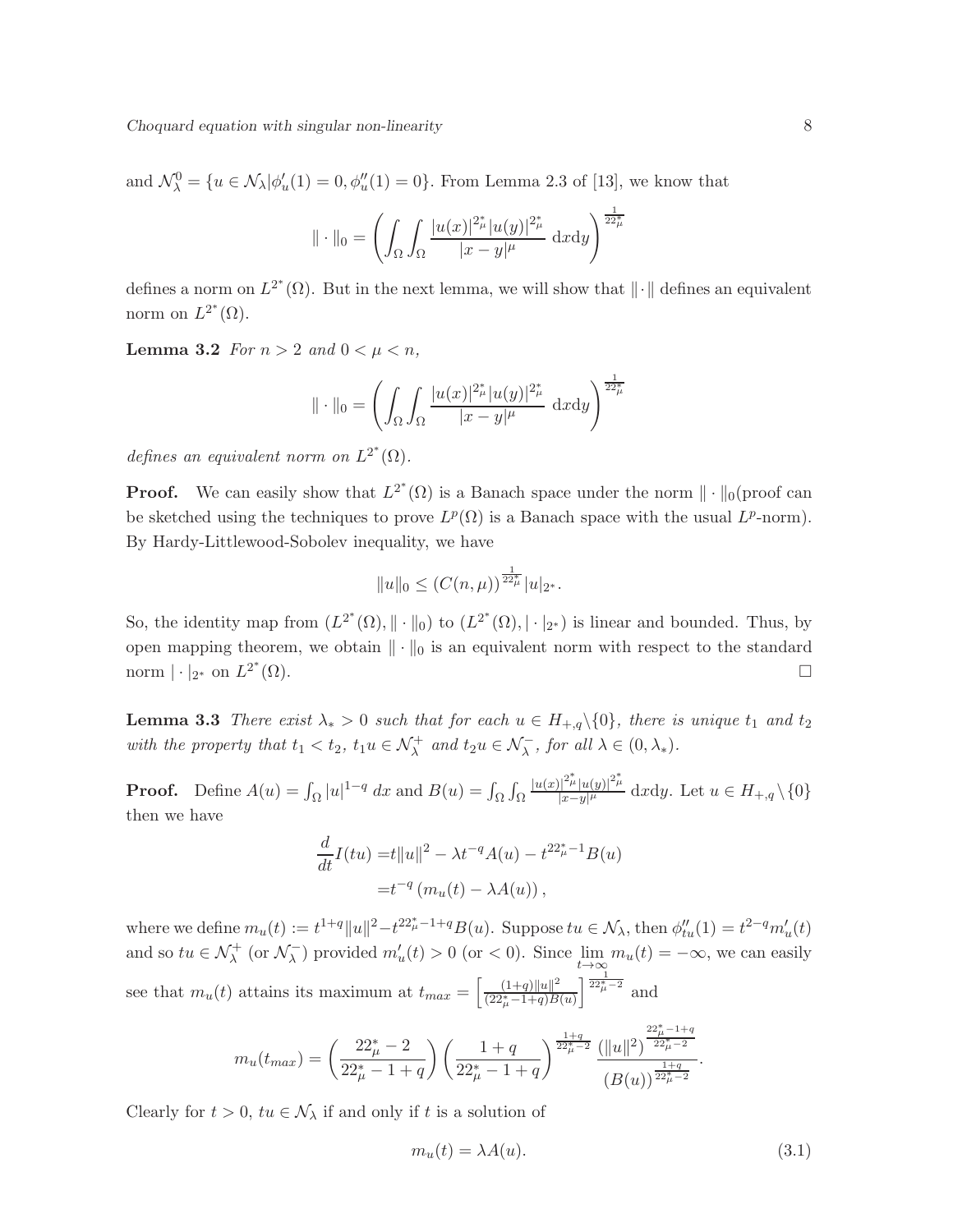So if  $\lambda > 0$  is sufficiently large, (3.1) has no solution and thus  $\phi_u$  has no critical points. Hence, no multiple of u lies in  $\mathcal{N}_{\lambda}$ . We already have  $\phi_u(t) \to -\infty$  as  $t \to +\infty$ . On the other hand, if  $\lambda > 0$  sufficiently small, say  $\lambda < \lambda_*$ , then there exist exactly two solutions  $t_1 < t_{\text{max}} < t_2$ of (3.1) with  $m'_u(t_1) > 0$  and  $m'_u(t_2) < 0$ . Thus, there are exactly two multiples of  $u \in \mathcal{N}_\lambda$ namely  $t_1u \in \mathcal{N}^+_{\lambda}$  and  $t_2u \in \mathcal{N}^-_{\lambda}$ . It follows that  $\phi_u$  has exactly two critical points- a local minimum at  $t = t_1$  and a local maximum at  $t = t_2$ . Moreover,  $\phi_u$  is decreasing in  $(0, t_1)$ , increasing in  $(t_1, t_2)$  and decreasing in  $(t_2, \infty)$ . It remains to find the threshold  $\lambda_*$  and for this, using Lemma 3.2 we see that

$$
m_u(t_{max}) - \lambda A(u)
$$
  
\n
$$
\geq \left(\frac{22_{\mu}^* - 2}{22_{\mu}^* - 1 + q}\right) \left(\frac{1 + q}{22_{\mu}^* - 1 + q}\right)^{\frac{1 + q}{22_{\mu}^* - 2}} \frac{(\|u\|^2)^{\frac{22_{\mu}^* - 1 + q}{22_{\mu}^* - 2}}}{(B(u))^{\frac{1 + q}{22_{\mu}^* - 2}}} - \lambda C_{1 - q} \|u\|^{1 - q}
$$
  
\n
$$
\geq \left(\frac{22_{\mu}^* - 2}{22_{\mu}^* - 1 + q}\right) \left(\frac{1 + q}{22_{\mu}^* - 1 + q}\right)^{\frac{1 + q}{22_{\mu}^* - 2}} \frac{K(\|u\|^2)^{\frac{1 - q}{2}}}{\left(C(n, \mu) C_{2^*}^{\frac{22_{\mu}^*}{2}}\right)^{\frac{1 + q}{22_{\mu}^* - 2}}} - \lambda C_{1 - q} \|u\|^{1 - q} > 0
$$

if and only if  $\lambda < \left(\frac{22_{\mu}^{*}-2}{22_{\mu}^{*}-1+\mu}\right)$  $22^*_{\mu}-1+q$  $\left( \frac{1+q}{22_{\mu}^{*}-1+q} \right)$  $\frac{1+q}{22^*_\mu-2}$  $C(n,\mu)C$  $\frac{22^*_{\mu}}{2^*}$  $\int_{0}^{\frac{-1-q}{22\mu-2}} K^{-1}(C_{1-q})^{-1} = \lambda_{*}(\text{say}),$ where  $C_{1-q}$  and  $C(n,\mu)$  are defined in section 2 and K is an appropriate positive constant. **Proof of Theorem 2.5:** From Lemma 3.3, we see that  $\Lambda \geq \lambda_* > 0$ . Therefore,  $\Lambda$  is positive.  $\Box$ 

**Corollary 3.4**  $\mathcal{N}_{\lambda}^{0} = \{0\}$  for all  $\lambda \in (0, \Lambda)$ .

**Proof.** Let  $u \neq 0 \in \mathcal{N}_{\lambda}^0$ . Then  $u \in \mathcal{N}_{\lambda}$  implies  $u \in \mathcal{N}_{\lambda}$  that is, 1 is a critical point of  $\phi_u$ . Using previous result, we say that  $\phi_u$  has critical points corresponding to local minima or local maxima. So, 1 is the critical point corresponding to local minima or local maxima of  $\phi_u$ . Thus, either  $u \in \mathcal{N}^+_{\lambda}$  or  $u \in \mathcal{N}^-_{\lambda}$  which is a contradiction.

We can show that  $\mathcal{N}_{\lambda}^{+}$  $\chi^+$  and  $\mathcal{N}^ \lambda$  are bounded in the following way:

Lemma 3.5 The following holds:

- (*i*)  $\sup\{\|u\| : u \in \mathcal{N}_{\lambda}^{+}\} < \infty$
- (*ii*)  $\inf\{\Vert v\Vert : v \in \mathcal{N}_{\lambda}^{-}\} > 0$  and  $\sup\{\Vert v\Vert : v \in \mathcal{N}_{\lambda}^{-}, I(v) \leq M\} < \infty$  for each  $M > 0$ .

Moreover, inf  $I(\mathcal{N}_{\lambda}^{+})$  $\chi^{(+)}$ ) >  $-\infty$  and inf  $I(\mathcal{N}_{\lambda}^{-})$  $\left(\frac{1}{\lambda}\right) > -\infty.$ 

#### Proof.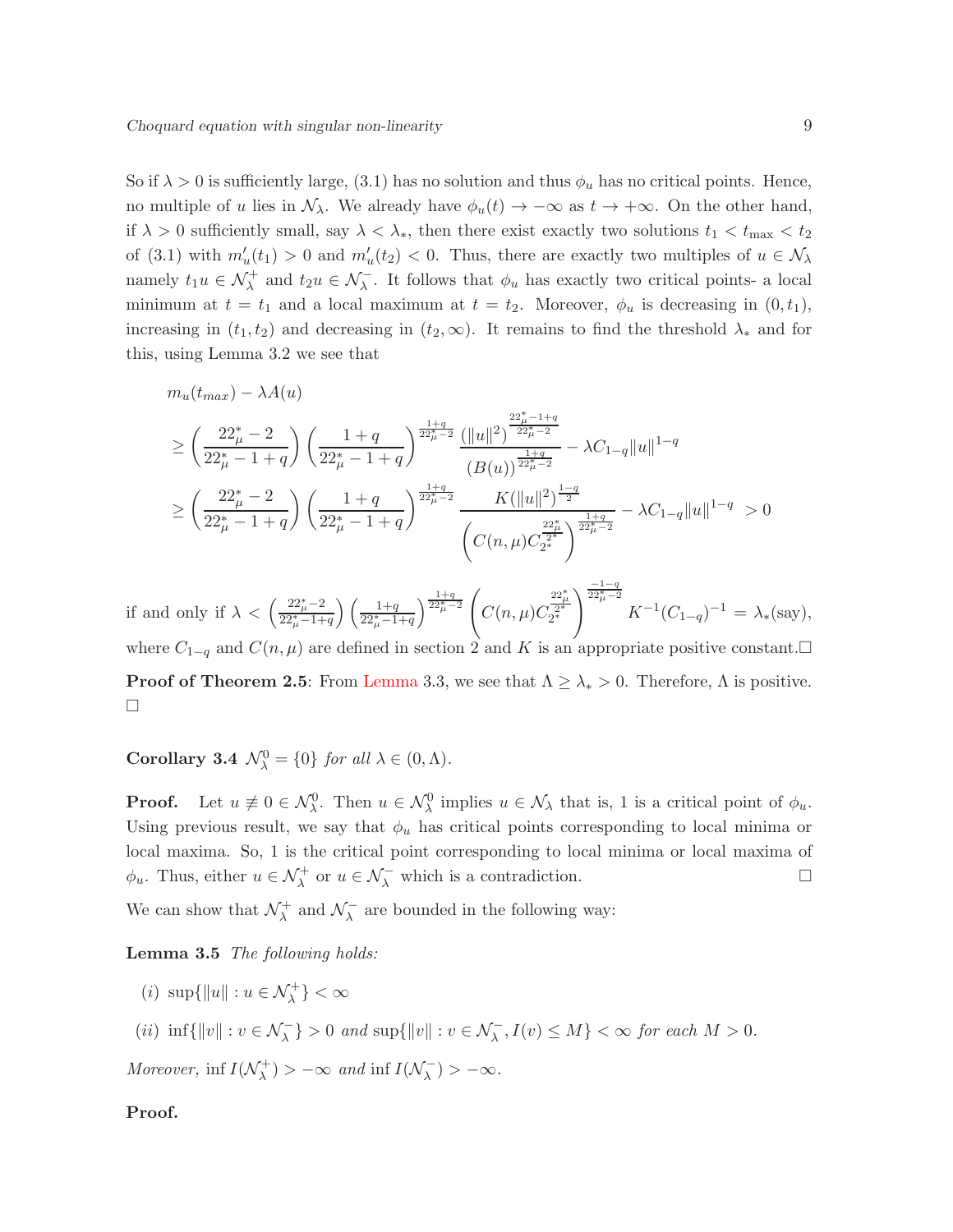(*i*) Let  $u \in \mathcal{N}_{\lambda}^{+}$ . Then we have

$$
0 < \phi_u''(1) = (2 - 22^*_{\mu}) ||u||^2 + \lambda (22^*_{\mu} - 1 + q) \int_{\Omega} |u|^{1-q} \, \mathrm{d}x
$$
\n
$$
\leq (2 - 22^*_{\mu}) ||u||^2 + \lambda (22^*_{\mu} - 1 + q) C_{1-q} ||u||^{1-q}.
$$

Thus we obtain

$$
||u|| \le \left(\frac{\lambda(22_{\mu}^* - 1 + q)C_{1-q}}{22_{\mu}^* - 2}\right)^{\frac{1}{1+q}}
$$

which implies that  $\sup\{\|u\| : u \in \mathcal{N}_{\lambda}^{+}\} < \infty$ .

(*ii*) Let  $v \in \mathcal{N}_{\lambda}^-$ . We have

$$
0 > \phi_v''(1) = (2 - 22^*_{\mu}) ||v||^2 + \lambda (22^*_{\mu} - 1 + q) \int_{\Omega} |v|^{1-q} dx
$$
  
 
$$
\geq (2 - 22^*_{\mu}) ||v||^2 + \lambda (22^*_{\mu} - 1 + q)C_{1-q} ||v||^{1-q}.
$$

Thus we obtain

$$
||v|| \ge \left(\frac{\lambda (22_{\mu}^{*} - 1 + q)C_{1-q}}{22_{\mu}^{*} - 2}\right)^{\frac{1}{1+q}}
$$

which implies that  $\inf\{\|v\| : v \in \mathcal{N}_\lambda^-\} > 0$ . If  $v \in \mathcal{N}_\lambda^-$  and  $I(v) \leq M$ , we get

$$
\frac{(22_{\mu}^*-2)}{4 \times 2_{\mu}^*} ||v||^2 - \lambda \left(\frac{22_{\mu}^*-1+q}{22_{\mu}^*(1-q)}\right) C_{1-q} ||v||^{1-q} \leq M
$$

which implies  $\sup\{\|v\| : v \in \mathcal{N}_\lambda^-, I v \leq M\} < \infty$ , for each  $M > 0$ . Also if  $u \in \mathcal{N}_\lambda^+$ , using Lemma 2.3 of [13] we have

$$
I(u) \ge -\frac{(1+q)}{2(1-q)}||u||^2 - \frac{(22_{\mu}^* - 1 + q)}{22_{\mu}^*(1-q)}KC_{2^*}||u||^{2^*}
$$

for some positive constant K. So, using (i) we conclude that inf  $I(\mathcal{N}_\lambda^+)$  $\lambda^{(+)}$  >  $-\infty$  and similarly, using (ii) we can show that inf  $I(\mathcal{N}_\lambda^-)$  $\binom{-}{\lambda} > -\infty$ .

**Lemma 3.6** Suppose u and v are minimizers of I over  $\mathcal{N}_\lambda^+$  $\lambda^+$  and  $\mathcal{N}^-_{\lambda}$  $\overline{\lambda}$  respectively. Then for each  $w \in H_+,$ 

1. there exists  $\epsilon_0 > 0$  such that  $I(u + \epsilon w) \ge I(u)$  for each  $\epsilon \in [0, \epsilon_0]$ , and

2.  $t_{\epsilon} \to 1$  as  $\epsilon \to 0^+$ , where  $t_{\epsilon}$  is the unique positive real number satisfying  $t_{\epsilon}(v+\epsilon w) \in \mathcal{N}_{\lambda}^{-}$ .

Proof.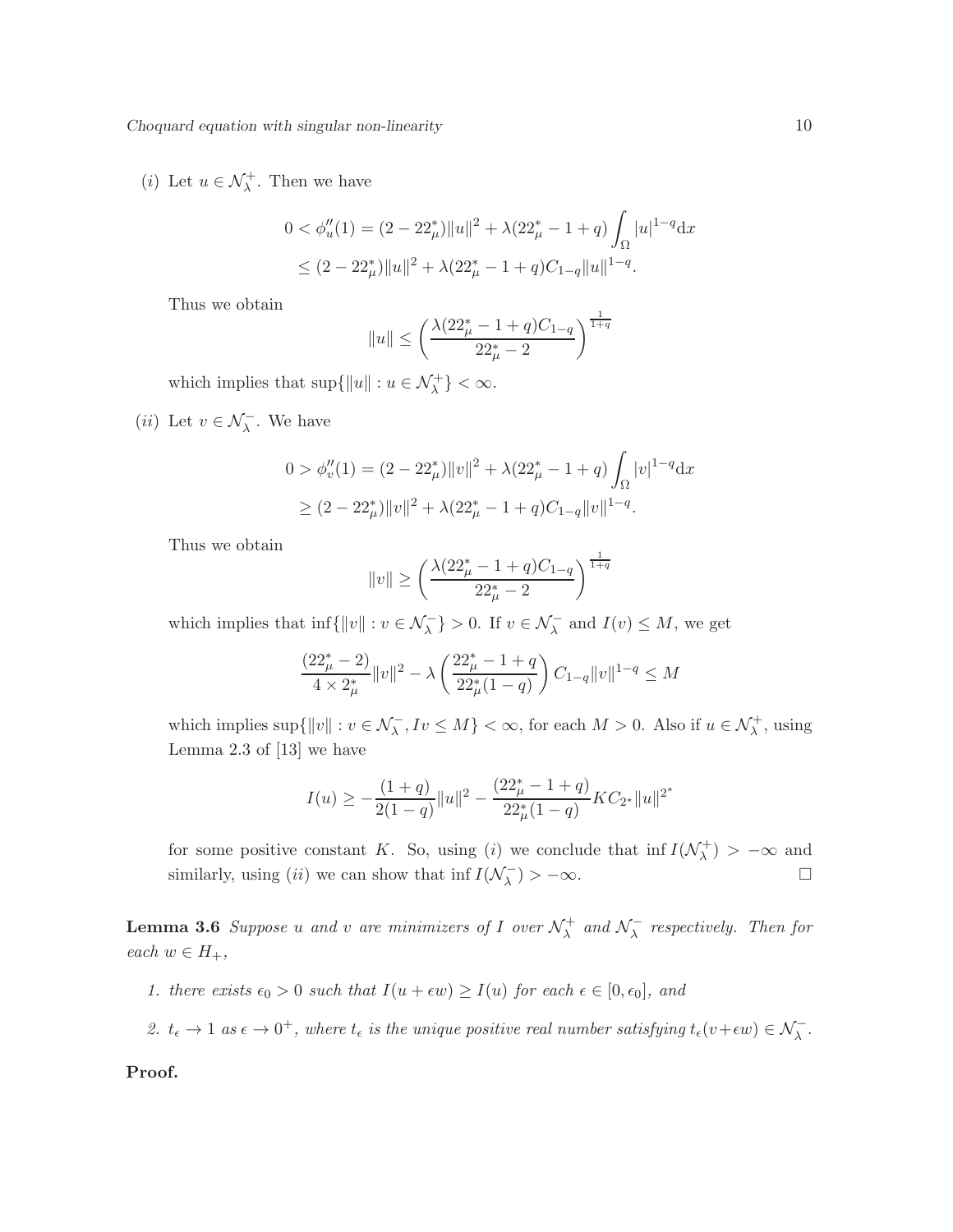1. Let  $w \in H_+$  that is  $w \in H_0^1(\Omega)$  and  $w \ge 0$ . We set

$$
\rho(\epsilon) = ||u + \epsilon w||^2 + \lambda q \int_{\Omega} |u + \epsilon w|^{1-q} dx
$$

$$
- (22^*_{\mu} - 1) \int_{\Omega} \int_{\Omega} \frac{|(u + \epsilon w)(x)|^{2^*_{\mu}} |(u + \epsilon w)(y)|^{2^*_{\mu}}}{|x - y|^{\mu}} dxdy
$$

for each  $\epsilon \geq 0$ . Then using continuity of  $\rho$  and the fact that  $\rho(0) = \phi''_u(1) > 0$  since  $u \in \mathcal{N}_{\lambda}^+$ , there exist  $\epsilon_0 > 0$  such that  $\rho(\epsilon) > 0$  for  $\epsilon \in [0, \epsilon_0]$ . Since for each  $\epsilon > 0$ , there exists  $t'_{\epsilon} > 0$  such that  $t'_{\epsilon}(u + \epsilon w) \in \mathcal{N}_{\lambda}^{+}$ , so  $t'_{\epsilon} \to 1$  as  $\epsilon \to 0$  and for each  $\epsilon \in [0, \epsilon_0]$ , we have

$$
I(u + \epsilon w) \ge I(t'_{\epsilon}(u + \epsilon w)) \ge \inf I(\mathcal{N}_{\lambda}^{+}) = I(u).
$$

2. We define  $h:(0,\infty)\times\mathbb{R}^3\to\mathbb{R}$  by

$$
h(t, l_1, l_2, l_3) = l_1 t - \lambda t^{-q} l_2 - t^{22_{\mu}^* - 1} l_3
$$

for  $(t, l_1, l_2, l_3) \in (0, \infty) \times \mathbb{R}^3$ . Then, h is a  $C^{\infty}$  function. Also, we have

$$
\frac{dh}{dt}\left(1,||v||^2,\int_{\Omega}|v|^{1-q}\ dx,\int_{\Omega}\int_{\Omega}\frac{|v(x)|^{2\mu} |v(y)|^{2\mu} }{|x-y|^{\mu}}\ dxdy\right) = \phi_v''(1) < 0 \text{ and}
$$
  

$$
h\left(t_{\epsilon},||v+\epsilon w||^2,\int_{\Omega}|v+\epsilon w|^{1-q}\ dx,\int_{\Omega}\int_{\Omega}\frac{|(v+\epsilon w)(x)|^{2\mu} |(v+\epsilon w)(y)|^{2\mu} }{|x-y|^{\mu}}\ dxdy\right) = 0,
$$

for each  $\epsilon > 0$ . Moreover,

$$
h\left(1,||v||^2, \int_{\Omega} |v|^{1-q} \, \mathrm{d}x, \int_{\Omega} \int_{\Omega} \frac{|v(x)|^{2\mu} |v(y)|^{2\mu}}{|x-y|^{\mu}} \, \mathrm{d}x \mathrm{d}y\right) = \phi'_v(1) = 0.
$$

Therefore, by implicit function theorem, there exists an open neighborhood  $A \subset (0, \infty)$ and  $B \subset \mathbb{R}^3$  containing 1 and  $\left( ||v||^2, \int_{\Omega} |v|^{1-q} dx, \int_{\Omega} \int_{\Omega}$  $\frac{|v(x)|^{2^*_{\mu}}|v(y)|^{2^*_{\mu}}}{|x-y|^{\mu}}$  dxdy) respectively such that for all  $y \in B$ ,  $h(t, y) = 0$  has a unique solution  $t = g(y) \in A$ , where  $g : B \to A$  is a continuous function. So,

$$
\left(\|v+\epsilon w\|^2, \int_{\Omega} |v+\epsilon w|^{1-q} dx, \int_{\Omega} \int_{\Omega} \frac{|(v+\epsilon w)(x)|^{2\mu} |(v+\epsilon w)(y)|^{2\mu}}{|x-y|^{\mu}} dxdy\right) \in B
$$
\nand,  $g\left(\|v+\epsilon w\|^2, \int_{\Omega} |v+\epsilon w|^{1-q} dx, \int_{\Omega} \int_{\Omega} \frac{|(v+\epsilon w)(x)|^{2\mu} |(v+\epsilon w)(y)|^{2\mu}}{|x-y|^{\mu}} dxdy\right) = t_{\epsilon},$ \nsince  $h\left(t_{\epsilon}, \|v+\epsilon w\|^2, \int_{\Omega} |v+\epsilon w|^{1-q} dx, \int_{\Omega} \int_{\Omega} \frac{|(v+\epsilon w)(x)|^{2\mu} |(v+\epsilon w)(y)|^{2\mu}}{|x-y|^{\mu}} dxdy\right) = 0$ . Thus,  
\nby continuity of  $g$ , we obtain  $t_{\epsilon} \to 1$  as  $\epsilon \to 0^+$ .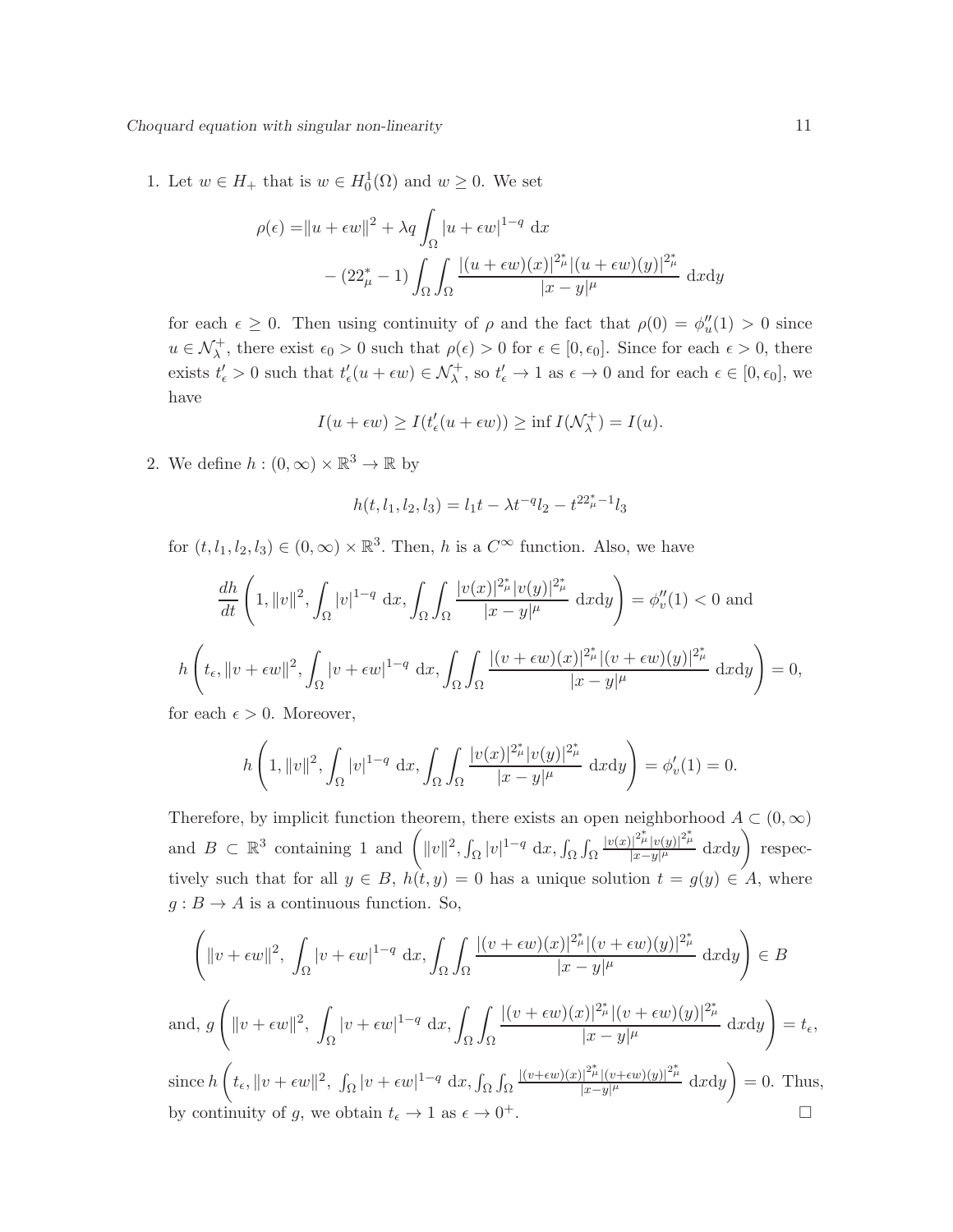**Lemma 3.7** Suppose u and v are minimizers of I on  $\mathcal{N}_{\lambda}^{+}$  $\lambda^+$  and  $\mathcal{N}^-_{\lambda}$  $\overline{\lambda}$  respectively. Then for each  $w \in H_+$ , we have  $u^{-q}w, v^{-q}w \in L^1(\Omega)$  and

$$
\int_{\Omega} (\nabla u \nabla w - \lambda u^{-q} w) dx - \int_{\Omega} \int_{\Omega} \frac{|u(y)|^{2_{\mu}^{\ast}} |u(x)|^{2_{\mu}^{\ast} - 2} u(x) w(x)}{|x - y|^{\mu}} dy dx \ge 0,
$$
 (3.2)

$$
\int_{\Omega} (\nabla v \nabla w - \lambda v^{-q} w) dx - \int_{\Omega} \int_{\Omega} \frac{|v(y)|^{2_{\mu}^{\ast}} |u(x)|^{2_{\mu}^{\ast} - 2} v(x) w(x)}{|x - y|^{\mu}} dy dx \ge 0.
$$
 (3.3)

Particularly,  $u, v > 0$  almost everywhere in  $\Omega$ .

**Proof.** Let  $w \in H_+$ . For sufficiently small  $\epsilon > 0$ , by Lemma 3.6 we get

$$
0 \le \frac{I(u + \epsilon w) - I(u)}{\epsilon} = \frac{1}{2\epsilon} (\|u + \epsilon w\|^2 - \|u\|^2) - \frac{\lambda}{\epsilon (1 - q)} \int_{\Omega} (|u + \epsilon w|^{1 - q} - |u|^{1 - q}) dx - \frac{1}{22_{\mu}^* \epsilon} \int_{\Omega} \int_{\Omega} \frac{|(u + \epsilon w)(x)|^{2_{\mu}^*} |(u + \epsilon w)(y)|^{2_{\mu}^*} - |u(x)|^{2_{\mu}^*} |u(y)|^{2_{\mu}^*}}{|x - y|^{\mu}} dy dx.
$$
\n(3.4)

We can easily verify that

$$
(i) \frac{1}{2\epsilon}(\|u + \epsilon w\|^2 - \|u\|^2) \to \int_{\Omega} \nabla u \nabla w \, dx \text{ as } \epsilon \to 0^+,
$$
  
\n
$$
(ii) \text{ As } \epsilon \to 0^+,
$$
  
\n
$$
\frac{1}{22_{\mu}^* \epsilon} \int_{\Omega} \int_{\Omega} \frac{|(u + \epsilon w)(x)|^{2_{\mu}^*} |(u + \epsilon w)(y)|^{2_{\mu}^*} - |u(x)|^{2_{\mu}^*} |u(y)|^{2_{\mu}^*}}{|x - y|^{\mu}} dy dx \to
$$
  
\n
$$
\int_{\Omega} \int_{\Omega} \frac{|u(y)|^{2_{\mu}^*} |u(x)|^{2_{\mu}^* - 1} w(x)}{|x - y|^{\mu}} dy dx.
$$

Also we can see that for each  $x \in \Omega$ ,  $\frac{|(u+\epsilon w)(x)|^{1-q}-|u(x)|^{1-q}}{\epsilon(1-a)}$  $\frac{\epsilon(1-q)}{\epsilon(1-q)}$  increases monotonically as  $\epsilon \to 0^+$ and

$$
\lim_{\epsilon \downarrow 0} \frac{|(u + \epsilon w)(x)|^{1-q} - |u(x)|^{1-q}}{\epsilon (1-q)} = \begin{cases} 0 & \text{if } w(x) = 0\\ (u(x))^{-q} w(x) & \text{if } w(x) > 0, u(x) > 0\\ \infty & \text{if } w(x) > 0, u(x) = 0. \end{cases}
$$

So using monotone convergence theorem, we obtain  $u^{-q}w \in L^1(\Omega)$ . Letting  $\epsilon \downarrow 0$  in both sides of (3.4), we obtain (3.2). Next, we will show these properties for v. For each  $\epsilon > 0$ , there exists  $t_{\epsilon} > 0$  such that  $t_{\epsilon}(v + \epsilon w) \in \mathcal{N}_{\lambda}^{-}$ . By Lemma 3.6(2), for sufficiently small  $\epsilon > 0$ , there holds

$$
I(t_{\epsilon}(v+\epsilon w)) \ge I(v) \ge I(t_{\epsilon}v)
$$

which implies  $I(t_\epsilon(v + \epsilon w)) - I(v) \geq 0$  and thus, we have

$$
\frac{\lambda}{(1-q)\epsilon} \int_{\Omega} |v + \epsilon w|^{1-q} - |v|^{1-q} dx \le \frac{t_{\epsilon}^{1+q}}{2\epsilon} (\|v + \epsilon w\|^2 - \|v\|^2)
$$

$$
- \frac{t_{\epsilon}^{2^*} - 1 + q}{22^*_{\mu}\epsilon} \int_{\Omega} \int_{\Omega} \frac{|(v + \epsilon w)(x)|^{2^*_{\mu}} |(v + \epsilon w)(y)|^{2^*_{\mu}} - |v(x)|^{2^*_{\mu}} |v(y)|^{2^*_{\mu}}}{|x - y|^{\mu}} dy dx.
$$

As  $\epsilon \downarrow 0$ ,  $t_{\epsilon} \to 1$ . Thus, using similar arguments as above, we obtain  $v^{-q}w \in L^{1}(\Omega)$  and (3.3) follows.  $\Box$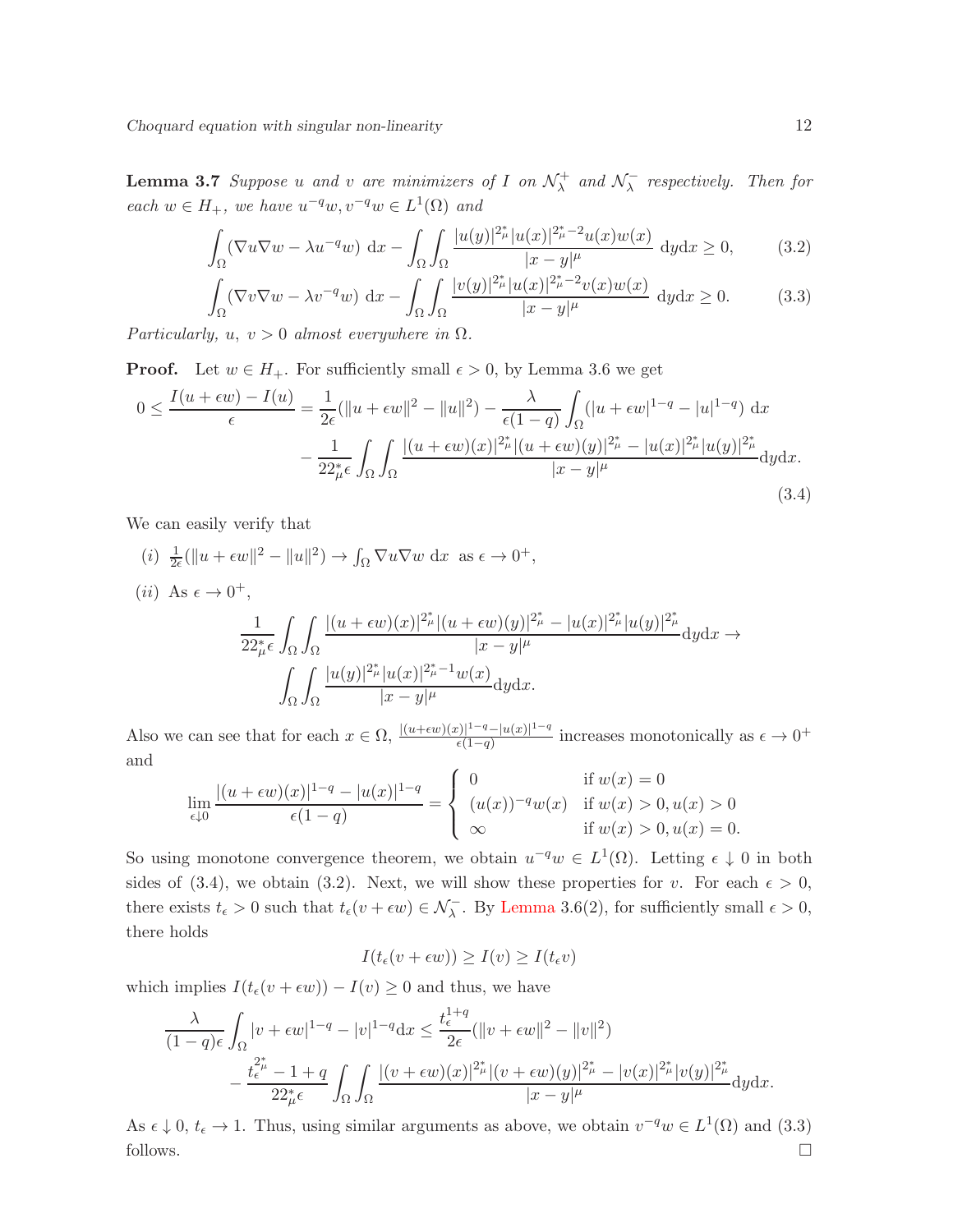## $4$  Existence of minimizer on  $\mathcal{N}_{\lambda}^{+}$

In this section, we will show that the minimum of I is achieved in  $\mathcal{N}_{\lambda}^{+}$  $\lambda^+$ . Moreover, we show that this minimizer is also the first solution of  $(P_\lambda)$ .

**Proposition 4.1** For all  $\lambda \in (0, \Lambda)$ , there exist  $u_{\lambda} \in \mathcal{N}_{\lambda}^{+}$  satisfying  $I(u_{\lambda}) = \inf I(\mathcal{N}_{\lambda}^{+}$  $\lambda^{+}$ ).

**Proof.** Assume  $\lambda \in (0, \Lambda)$ . Let  $\{u_k\} \subset \mathcal{N}^{\dagger}_{\lambda}$  be a sequence such that  $I(u_k) \to \inf I(\mathcal{N}^{\dagger}_{\lambda})$ λ ) as  $k \to \infty$ . Using Lemma 3.5, we can assume that there exist  $u_\lambda$  such that  $u_k \to u_\lambda$  weakly as  $k \to \infty$  in  $H_0^1(\Omega)$ . First we will show that inf  $I(\mathcal{N}_{\lambda}^+)$  $\lambda^{+}_{\lambda}$  > 0. Let  $u_0 \in \mathcal{N}_{\lambda}^{+}$ , then we have  $\phi''_{u_0}(1) > 0$  which gives

$$
(1+q)||u_0||^2 > (22^*_{\mu} - 1 + q) \int_{\Omega} \int_{\Omega} \frac{|u(x)|^{2^*_{\mu}} |u(y)|^{2^*_{\mu}}}{|x - y|^{\mu}} dy dx.
$$

Therefore, using  $2^*_{\mu} - 1 > 0$  we obtain

$$
I(u_0) = \left(\frac{1}{2} - \frac{1}{1-q}\right) ||u_0||^2 + \left(\frac{1}{1-q} - \frac{1}{22\mu}\right) \int_{\Omega} |u_0|^{2^*_s} dx
$$
  

$$
\leq -\frac{(1+q)}{2(1-q)} ||u_0||^2 + \frac{(1+q)}{22^*_\mu(1-q)} ||u_0||^2 = \left(\frac{1}{22^*_\mu} - \frac{1}{2}\right) \left(\frac{1+q}{1-q}\right) ||u_0||^2 < 0.
$$

This shows that inf  $I(\mathcal{N}_{\lambda}^+)$  $\lambda^{+}$   $($  0. We set  $w_k := (u_k - u_\lambda)$  and claim that  $u_k \to u_\lambda$  strongly as  $k \to \infty$  in  $H_0^1(\Omega)$ . Suppose  $||w_k||^2 \to c^2 \neq 0$  and  $\int_{\Omega} \int_{\Omega}$  $|w_k(y)|^{2_{\mu}^*}|w_k(x)|^{2_{\mu}^*}$  $\frac{|^{2\mu}|w_{k}(x)|^{2\mu}}{|x-y|^{\mu}}$  dyd $x \to d^{22^*_{\mu}}$  as  $k \to \infty$ . Using Brezis-Lieb lemma and Lemma 2.2 of [13], we have

$$
||u_k||^2 = ||w_k||^2 + ||u_\lambda||^2 + o_k(1), \text{ and}
$$
  

$$
\int_{\Omega} \int_{\Omega} \frac{|u_k(x)|^{2_{\mu}^*} |u_k(y)|^{2_{\mu}^*}}{|x - y|^{\mu}} dxdy = \int_{\Omega} \int_{\Omega} \frac{|w_k(x)|^{2_{\mu}^*} |w_k(y)|^{2_{\mu}^*}}{|x - y|^{\mu}} dxdy
$$

$$
+ \int_{\Omega} \int_{\Omega} \frac{|u_\lambda(x)|^{2_{\mu}^*} |u_\lambda(y)|^{2_{\mu}^*}}{|x - y|^{\mu}} dxdy + o_k(1).
$$

Since  $u_k \in \mathcal{N}^+_{\lambda}$ , we obtain

$$
0 = \lim_{k \to \infty} \phi'_{u_k}(1) = \phi'_{u_k}(1) + c^2 - d^{22^*_{\mu}} \tag{4.1}
$$

which implies

$$
||u_{\lambda}||^{2} + c^{2} = \lambda \int_{\Omega} |u_{\lambda}|^{1-q} dx + \int_{\Omega} \int_{\Omega} \frac{|u_{\lambda}(x)|^{2_{\mu}^{*}} |u_{\lambda}(y)|^{2_{\mu}^{*}}}{|x - y|^{\mu}} dy dx + d^{22_{\mu}^{*}}.
$$

We claim that  $u_{\lambda} \in H_{+,q}$ . Suppose  $u_{\lambda} \equiv 0$ . If  $c = 0$ , then  $0 > \inf I(\mathcal{N}_{\lambda}^+)$  $I_{\lambda}^{(+)} = I(0) = 0$ , which is a contradiction and if  $c \neq 0$ , then

$$
\inf I(\mathcal{N}_{\lambda}^{+}) = I(0) + \frac{c^{2}}{2} - \frac{d^{22}^{*}_{\mu}}{2^{*}_{\mu}} = \frac{c^{2}}{2} - \frac{d^{22}^{*}_{\mu}}{2^{*}_{\mu}}.
$$
\n(4.2)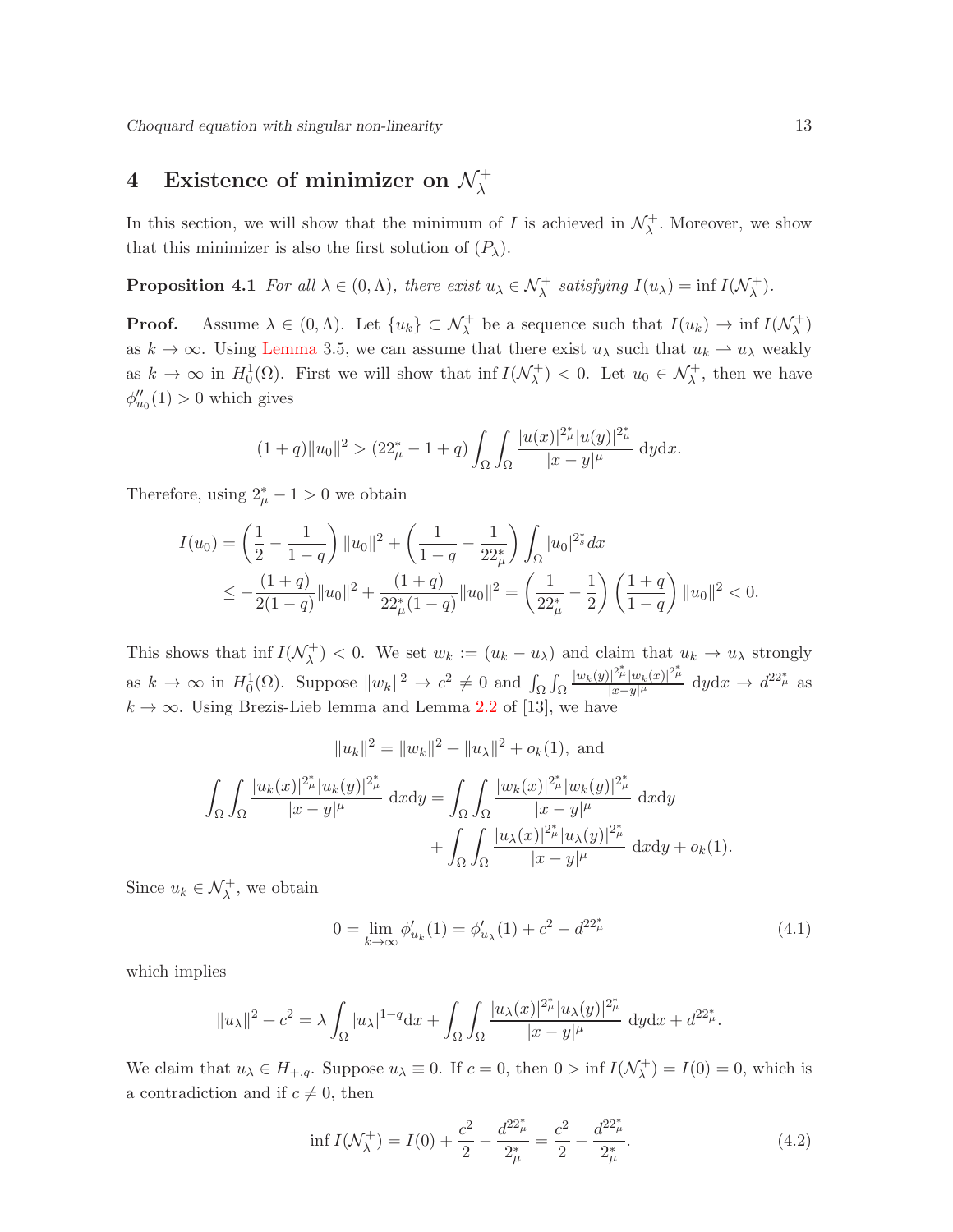But from the definition of  $S_{H,L}$ , we have  $c^2 \geq S_{H,L} d^2$ . Also from (4.1), we have  $c^2 = d^{22^*_{\mu}}$ . Then (4.2) implies

$$
0 > \inf I(\mathcal{N}_{\lambda}^{+}) = \left(\frac{1}{2} - \frac{1}{22_{\mu}^{*}}\right) c^{2} \ge \left(\frac{n - \mu + 2}{2(2n - \mu)}\right) S_{H,L}^{\frac{2n - \mu}{n - \mu + 2}},
$$

which is again a contradiction. Thus,  $u_{\lambda} \in H_{+,q}$ . So, there exists  $0 < t_1 < t_2$  such that  $\phi'_{u_{\lambda}}(t_1) = \phi'_{u_{\lambda}}(t_2) = 0$  and  $t_1 u_{\lambda} \in \mathcal{N}_{\lambda}^+$ . Then, three cases arise: (i)  $t_2 < 1$ , (ii)  $t_2 \ge 1$  and  $\frac{c^2}{2} - \frac{d^{22\frac{a}{\mu}}}{22\frac{a}{\mu}} < 0$ , and (iii)  $t_2 \geq 1$  and  $\frac{c^2}{2} - \frac{d^{22} \mu}{22 \mu}$  $\frac{1-\mu}{22^*_{\mu}} \geq 0.$ Case (i) Let  $h(t) = \phi_{u_\lambda}(t) + \frac{c^2 t^2}{2} - \frac{d^{22} \mu_t t^{22} \mu}{22 \mu_t}$ , for  $t > 0$ . By (4.1), we obtain  $h'(1) = \phi'_{u_\lambda}(1) +$  $c^2 - d^{22^* \mu}_{\mu} = 0$  and

$$
h'(t_2) = \phi'_{u_\lambda}(t_2) + t_2 c^2 - t_2^{2\frac{u_\lambda}{\mu} - 1} d^{2\frac{u_\lambda}{\mu}} = t_2 (c^2 - t_2^{2\frac{u_\lambda}{\mu} - 2} d^{2\frac{u_\lambda}{\mu}}) \ge t_2 (c^2 - d^{2\frac{u_\lambda}{\mu}}) > 0
$$

which implies that h increases on  $[t_2, 1]$ . Then we get

$$
\inf I(\mathcal{N}_{\lambda}^{+}) = \lim I(u_{k}) \ge \phi_{u_{\lambda}}(1) + \frac{c^{2}}{2} - \frac{d^{22} \mu}{22 \mu} = h(1) > h(t_{2})
$$
\n
$$
= \phi_{u_{\lambda}}(t_{2}) + \frac{c^{2} t_{2}^{2}}{2} - \frac{d^{22} \mu t_{2}^{2}}{22 \mu} \ge \phi_{u_{\lambda}}(t_{2}) + \frac{t_{2}^{2}}{2} (c^{2} - d^{22} \mu)
$$
\n
$$
> \phi_{u_{\lambda}}(t_{2}) > \phi_{u_{\lambda}}(t_{1}) \ge \inf I(\mathcal{N}_{\lambda}^{+}),
$$

which is a contradiction.

Case (ii) In this case, since  $\lambda \in (0, \Lambda)$ ,  $(c^2/2 - d^{22^*_{\mu}}/(22^*_{\mu}))$  < 0 and  $S_{H,L}d^2 \le c^2$ , we have

$$
\sup\{\|u\|^2: u \in \mathcal{N}_{\lambda}^+\} \le (2_{\mu}^* S_{H,L}^{2_{\mu}^*})^{\frac{1}{2_{\mu}^*}-1} < c^2 \le \sup\{\|u\|^2: u \in \mathcal{N}_{\lambda}^+\},\
$$

which gives a contradiction. Consequently, only case (iii) holds and we have

$$
\inf I(\mathcal{N}_{\lambda}^{+}) = I(u_{\lambda}) + \frac{c^{2}}{2} - \frac{d^{22} \mu}{22 \mu} \ge I(u_{\lambda}) = \phi_{u_{\lambda}}(1) \ge \phi_{u_{\lambda}}(t_{1}) \ge \inf I(\mathcal{N}_{\lambda}^{+}).
$$

Clearly, this holds only when  $t_1 = 1$  and  $(c^2/2 - d^{22^*_{\mu}}/22^*_{\mu}) = 0$  which yields  $c = 0$  and  $u_k \to u_\lambda$ strongly as  $k \to \infty$  in  $H_0^1(\Omega)$ . Thus,  $u_\lambda \in \mathcal{N}^+_\lambda$  and  $I(u_\lambda) = \inf I(\mathcal{N}^+_\lambda)$ λ  $\Box$ 

**Proposition 4.2**  $u_{\lambda}$  is a positive weak solution of  $(P_{\lambda})$ .

**Proof.** Let  $\psi \in C_c^{\infty}(\Omega)$ . By Lemma 6.3 and Lemma 3.4, since  $u_{\lambda} > 0$ , we can find  $\alpha > 0$ such that  $u_{\lambda} \ge \alpha$  on support of  $\psi$ . Then  $u + \epsilon \psi \ge 0$  for small  $\epsilon$ . With similar reasoning as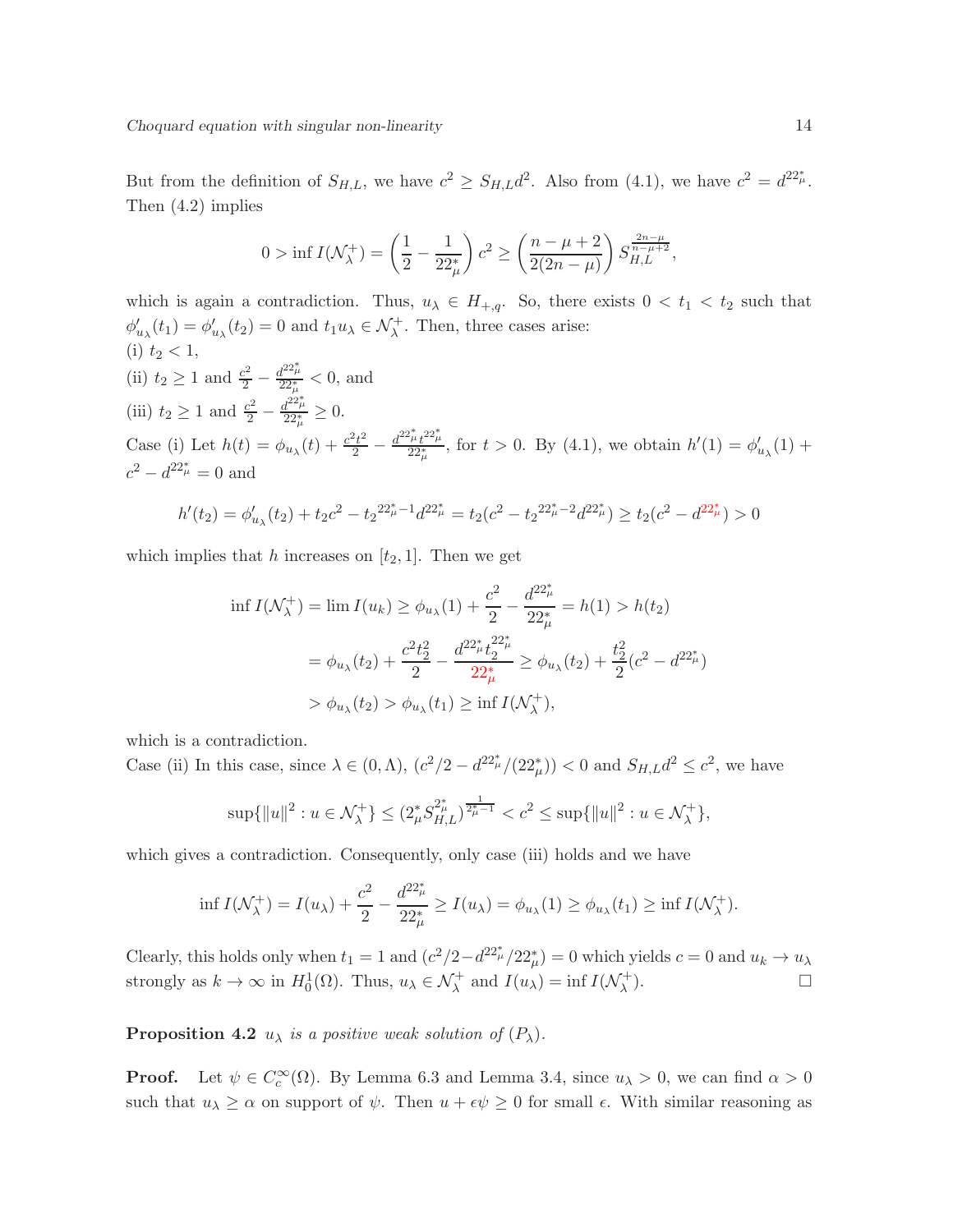in the proof of Lemma 3.6, we can show that  $I(u_\lambda + \epsilon \psi) \ge I(u_\lambda)$  for sufficiently small  $\epsilon > 0$ . Then we have

$$
0 \leq \lim_{\epsilon \to 0} \frac{I(u_{\lambda} + \epsilon \psi) - I(u_{\lambda})}{\epsilon}
$$
  
=  $\int_{\Omega} \nabla u \nabla \psi \, dx - \lambda \int_{\Omega} u_{\lambda}^{-q} \psi \, dx - \int_{\Omega} \int_{\Omega} \frac{|u(y)|^{2_{\mu}^{*}} |u(x)|^{2_{\mu}^{*}} - 2u(x) \varphi(x)}{|x - y|^{\mu}} dy dx.$ 

Since  $\psi \in C_c^{\infty}(\Omega)$  is arbitrary, we conclude that  $u_{\lambda}$  is a positive weak solution of  $(P_{\lambda})$ .  $\Box$ 

## 5 Existence of minimizer on  $\mathcal{N}_{\lambda}^{-}$

In this section, we will show the existence of second solution by proving the existence of minimizer of I on  $\mathcal{N}_\lambda^ \overline{\lambda}$ . We need some lemmas to prove this and for instance, we assume  $0 \in \Omega$  and  $B_{\delta} \subset \Omega \subset B_{2\delta}$ . We recall the definition of  $U_{\epsilon}$  from section 2. Let  $\eta \in C_c^{\infty}(\Omega)$  such that for all  $x \in \mathbb{R}^n$ ,  $0 \leq \eta(x) \leq 1$  and

$$
\eta(x) = \begin{cases} 1 & \text{if } x \in B_{\delta} \\ 0 & \text{if } x \in \mathbb{R}^n \setminus \Omega. \end{cases}
$$

We define, for  $\epsilon > 0$ 

$$
\Phi_{\epsilon}(x) := \eta(x) U_{\epsilon}(x).
$$

Moreover, since  $u_{\lambda}$  is positive and bounded (see Lemma 6.3), we can find  $m, M > 0$  such that for each  $x \in \Omega$ ,  $m \le u_\lambda(x) \le M$ .

**Lemma 5.1** For each sufficiently small  $\epsilon > 0$ ,

$$
\sup\{I(u_{\lambda} + t\Phi_{\epsilon}) : t \ge 0\} < I(u_{\lambda}) + \frac{n - \mu + 2}{2(2n - \mu)} S_{H,L}^{\frac{2n - \mu}{n + 2 - \mu}}
$$

**Proof.** We assume  $\epsilon > 0$  to be sufficiently small. Since  $\eta \equiv 1$  near  $x = 0$ , using (2.2) and  $(2.1)$  we can find  $r_1 > 0$  such that

$$
\int_{\Omega} |\nabla \Phi_{\epsilon}|^2 dx \leq S^{n/2} + r_1 \epsilon^{n-2} = C(n,\mu)^{\frac{n(n-2)}{2(2n-\mu)}} S_{H,L}^{n/2} + r_1 \epsilon^{n-2}.
$$

Also using inequality 3.9 of [13], we can find  $r_2 > 0$  such that

$$
\int_{\Omega} \int_{\Omega} \frac{|\Phi_{\epsilon}(y)|^{2_{\mu}^{\ast}} |\Phi_{\epsilon}(x)|^{2_{\mu}^{\ast}}}{|x-y|^{\mu}} \, \mathrm{d}y \mathrm{d}x \ge C(n,\mu)^{n/2} S_{H,L}^{(2n-\mu)/2} - r_2 \epsilon^{(2n-\mu)/2}.
$$

We now fix  $1 < \rho < n/(n-2)$  and set  $\delta = n(n-2)$ ,  $\gamma_{\eta} = \sup\{|x| : x \in \text{supp }\eta\},\$ 

$$
r_3 = \delta^{(n-2)\rho/4} \int_{|x| \le \gamma_\eta} |x|^{-(n-2)\rho} dx, \text{ and } r_4 = (\delta/4)^{(n+2)/4} \int_{|x| \le 1} dx.
$$

Then we have

$$
\int_{\Omega} |\Phi_{\epsilon}|^{\rho} dx \leq r_3 \epsilon^{\frac{(n-2)\rho}{2}}.
$$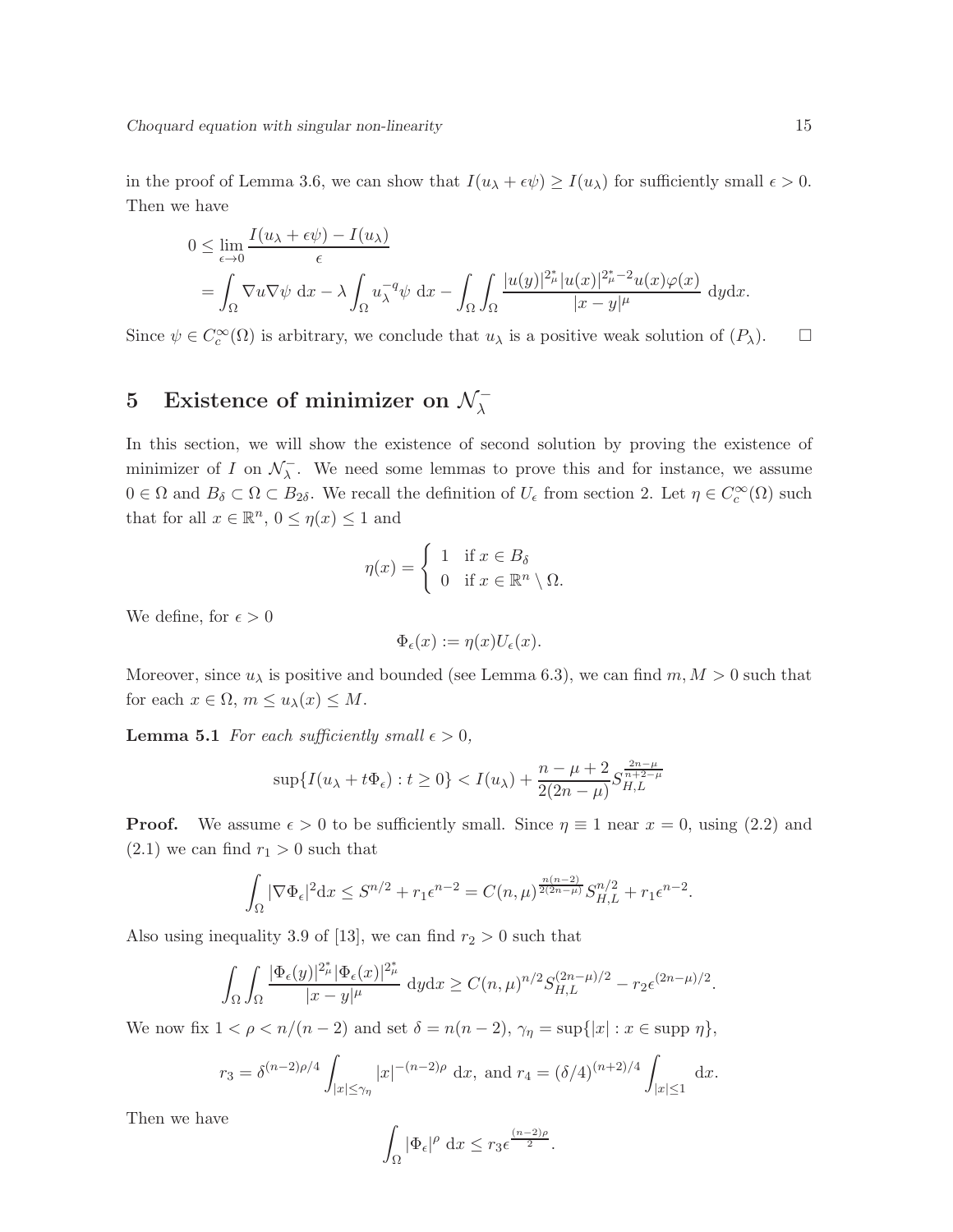Next, we consider the integrals

$$
\int_{|x| \le \epsilon} \int_{|y| \le \epsilon} \frac{|\Phi_{\epsilon}(y)|^{2_{\mu}^{\ast}} |\Phi_{\epsilon}(x)|^{2_{\mu}^{\ast}-1}}{|x-y|^{\mu}} \, dy \mathrm{d}x \text{ and } \int_{|x| \le \epsilon} \int_{|y| > \epsilon} \frac{|\Phi_{\epsilon}(y)|^{2_{\mu}^{\ast}} |\Phi_{\epsilon}(x)|^{2_{\mu}^{\ast}-1}}{|x-y|^{\mu}} \, dy \mathrm{d}x
$$

separately. Firstly, we see that

$$
\int_{|x| \leq \epsilon} \int_{|y| \leq \epsilon} \frac{|\Phi_{\epsilon}(y)|^{2_{\mu}^{\ast}}|\Phi_{\epsilon}(x)|^{2_{\mu}^{\ast}-1}}{|x-y|^{\mu}} d y d x
$$
\n
$$
= \int_{|x| \leq \epsilon} \int_{|y| \leq \epsilon} \frac{(n(n-2))^{\frac{(n-2)(22_{\mu}^{\ast}-1)}{4}} e^{\frac{(2-n)(22_{\mu}^{\ast}-1)}{2}}}{|x-y|^{\mu}(1+|\frac{x}{\epsilon}|^{2})^{\frac{(n-2)(2\mu^{\ast}-1)}{2}}(1+|\frac{y}{\epsilon}|^{2})^{\frac{(n-2)2_{\mu}^{\ast}}{2}} d y d x
$$
\n
$$
\geq \int_{|x| \leq \epsilon} \int_{|y| \leq \epsilon} \frac{(n(n-2))^{\frac{(n-2)(22_{\mu}^{\ast}-1)}{4}} e^{\frac{(2-n)(22_{\mu}^{\ast}-1)}{2}}}{(1+|\frac{y}{\epsilon}|^{2})^{\frac{(n-2)2\mu^{\ast}}{2}}} d y d x
$$
\n
$$
= \int_{|x| \leq 1} \int_{|y| \leq 1} \frac{(n(n-2))^{\frac{(n-2)(22_{\mu}^{\ast}-1)}{4}}}{(1+|x|^{2})^{\frac{(n-2)(22_{\mu}^{\ast}-1)}{2}} (1+|y|^{2})^{\frac{(n-2)2\mu^{\ast}}{2}}} d y d x = o\left(\epsilon^{\frac{n-2}{2}}\right).
$$

Secondly, in a similar manner we get

$$
\int_{|x| \leq \epsilon} \int_{|y| > \epsilon} \frac{|\Psi_{\epsilon}(y)|^{2_{\mu}^{\ast}} |\Psi_{\epsilon}(x)|^{2_{\mu}^{\ast}-1}}{|x-y|^{\mu}} \; \mathrm{d}y \mathrm{d}x
$$
\n
$$
= \int_{|x| \leq \epsilon} \int_{|y| > \epsilon} \frac{(n(n-2))^{\frac{(n-2)(22_{\mu}^{\ast}-1)}{4}} e^{\frac{(2-n)(22_{\mu}^{\ast}-1)}{2}}}{|x-y|^{\mu}(1+|\frac{x}{\epsilon}|^{2})^{\frac{(n-2)(2\mu^{\ast}-1)}{2}} (1+|\frac{y}{\epsilon}|^{2})^{\frac{(n-2)2_{\mu}^{\ast}}{2}} \; \mathrm{d}y \mathrm{d}x
$$
\n
$$
\geq \int_{|x| \leq \epsilon} \int_{|y| > \epsilon} \frac{(n(n-2))^{\frac{(n-2)(22_{\mu}^{\ast}-1)}{4}} e^{\frac{(2-n)(22_{\mu}^{\ast}-1)}{2}}}{(|y|+\epsilon)^{\mu}(1+|\frac{x}{\epsilon}|^{2})^{\frac{(n-2)(2\mu^{\ast}-1)}{2}} (1+|\frac{y}{\epsilon}|^{2})^{\frac{(n-2)2_{\mu}^{\ast}}{2}} \; \mathrm{d}y \mathrm{d}x}
$$
\n
$$
= \int_{|x| \leq 1} \int_{|y| > 1} \frac{(n(n-2))^{\frac{(n-2)(22_{\mu}^{\ast}-1)}{4}} e^{\frac{n-2}{2}}}{(1+|y|^{2})^{\frac{(n-2)2_{\mu}^{\ast}}{2}} (1+|y|)^{\mu}} \; \mathrm{d}y \mathrm{d}x = o\left(\epsilon^{\frac{n-2}{2}}\right).
$$
\nTherefore, we can easily find  $x > 0$ , which is independent of  $\epsilon$  such that

Therefore, we can easily find  $r_4>0$  which is independent of  $\epsilon$  such that

$$
\int_{|x|\leq \epsilon} \int_{\Omega} \frac{|\Psi_{\epsilon}(y)|^{2\mu}_{\mu} |\Psi_{\epsilon}(x)|^{2\mu}_{\mu}-1}{|x-y|^{\mu}} \, \mathrm{d}y \mathrm{d}x \geq r_4 \epsilon^{\frac{n-2}{2}}.
$$

We can find appropriate constants  $\rho_1, \rho_2 > 0$  such that the following inequalities holds :

1. 
$$
\lambda \left( \frac{(c+d)^{1-q}}{1-q} - \frac{c^{1-q}}{1-q} - \frac{d}{c^q} \right) \ge -\frac{\rho_1 d^{\rho}}{r_3}
$$
, for all  $c \ge m, d \ge 0$ ,

2. For each  $\epsilon, t > 0$ ,

$$
\frac{1}{22_{\mu}^{*}} \int_{\Omega} \int_{\Omega} \left( \frac{|(u_{\lambda} + t\Psi_{\epsilon})(y)|^{2_{\mu}^{*}} |(u_{\lambda} + t\Psi_{\epsilon})(x)|^{2_{\mu}^{*}}}{|x - y|^{\mu}} - \frac{|u_{\lambda}(y)|^{2_{\mu}^{*}} |u_{\lambda}(x)|^{2_{\mu}^{*}}}{|x - y|^{\mu}} \right) dy dx
$$
  

$$
- \int_{\Omega} \int_{\Omega} \frac{|u_{\lambda}(y)|^{2_{\mu}^{*}} |u_{\lambda}(x)|^{2_{\mu}^{*} - 2} u_{\lambda}(x) t\Psi_{\epsilon}(x)}{|x - y|^{\mu}} dy dx
$$
  

$$
\geq \frac{t^{22_{\mu}^{*}}}{22_{\mu}^{*}} \int_{\Omega} \int_{\Omega} \frac{|\Psi_{\epsilon}(x)|^{2_{\mu}^{*}} |\Psi_{\epsilon}(y)|^{2_{\mu}^{*}}}{|x - y|^{\mu}} dy dx,
$$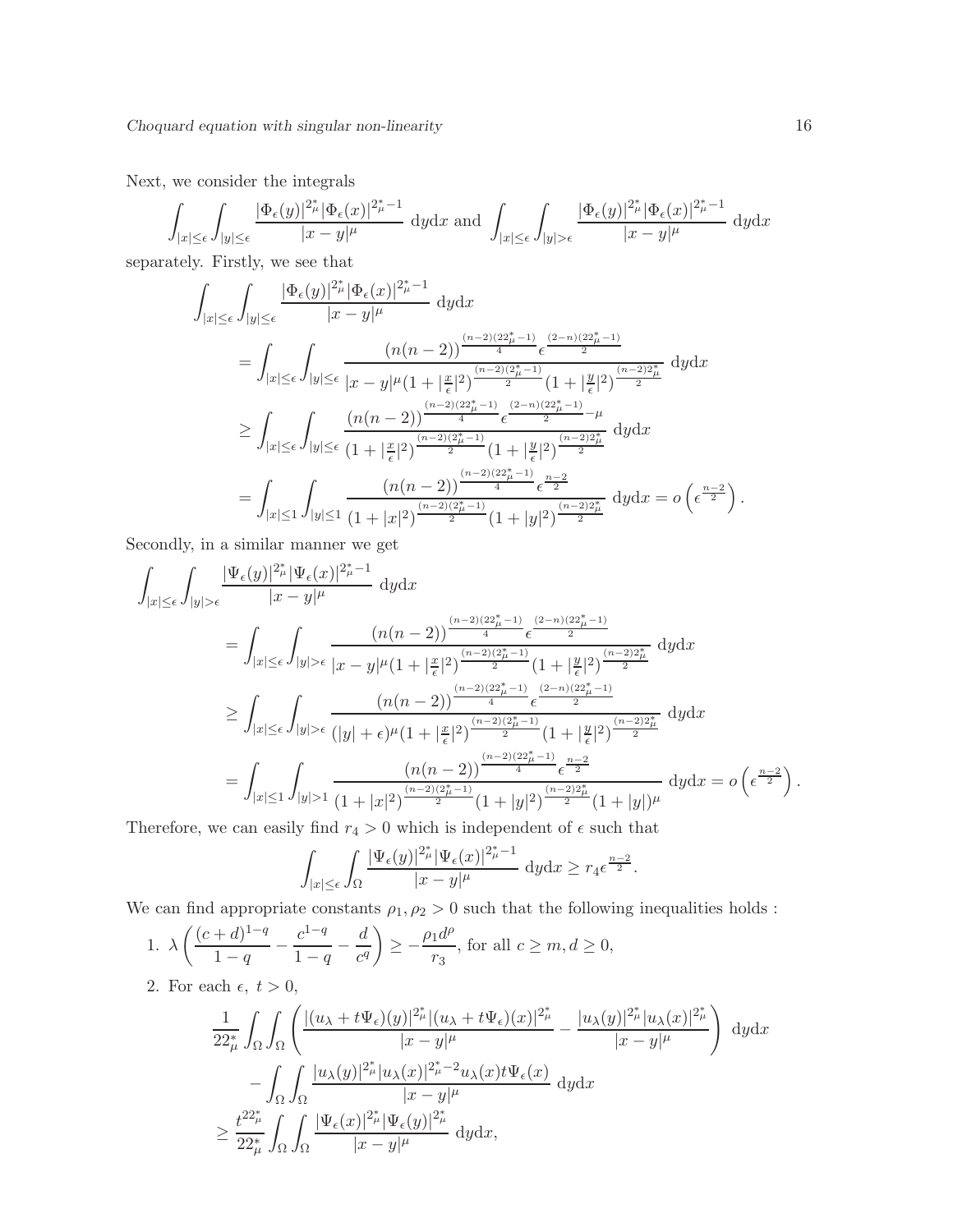3. For each  $\epsilon > 0$ ,  $0 \le u_{\lambda}(x) \le M$  and  $t\Psi_{\epsilon}(x) \ge 1$ 

$$
\frac{1}{22_{\mu}^{*}}\int_{\Omega}\int_{\Omega}\left(\frac{|(u_{\lambda}+t\Psi_{\epsilon})(y)|^{2_{\mu}^{*}}|(u_{\lambda}+t\Psi_{\epsilon})(x)|^{2_{\mu}^{*}}}{|x-y|^{\mu}}-\frac{|u_{\lambda}(y)|^{2_{\mu}^{*}}|u_{\lambda}(x)|^{2_{\mu}^{*}}}{|x-y|^{\mu}}\right)dydx
$$
\n
$$
-\int_{\Omega}\int_{\Omega}\frac{|u_{\lambda}(y)|^{2_{\mu}^{*}}|u_{\lambda}(x)|^{2_{\mu}^{*}-2}u_{\lambda}(x)t\Psi_{\epsilon}(x)}{|x-y|^{\mu}}dydx
$$
\n
$$
\geq \frac{t^{22_{\mu}^{*}}}{22_{\mu}^{*}}\int_{\Omega}\int_{\Omega}\frac{|\Psi_{\epsilon}(x)|^{2_{\mu}^{*}}|\Psi_{\epsilon}(y)|^{2_{\mu}^{*}}}{|x-y|^{\mu}}dydx+\frac{\rho_{2}t^{22_{\mu}^{*}-1}}{(22_{\mu}^{*}-1)}\int_{\Omega}\int_{\Omega}\frac{|\Psi_{\epsilon}(y)|^{2_{\mu}^{*}}|\Psi_{\epsilon}(x)|^{2_{\mu}^{*}-1}}{|x-y|^{\mu}}dydx
$$

Since  $u_{\lambda}$  is a positive weak solution of  $(P_{\lambda})$ , using above inequalities, we obtain

$$
I(u_{\lambda} + t\Phi_{\epsilon}) - I(u_{\lambda})
$$
\n
$$
= I(u_{\lambda} + t\Phi_{\epsilon}) - I(u_{\lambda})
$$
\n
$$
- t \left( \int_{\Omega} (\nabla u_{\lambda} \nabla \Phi_{\epsilon} - \lambda u_{\lambda}^{-q} \Phi_{\epsilon}) dx - \int_{\Omega} \int_{\Omega} \frac{|u_{\lambda}(y)|^{2_{\mu}^{*}} |u_{\lambda}(x)|^{2_{\mu}^{*}-2} u_{\lambda}(x) \Phi_{\epsilon}(x)}{|x-y|^{\mu}} dy dx \right)
$$
\n
$$
= \frac{t^{2}}{2} \int_{\Omega} |\nabla \Phi_{\epsilon}|^{2} dx - \frac{1}{2^{2_{\mu}^{*}}} \int_{\Omega} \int_{\Omega} \left( \frac{|(u_{\lambda} + t\Phi_{\epsilon})(y)|^{2_{\mu}^{*}} |(u_{\lambda} + t\Phi_{\epsilon})(x)|^{2_{\mu}^{*}}}{|x-y|^{\mu}} - \frac{|u_{\lambda}(y)|^{2_{\mu}^{*}} |u_{\lambda}(x)|^{2_{\mu}^{*}}}{|x-y|^{\mu}} \right) dy dx
$$
\n
$$
- \int_{\Omega} \int_{\Omega} \frac{|u_{\lambda}(y)|^{2_{\mu}^{*}} |u_{\lambda}(x)|^{2_{\mu}^{*}-2} u_{\lambda}(x) t\Phi_{\epsilon}(x)}{|x-y|^{\mu}} dy dx - \lambda \int_{\Omega} \left( \frac{|u_{\lambda} + t\Phi_{\epsilon}|^{1-q} - |u_{\lambda}|^{1-q}}{1-q} dx - t\Phi_{\epsilon} u_{\lambda}^{-q} \right) dx
$$
\n
$$
\leq \frac{t^{2}}{2} \left( C(n, \mu)^{\frac{n(n-2)}{2(2n-\mu)}} S_{H,L}^{n/2} + r_{1} \epsilon^{n-2} \right) - \frac{t^{22_{\mu}^{*}}}{22_{\mu}^{*}} \int_{\Omega} \int_{\Omega} \frac{|\Phi_{\epsilon}(x)|^{2_{\mu}^{*}} |\Phi_{\epsilon}(y)|^{2_{\mu}^{*}}}{|x-y|^{\mu}} dy dx + \frac{\rho_{1} t^{\rho}}{r_{3}} \int_{\Omega} |\Phi_{\epsilon}|^{\rho} dx
$$
\n
$$
\leq \frac{t^{2}}{2} \left( C(n, \mu)^{\frac{n(n-2)}{2(2n
$$

for  $0 \le t \le 1/2$ . Since we can assume  $t\Phi_{\epsilon} \ge 1$ , for each  $t \ge 1/2$  and  $|x| \le \epsilon$ , we have

$$
I(u_{\lambda} + t\Phi_{\epsilon}) - I(u_{\lambda})
$$
\n
$$
\leq \frac{t^{2}}{2} \left( C(n, \mu)^{\frac{n(n-2)}{2(2n-\mu)}} S_{H,L}^{n/2} + r_{1} \epsilon^{n-2} \right) - \frac{t^{22}^{*}_{\mu}}{22^{*}_{\mu}} \int_{\Omega} \int_{\Omega} \frac{|\Phi_{\epsilon}(x)|^{2^{*}_{\mu}} |\Phi_{\epsilon}(y)|^{2^{*}_{\mu}}}{|x - y|^{\mu}} dy dx
$$
\n
$$
- \frac{\rho_{2} t^{22^{*}_{\mu}-1}}{(22^{*}_{\mu}-1)} \int_{\Omega} \int_{\Omega} \frac{|\Phi_{\epsilon}(y)|^{2^{*}_{\mu}} |\Phi_{\epsilon}(x)|^{2^{*}_{\mu}-1}}{|x - y|^{\mu}} dy dx + \frac{\rho_{1} t^{\rho}}{r_{3}} \int_{\Omega} |\Phi_{\epsilon}|^{\rho} dx
$$
\n
$$
\leq \frac{t^{2}}{2} \left( C(n, \mu)^{\frac{n(n-2)}{2(2n-\mu)}} S_{H,L}^{n/2} + r_{1} \epsilon^{n-2} \right) - \frac{t^{22^{*}_{\mu}}}{22^{*}_{\mu}} \left( C(n, \mu)^{\frac{n}{2}} S_{H,L}^{(2n-\mu)/2} - r_{2} \epsilon^{(2n-\mu)/2} \right)
$$
\n
$$
- \frac{\rho_{2} t^{22^{*}_{\mu}-1}}{22^{*}_{\mu}} \epsilon^{(n-2)/2} + \rho_{1} t^{\rho} \epsilon^{(n-2)\rho/2}.
$$

Now, we define a function  $h_\epsilon: [0, \infty) \to \mathbb{R}$  by

$$
h_{\epsilon}(t) = \frac{t^2}{2} \left( C(n,\mu)^{\frac{n(n-2)}{2(2n-\mu)}} S_{H,L}^{n/2} + r_1 \epsilon^{n-2} \right) - \frac{t^{22\mu}_{\mu}}{22\mu} \left( C(n,\mu)^{\frac{n}{2}} S_{H,L}^{(2n-\mu)/2} - r_2 \epsilon^{(2n-\mu)/2} \right) + \rho_1 t^{\rho} \epsilon^{(n-2)\rho/2}
$$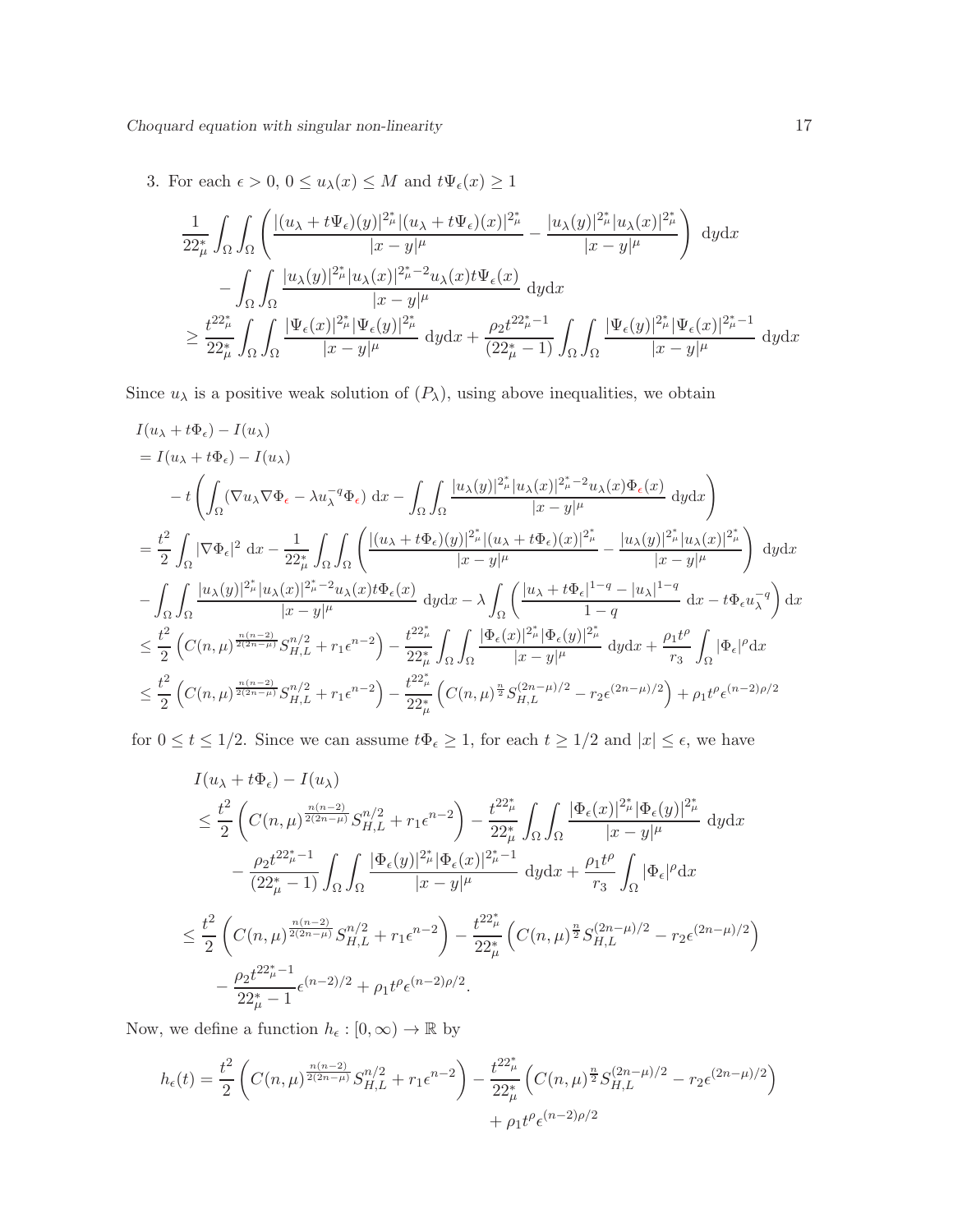on the interval  $[0, 1/2)$  and

$$
h_{\epsilon}(t) = \frac{t^2}{2} \left( C(n,\mu)^{\frac{n(n-2)}{2(2n-\mu)}} S_{H,L}^{n/2} + r_1 \epsilon^{n-2} \right) - \frac{t^{22\mu}_{\mu}}{22\mu} \left( C(n,\mu)^{\frac{n}{2}} S_{H,L}^{(2n-\mu)/2} - r_2 \epsilon^{(n-\mu)/2} \right)
$$

$$
- \frac{\rho_2 t^{22\mu}_{\mu} - 1}{22\mu_{\mu}^{\mu} - 1} \epsilon^{(n-2)/2} + \rho_1 t^{\rho} \epsilon^{(n-2)\rho/2}
$$

on the interval  $[1/2,\infty)$ . With some computations, it can be checked that  $h_{\epsilon}$  attains its maximum at

$$
t = \left(\frac{C(n,\mu)^{\frac{n(n-2)}{2(2n-\mu)}}S_{H,L}^{n/2} + r_1\epsilon^{n-2}}{C(n,\mu)^{\frac{n}{2}}S_{H,L}^{(2n-\mu)/2} - r_2\epsilon^{(2n-\mu)/2}}\right)^{\frac{n-2}{2(n-\mu+2)}} - \frac{\rho_2\epsilon^{(n-2)/2}}{(22^*_{\mu}-1)C(n,\mu)^{\frac{n}{2}}S_{H,L}^{(2n-\mu)/2}} + o(\epsilon^{(n-2)/2}),
$$

Therefore we get

$$
\sup\{I(u_{\lambda} + t\Phi_{\epsilon}) - I(u_{\lambda}) : t \ge 0\}
$$
\n
$$
\le \frac{n - \mu + 2}{2(2n - \mu)} \left( \frac{C(n, \mu)^{\frac{n(n-2)}{2(n-\mu)}} S_{H,L}^{n/2} + r_1 \epsilon^{n-2}}{(C(n, \mu)^{\frac{n}{2}} S_{H,L}^{(2n-\mu)/2} - r_2 \epsilon^{(2n-\mu)/2})} \right)^{\frac{2n-\mu}{(n-\mu+2)}}
$$
\n
$$
- \frac{\rho_2 \epsilon^{(n-2)/2} C(n, \mu)^{\frac{n(n-2)}{2(2n-\mu)}} S_{H,L}^{n/2}}{(22_{\mu}^* - 1)C(n, \mu)^{\frac{n}{2}} S_{H,L}^{(2n-\mu)/2}} + o(\epsilon^{(n-2)/2})
$$
\n
$$
< \frac{n - \mu + 2}{2(2n - \mu)} S_{H,L}^{\frac{2n-\mu}{n-\mu+2}}.
$$

This completes the proof.  $\Box$ 

**Lemma 5.2** There holds inf  $I(\mathcal{N}_\lambda^-)$  $\left( \frac{1}{\lambda} \right) < I(u_{\lambda}) + \frac{n - \mu + 2}{2(2n - \mu)} S$  $\frac{\frac{2n-\mu}{n-\mu+2}}{H,L}$ .

**Proof.** We start by fixing sufficiently small  $\epsilon > 0$  as in the previous lemma and define functions  $\sigma_1, \sigma_2 : [0, \infty) \to \mathbb{R}$  by

$$
\sigma_1(t) = \int_{\Omega} |\nabla(u_\lambda + t\Psi_\epsilon)|^2 dx - \lambda \int_{\Omega} |u_\lambda + t\Phi_\epsilon|^{1-q} dx
$$

$$
- \int_{\Omega} \int_{\Omega} \frac{|(u_\lambda + t\Psi_\epsilon)(y)|^{2\mu} |(u_\lambda + t\Psi_\epsilon)(x)|^{2\mu}}{|x - y|^{\mu}} dy dx,
$$

and  $\sigma_2(t) = \sqrt{2}$ Ω  $|\nabla(u_\lambda + t\Psi_\epsilon)|^2 dx + \lambda q$ Ω  $|u_{\lambda} + t \Phi_{\epsilon}|^{1-q} dx$  $- (22^*_{\mu} - 1) \int_{\Omega}$ Z Ω  $|(u_\lambda+t\Psi_\epsilon)(y)|^{2_\mu^*}|(u_\lambda+t\Psi_\epsilon)(x)|^{2_\mu^*}$  $\frac{|x-y|^{\mu}}{|x-y|^{\mu}}$ 

Let  $t_0 = \sup\{t \ge 0 : \sigma(t) \ge 0\}$ , then  $\sigma_2(0) = \phi''_{u_\lambda}(1) > 0$  and  $\sigma_2(t) \to -\infty$  as  $t \to \infty$  which implies  $0 < t_0 < \infty$ . As  $\lambda \in (0, \Lambda)$ , we obtain  $\sigma_1(t_0) > 0$  and since  $\sigma_1(t) \to -\infty$  as  $t \to \infty$ ,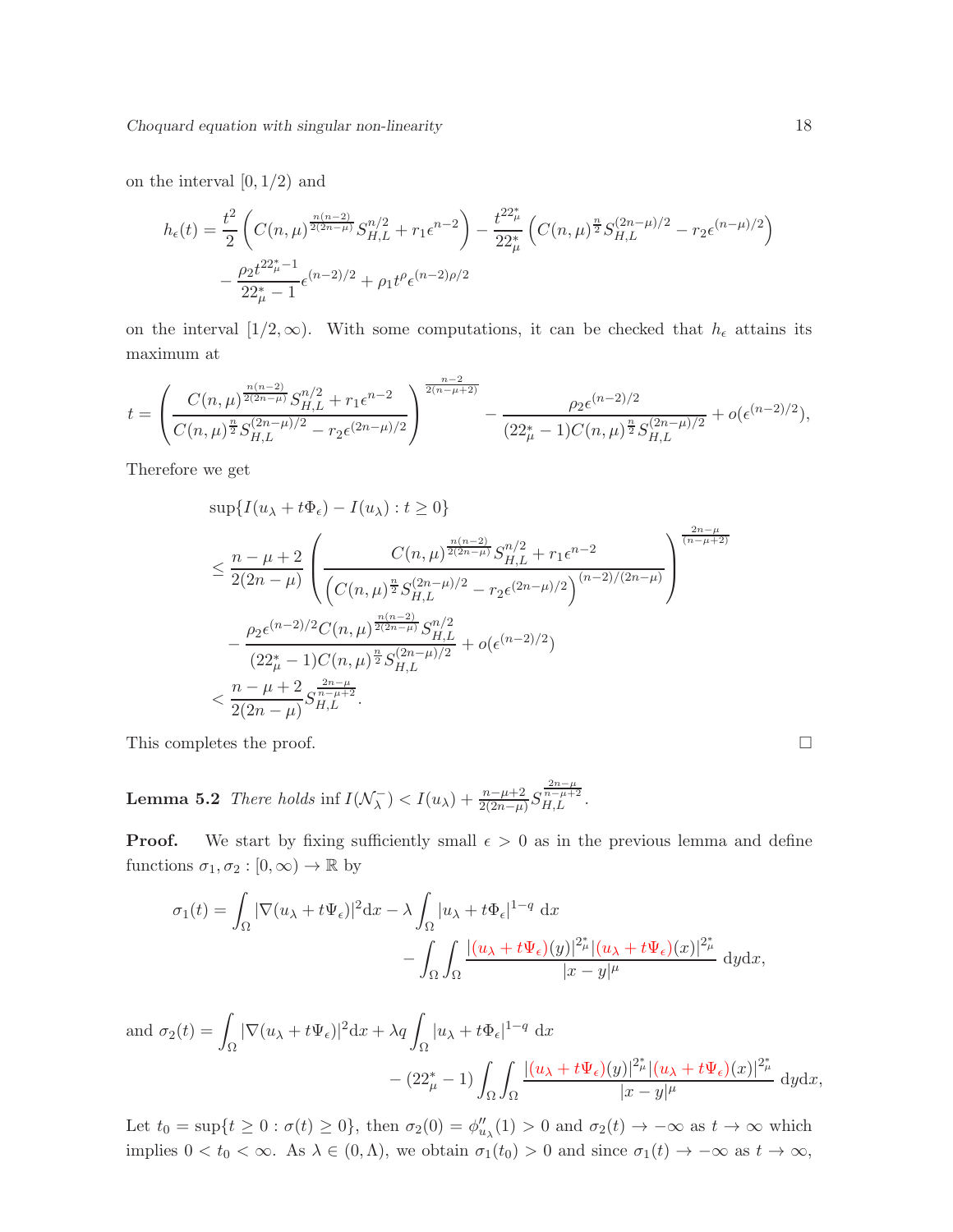there exists  $t' \in (t_0, \infty)$  such that  $\sigma_1(t') = 0$ . This gives  $\phi''_{u_{\lambda} + t' \Phi_{\epsilon}}(1) < 0$ , because  $t' > t_0$ which implies  $\sigma_2(t') < 0$ . Hence,  $(u_\lambda + t' \Phi_\epsilon) \in \mathcal{N}_\lambda^-$  and using previous lemma, we get

$$
\inf I(\mathcal{N}_{\lambda}^-) \le I(u_{\lambda} + t\Psi_{\epsilon}) < I(u) + \frac{n - \mu + 2}{2(2n - \mu)} S_{H,L}^{\frac{2n - \mu}{n - \mu + 2}}.
$$

**Proposition 5.3** There exists  $v_{\lambda} \in \mathcal{N}_{\lambda}^-$  satisfying  $I(v_{\lambda}) = \inf I(\mathcal{N}_{\lambda}^-)$  $\frac{1}{\lambda}$ ).

**Proof.** Let  $\{v_k\}$  be a sequence in  $\mathcal{N}_{\lambda}^ \overline{\lambda}$  such that  $I(v_k) \to \inf I(\mathcal{N}_{\lambda}^-)$  $\binom{K}{\lambda}$  as  $k \to \infty$ . Using lemma 3.5, we may assume that there exist  $v_{\lambda} \in H_0^1(\Omega)$  such that  $v_k \to v_{\lambda}$  weakly as  $k \to \infty$  in  $H_0^1(\Omega)$ . We set  $z_k := (v_k - v_\lambda)$  and claim that  $v_k \to v_\lambda$  strongly as  $k \to \infty$  in  $H_0^1(\Omega)$ . Suppose  $v_0^1(\Omega)$ . We set  $z_k := (v_k - v_\lambda)$  and claim that  $v_k \to v_\lambda$  strongly as  $k \to \infty$  in  $H_0^1(\Omega)$ . Suppose  $||z_k||^2 \to c^2$  and  $\int_{\Omega} \int_{\Omega}$  $|z_k(y)|^{2_{\mu}^*} |z_k(x)|^{2_{\mu}^*}$  $\frac{|A^2\mu|z_k(x)|^{2\mu}}{|x-y|^{\mu}} dydx \to d^{22^*_{\mu}}$  as  $k \to \infty$ . Using Brezis-Lieb lemma and Lemma 2.2 of [13], we have

$$
||v_k||^2 = ||z_k||^2 + ||v_\lambda||^2 + o_k(1), \text{ and}
$$
  

$$
\int_{\Omega} \int_{\Omega} \frac{|v_k(x)|^{2_{\mu}^*} |v_k(y)|^{2_{\mu}^*}}{|x - y|^{\mu}} dxdy = \int_{\Omega} \int_{\Omega} \frac{|z_k(x)|^{2_{\mu}^*} |z_k(y)|^{2_{\mu}^*}}{|x - y|^{\mu}} dxdy
$$
  

$$
+ \int_{\Omega} \int_{\Omega} \frac{|v_\lambda(x)|^{2_{\mu}^*} |v_\lambda(y)|^{2_{\mu}^*}}{|x - y|^{\mu}} dxdy + o_k(1).
$$

Since  $v_k \in \mathcal{N}_\lambda^-$ , we obtain

$$
0 = \lim_{k \to \infty} \phi'_{v_k}(1) = \phi'_{v_\lambda}(1) + c^2 - d^{22^*_{\mu}} \tag{5.1}
$$

which implies

$$
||v_{\lambda}||^{2} + c^{2} = \lambda \int_{\Omega} |v_{\lambda}|^{1-q} dx + \int_{\Omega} \int_{\Omega} \frac{|v_{\lambda}(x)|^{2\mu} |v_{\lambda}(y)|^{2\mu}}{|x - y|^{\mu}} dy dx + d^{22\mu}.
$$

We claim that  $v_{\lambda} \in H_{+,q}$ . Suppose  $v_{\lambda} = 0$ , this implies  $c \neq 0$  (using lemma 3.5(ii)) and thus

$$
\inf I(\mathcal{N}_{\lambda}^{-}) = \lim I(v_k) = I(0) + \frac{c^2}{2} - \frac{d^{22_{\mu}^{*}}}{22_{\mu}^{*}} \ge \frac{n - \mu + 2}{2(2n - \mu)} S_{H,L}^{\frac{2n - \mu}{n - \mu + 2}},
$$

as done in Lemma 4.1. But by previous lemma, inf  $I(\mathcal{N}_\lambda^-)$  $\mathcal{L}_{\lambda}^{-}$ ) <  $I(u_{\lambda}) + \frac{n - \mu + 2}{2(2n - \mu)} S$  $rac{\frac{2n-\mu}{n-\mu+2}}{H,L}$  implying inf  $I(\mathcal{N}_{\lambda}^+)$  $\lambda^{+}_{\lambda}$ ) =  $I(u_{\lambda}) > 0$ , which is a contradiction. So  $v_{\lambda} \in H_{+,q}$  and thus, our assumption  $\lambda \in (0, \Lambda)$  says that there exists  $0 < t_1 < t_2$  such that  $\phi'_{v_{\lambda}}(t_1) = \phi'_{v_{\lambda}}(t_2) = 0$  and  $t_1v_{\lambda} \in \mathcal{N}_{\lambda}^+$ ,  $t_2v_\lambda \in \mathcal{N}_\lambda^-$ . Let us define  $f, g : (0, \infty) \to \mathbb{R}$  by

$$
f(t) = \frac{c^2 t^2}{2} - \frac{d^{22_{\mu}^*} t^{22_{\mu}^*}}{22_{\mu}^*} \text{ and } g(t) = \phi_{v_{\lambda}}(t) + f(t). \tag{5.2}
$$

Then, following three cases arise : (i)  $t_2 < 1$ ,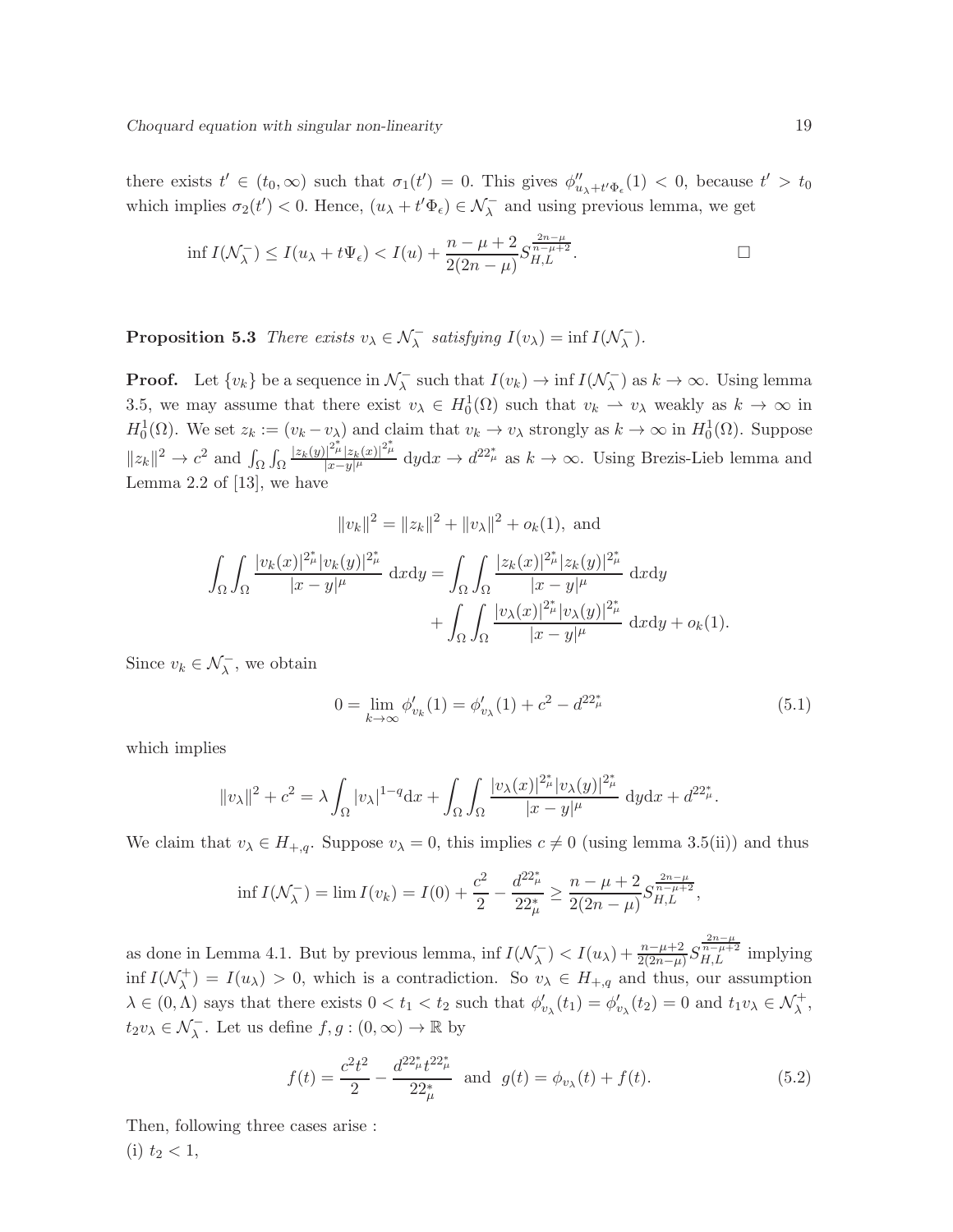(ii)  $t_2 \geq 1$  and  $d > 0$ , and (iii)  $t_2 \geq 1$  and  $d = 0$ . Case (i)  $t_2 < 1$  implies  $g'(1) = \phi'_{v_\lambda}(1) + f'(1) = 0$ , using (5.2) and  $g'(t_2) = \phi'_{v_\lambda}(t_2) + f'(t_2) = 0$  $t_2(c^2-d^{22^*_\mu}t_2^{22^*_\mu-2})$  $\binom{22^*_{\mu}-2}{2} \ge t_2(c^2 - d^{22^*_{\mu}}) > 0$ . This implies that g is increasing on [t<sub>2</sub>, 1] and we have 2

$$
\inf I(\mathcal{N}_{\lambda}^-) = g(1) > g(t_2) \ge I(t_2 v_{\lambda}) + \frac{t_2^2}{2} (c^2 - d^{22\mu}) > I(t_2 v_{\lambda}) \ge \inf I(\mathcal{N}_{\lambda}^-)
$$

which is a contradiction.

Case (ii) Let  $\underline{t} = (c^2/d^{22^*_{\mu}})^{\frac{1}{22^*_{\mu}-2}}$  and we can check that f attains its maximum at  $\underline{t}$  and

$$
f(\underline{t}) = \frac{c^2 \underline{t}^2}{2} - \frac{d^{22_{\mu}^*} \underline{t}^{22_{\mu}^*}}{22_{\mu}^*} = \frac{n - \mu + 2}{2(2n - \mu)} \left(\frac{c}{d}\right)^{\frac{22_{\mu}^*}{2_{\mu}^* - 1}} \ge \frac{n - \mu + 2}{2(2n - \mu)} S_{H,L}^{\frac{2n - \mu}{n - \mu + 2}}.
$$

Also,  $f'(t) = (c^2 - d^{22^*_{\mu}} t^{22^*_{\mu}-2})t > 0$  if  $0 < t < t$  and  $f'(t) < 0$  if  $t > t$ . Moreover, we know  $g(1) = \max_{t>0} \{g(t)\} \ge g(\underline{t})$  using the assumption  $\lambda \in (0, \Lambda)$ . If  $\underline{t} \le 1$ , then we have

$$
\inf I(\mathcal{N}_{\lambda}^-) = g(1) \ge g(\underline{t}) = I(\underline{t}v_{\lambda}) + f(\underline{t}) \ge I(t_1v_{\lambda}) + \frac{n - \mu + 2}{2(2n - \mu)} S_{H,L}^{\frac{2n - \mu}{n - \mu + 2}}
$$

which contradicts the previous lemma. Thus, we must have  $\underline{t} > 1$ . Since  $g'(t) \leq 0$  for  $t \geq 1$ , there holds  $\phi''_{v_{\lambda}}(t) \leq -f'(t) \leq 0$  for  $1 \leq t \leq \underline{t}$ . Then we have  $\underline{t} \leq t_1$  or  $t_2 = 1$ . If  $\underline{t} \leq t_1$  then

$$
\inf I(\mathcal{N}_{\lambda}^-) = g(1) \ge g(\underline{t}) = I(\underline{t}v_{\lambda}) + f(\underline{t}) \ge I(t_1v_{\lambda}) + \frac{n - \mu + 2}{2(2n - \mu)} S_{H,L}^{\frac{2n - \mu}{n - \mu + 2}}
$$

which is a contradiction. If  $t_2 = 1$  then using  $c^2 = d^{22^*_{\mu}}$  we get

$$
\inf I(\mathcal{N}_{\lambda}^{-}) = g(1) = I(v_{\lambda}) + \left(\frac{c^{2}}{2} - \frac{d^{22} \pi^{2}}{22 \pi^{2}}\right) \geq I(v_{\lambda}) + \frac{n - \mu + 2}{2(2n - \mu)} S_{H,L}^{\frac{2n - \mu}{n - \mu + 2}}
$$

which is a contradiction and thus, only case (iii) holds. If  $c \neq 0$ , then  $\phi'_{v_\lambda}(1) = -c^2 < 0$  and  $\phi''_{v_\lambda}(1) = -c^2 < 0$  which contradicts  $t_2 \geq 1$ . Thus,  $c = 0$  which implies  $v_k \to v_\lambda$  strongly as  $k \to \infty$  in  $H_0^1(\Omega)$ . Consequently,  $v_\lambda \in \mathcal{N}_\lambda^-$  and inf  $I(\mathcal{N}_\lambda^-)$  $\lambda^{-}$ ) =  $I(v_{\lambda})$ .

**Proposition 5.4** For  $\lambda \in (0, \Lambda)$ ,  $v_{\lambda}$  is a positive weak solution of  $(P_{\lambda})$ .

**Proof.** Let  $\psi \in C_c^{\infty}(\Omega)$ . By Lemma 6.3 and 3.4, since  $v_{\lambda} > 0$ , we can find  $\alpha > 0$  such that  $v_{\lambda} \geq \alpha$  on support of  $\psi$ . Also,  $t_{\epsilon} \to 1$  as  $\epsilon \to 0^+$ , where  $t_{\epsilon}$  is the unique positive real number corresponding to  $(v_\lambda + \epsilon \psi)$  such that  $t_\epsilon(v_\lambda + \epsilon \psi) \in \mathcal{N}_\lambda^-$ . Then, by lemma 3.6 we have

$$
0 \leq \lim_{\epsilon \to 0} \frac{I(t_{\epsilon}(v_{\lambda} + \epsilon \psi)) - I(v_{\lambda})}{\epsilon} \leq \lim_{\epsilon \to 0} \frac{I(t_{\epsilon}(v_{\lambda} + \epsilon \psi)) - I(t_{\epsilon}v_{\lambda})}{\epsilon}
$$
  
= 
$$
\int_{\Omega} \nabla v_{\lambda} \nabla \psi \, dx - \lambda \int_{\Omega} v_{\lambda}^{-q} \psi \, dx - \int_{\Omega} \int_{\Omega} \frac{|v_{\lambda}(y)|^{2_{\mu}^{\ast}} |v_{\lambda}(x)|^{2_{\mu}^{\ast} - 2} v_{\lambda}(x) \varphi(x)}{|x - y|^{\mu}} dy dx.
$$

Since  $\psi \in C_c^{\infty}(\Omega)$  is arbitrary, we conclude that  $v_{\lambda}$  is positive weak solution of  $(P_{\lambda})$ .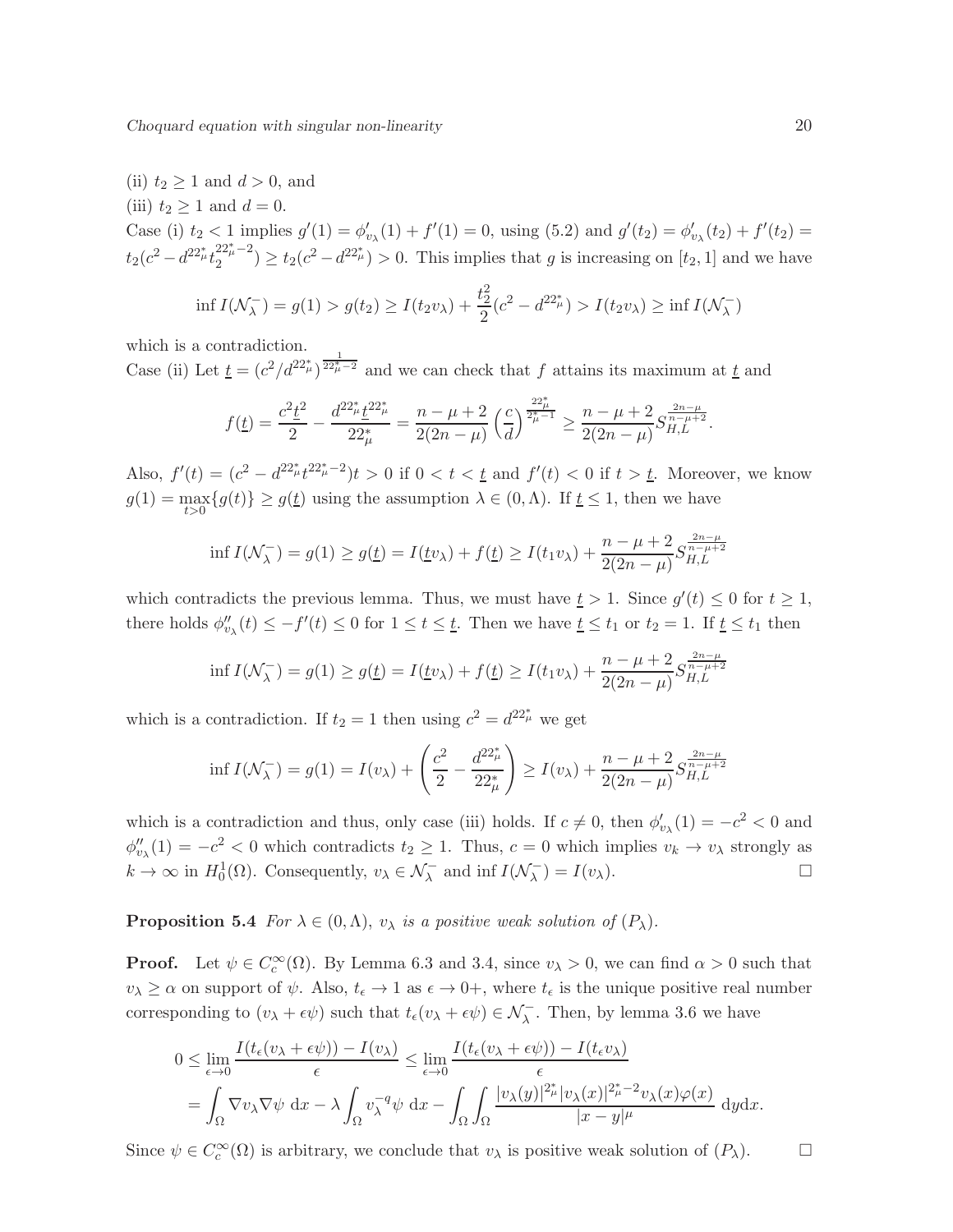## 6 Regularity of weak solutions

In this section, we shall prove some regularity properties of positive weak solutions of  $(P_\lambda)$ . We begin with the following lemma.

**Lemma 6.1** Suppose u is a weak solution of  $(P_\lambda)$ , then for each  $w \in H_0^1(\Omega)$ , it satisfies  $u^{-q}w \in L^1(\Omega)$  and

$$
\int_{\Omega} \nabla u \nabla w \, dx - \lambda \int_{\Omega} u^{-q} w \, dx - \int_{\Omega} \int_{\Omega} \frac{|u(y)|^{2_{\mu}^{\ast}} |u(x)|^{2_{\mu}^{\ast}-2} u(x) w(x)}{|x-y|^{\mu}} \, dy dx = 0.
$$

**Proof.** Let u be a weak solution of  $(P_\lambda)$  and  $w \in H_+$ . By Lemma 2.4, we obtain a sequence  $\{w_k\} \in H_0^1$  such that  $\{w_k\} \to w$  strongly as  $k \to \infty$  in  $H_0^1(\Omega)$ , each  $w_k$  has compact support in  $\Omega$  and  $0 \leq w_1 \leq w_2 \leq \ldots$  Since each  $w_k$  has compact support in  $\Omega$  and u is a positive weak solution of  $(P_\lambda)$ , for each k we obtain

$$
\lambda \int_{\Omega} u^{-q} w_k \, dx = \int_{\Omega} \nabla u \nabla w_k \, dx - \int_{\Omega} \int_{\Omega} \frac{|u(y)|^{2_{\mu}^{\ast}} |u(x)|^{2_{\mu}^{\ast} - 2} u(x) w_k(x)}{|x - y|^{\mu}} \, dy dx.
$$

Using monotone convergence theorem, we obtain  $u^{-q}w \in L^1(\Omega)$  and

$$
\lambda \int_{\Omega} u^{-q}w \, dx = \int_{\Omega} \nabla u \nabla w \, dx - \int_{\Omega} \int_{\Omega} \frac{|u(y)|^{2_{\mu}^{\ast}} |u(x)|^{2_{\mu}^{\ast}-2} u(x) w(x)}{|x-y|^{\mu}} \, dy dx.
$$

If  $w \in H_0^1(\Omega)$ , then  $w = w^+ - w^-$  and  $w^+, w^- \in H_+$ . Since we proved the lemma for each  $w \in H_+$ , we obtain the conclusion.

**Lemma 6.2** Let u be a positive weak solution of  $(P_\lambda)$ . Then  $u \in L^p(\Omega)$ , for each  $p \in [1,\infty)$ . **Proof.** From proof of Lemma 6.1 of [13], we have

$$
\int_{\Omega} \frac{|u(y)|^{2_{\mu}^*}}{|x-y|^{\mu}} dy \in L^{\infty}(\Omega).
$$
\n(6.1)

We claim that  $u \in L^{2\beta}(\Omega)$  implies  $u \in L^{2^*\beta}(\Omega)$ , for each  $\beta \in [1,\infty)$ . So, let us assume  $u \in L^{2\beta}(\Omega)$  with  $\beta \in [1,\infty)$ . Let  $K > 0$  and set  $\psi = \min\{u^{\beta-1}, K\}$ . Then,  $u\psi$ ,  $u\psi^2 \in H_0^1(\Omega)$ . Using Lemma 6.1, there exist a constant  $M > 0$  such that for each  $R > 0$ , we get

$$
\int_{\Omega} |\nabla u \psi|^2 dx \leq \beta \int_{\Omega} \nabla u \nabla (u \psi^2) dx
$$
\n
$$
= \beta \left( \lambda \int_{\Omega} u^{-q} u \psi^2 dx + \int_{\Omega} \int_{\Omega} \frac{|u(y)|^{2_{\mu}^*} |u(x)|^{2_{\mu}^* - 2} u(x) (u \psi^2)(x)}{|x - y|^{\mu}} dy dx \right)
$$
\n
$$
\leq \beta \left( \int_{\Omega} (\lambda u^{-q} u \psi^2 + M u^{2_{\mu}^* - 2} u^2 \psi^2) dx \right)
$$
\n
$$
\leq \beta \lambda \int_{\Omega} u^{2\beta - 1 + q} dx + \beta M \left( \int_{u \leq R} u^{2\beta - 2 + 2_{\mu}^*} dx + \int_{u > R} u^{2_{\mu}^* - 2} u^2 \psi^2 \right)
$$
\n
$$
\leq k_1 + \beta M |\Omega| R^{2\beta - 2 + 2_{\mu}^*} + k_2 \left( \int_{u > R} u^{\frac{n(2_{\mu}^* - 2)}{2}} dx \right)^{\frac{2}{n}} \left( \int_{u > K} (u^2 \psi^2)^{\frac{n}{n - 2}} dx \right)^{\frac{n - 2}{2}}
$$
\n
$$
\leq k_1 + \beta M |\Omega| R^{2\beta - 2 + 2_{\mu}^*} + k_3 \left( \int_{u > R} u^{\frac{n(2_{\mu}^* - 2)}{2}} dx \right)^{\frac{2}{n}} \left( \int_{\Omega} |\nabla (u \psi)|^2 dx \right),
$$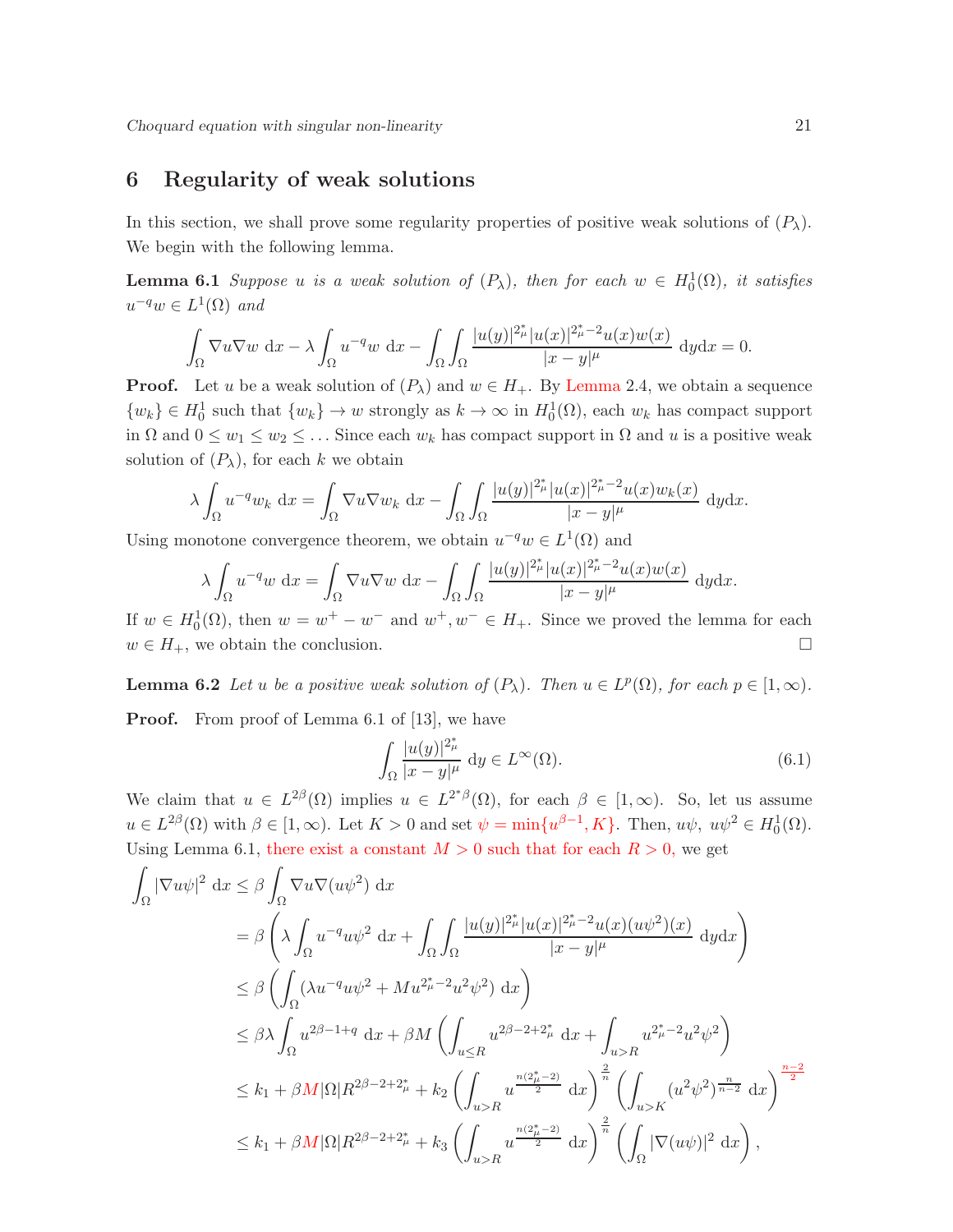where  $k_1$ ,  $k_2$  and  $k_3$  are positive constants independent of both K and R. We can appropriately chose R such that

$$
k_3 \left( \int_{u>R} u^{\frac{n(2_\mu^*-2)}{2}} \, dx \right)^{\frac{2}{n}} \leq \frac{1}{2}.
$$

Then we get

$$
\int_{u^{\beta-1}\leq K} |\nabla u^{\beta}|^2 dx \leq \int_{\Omega} |\nabla(u\psi)|^2 dx \leq 2(k_1 + \beta M |\Omega| R^{2\beta-2+2\mu}).
$$

Now, letting  $K \to \infty$ , we get

$$
\int_{\Omega} |\nabla u^{\beta}|^2 dx \le 2(k_1 + \beta |\Omega| R^{2\beta - 2 + 2_{\mu}^*}).
$$

This implies  $u^{\beta} \in H_0^1(\Omega)$  and therefore by Sobolev embedding theorem, we get  $u \in L^{2^*\beta}(\Omega)$ . Finally, using an inductive argument, we can say  $u \in L^p(\Omega)$ , for each  $1 \leq p < \infty$ .

**Lemma 6.3** Each positive weak solution of  $(P_\lambda)$  belongs to  $L^\infty(\Omega)$ .

**Proof.** Let u be a positive weak solution of  $(P_\lambda)$ . Then, for each  $0 \le \psi \in C_c^{\infty}(\Omega)$  we have

$$
\int_{\Omega} \nabla (u-1)^{+} \nabla \psi \, dx \le \int_{\Omega} \left( \lambda + \left( \int_{\Omega} \frac{|u(y)|^{2_{\mu}^{*}}}{|x-y|^{\mu}} \, dy \right) |u(x)|^{2_{\mu}^{*}-2} u(x) \right) \psi(x) \, dx
$$

$$
\le \int_{\Omega} \left( \lambda + M |u(x)|^{2_{\mu}^{*}-2} u(x) \right) \psi(x) \, dx,
$$

where  $M > 0$  is positive constant. Since  $2^*_{\mu} - 1 > n/2$ , we use Theorem 2.2 to conclude that  $(u-1)$  is bounded from above. Therefore,  $u \in L^{\infty}(\Omega)$ .

**Proof of Theorem 2.6:** Now the proof of Theorem 2.6 follows from Proposition 4.2, Proposition 5.4 and Lemma 6.3.

Before proving our next result, let us recall Proposition 3 and Lemma A.2 of [30]. They show that the sufficient condition for the assumptions in Theorem 6.6 are satisfied. We denote  $B(x,r)$  the open ball of radius  $r > 0$  centered at  $x \in \mathbb{R}^n$ .

**Proposition 6.4** Assume that there exists  $R > 0$  such that for each  $x \in \partial\Omega$ , there is  $y \in \mathbb{R}^n$ with  $|x - y| = R$  and  $B(y, R) \cap \Omega = \emptyset$ . Then  $\Delta \delta \leq (n - 1)/R$ . In particular, if  $\Omega$  is convex, then  $\Delta \delta \leq 0$ .

**Lemma 6.5** The function  $\delta$  is Fréchet differentiable almost everywhere in  $\Omega$  and  $|\nabla \delta| = 1$ at which  $\delta$  is Fréchet differentiable. Moreover, the first order derivatives of  $\delta$  in the sense of distributions and those in classical sense coincide.

Next we need the following to show the regularity upto the boundary. We follow [30].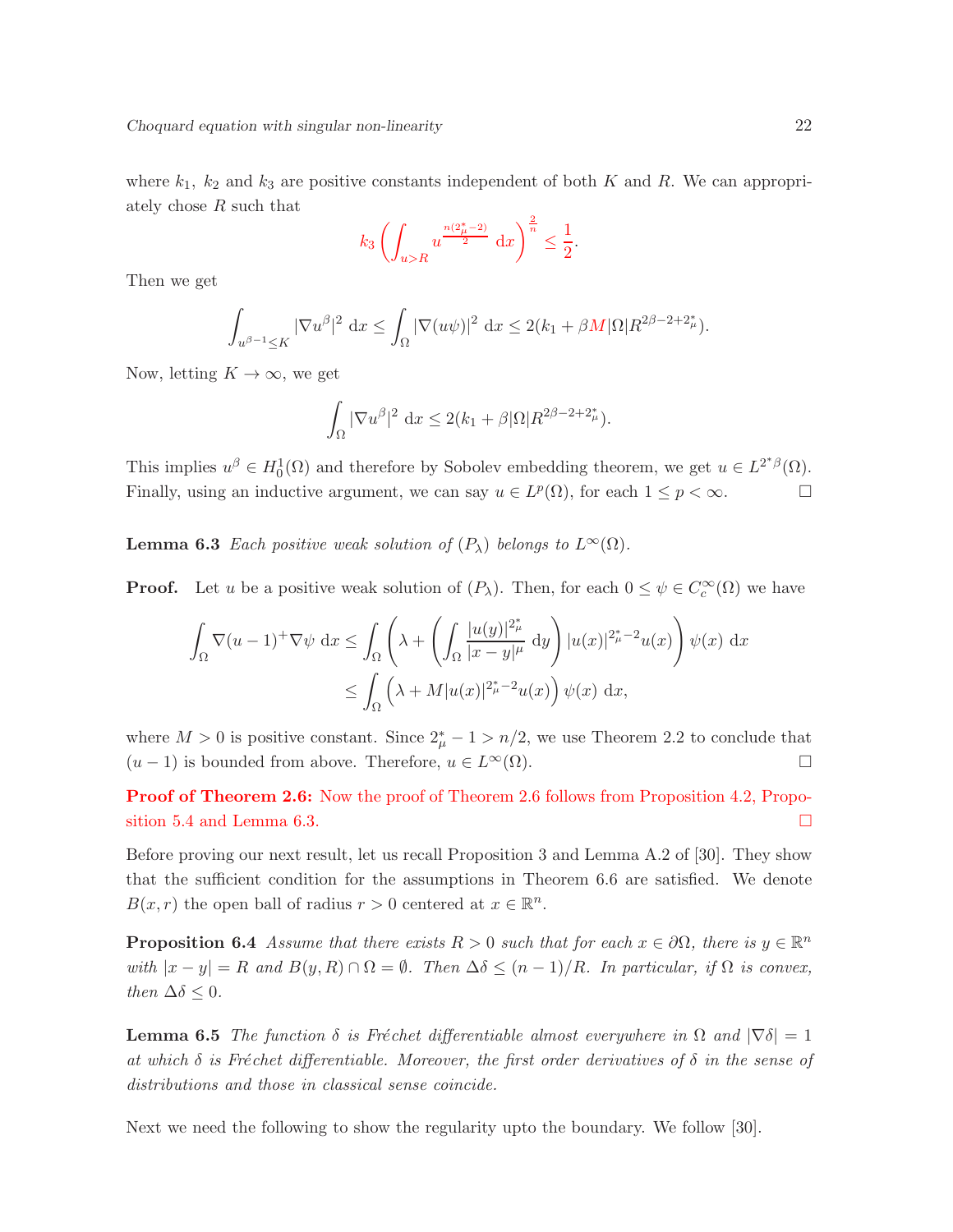**Theorem 6.6** Let us assume that there exist  $a>0$ ,  $R\geq 0$  and  $q\leq s<1$  such that

$$
\Delta \delta \le R \delta^{-s} \ in \ \Omega_a,
$$

where  $\delta$  is defined in section 2. Then there exist  $K > 0$  such that  $u \leq K\delta$  in  $\Omega$ , where u is a positive weak solution of  $(P_\lambda)$ .

**Proof.** Let u be a positive weak solution of  $(P_\lambda)$ . Using  $u > 0$  and Lemma 6.3, for each  $x \in \Omega$ , we get

$$
\lambda u^{-q}(x) + \int_{\Omega} \frac{|u(y)|^{2_{\mu}^{*}}}{|x - y|^{\mu}} dy |u(x)|^{2_{\mu}^{*}-2} u(x) \leq \lambda u^{-q}(x) + k_{1} \leq k_{2} u^{-q}(x), \tag{6.2}
$$

for some positive constant  $k_1$  and  $k_2$ . We choose  $\bar{h} \in \mathbb{R}^n$  such that  $\bar{h} > ||u||_{\infty}$ . Let us define

$$
\varrho_0(t) = \begin{cases} \bar{h}(2t - t^{2-s}) & \text{if } t \in [0, 1] \\ \bar{h} & \text{if } t \ge 1. \end{cases}
$$

Then for each  $0 < t < 1$ , we get

$$
\varrho'_0(t) = \bar{h}(2 - (2 - s)t^{1-s}) > 0
$$
 and  $\varrho''_0(t) = -\bar{h}(2 - s)(1 - s)t^{-s} < 0$ .

We choose  $\alpha > 1/a$  and set  $\varrho(t) = \varrho_0(\alpha t)$ , for  $t > 0$ . Clearly  $\varrho'(t) = \alpha \varrho'_0(\alpha t)$  and  $\varrho''(t) =$  $\alpha^2 \varrho_0''(\alpha t)$  for each  $0 < t < 1/\alpha$ . We claim that

$$
\Delta(\varrho(\delta)) \le \varrho''(\delta) + R\varrho'(\delta)\delta^{-s} \text{ in } \Omega_{1/\alpha}.
$$

Let  $0 \leq \psi \in C_c^{\infty}(\Omega)$  such that supp  $\psi \in \Omega_{1/\alpha}$ . It is already known that  $\varrho'(\delta)\psi \geq 0$ ,  $\varrho(\delta) \in H^1_{\text{loc}}(\Omega), \varrho'(\delta)\psi \in H^1_0(\Omega), \nabla(\varrho(\delta)) = \varrho'(\delta)\nabla\delta \text{ and } \nabla(\varrho'(\delta)\psi) = \varrho''(d)\psi\nabla\delta + \varrho'(\delta)\nabla\psi \text{ in }$ the sense of distributions, and  $|\nabla \delta| = 1$  almost everywhere, by Lemma 6.5. Since we assumed  $\Delta d \leq R d^{-s}$  in  $\Omega_a$ , we have

$$
-\int_{\Omega} \nabla \delta \nabla (\varrho'(\delta)\psi) \, \mathrm{d}x \le \int_{\Omega} R d^{-s}(\varrho'(\delta)\psi) \, \mathrm{d}x.
$$

Therefore, we get

$$
-\int_{\Omega} \nabla(\varrho(\delta)) \nabla \psi \, dx = -\int_{\Omega} \varrho'(\delta) \nabla \delta \nabla \psi \, dx = -\int_{\Omega} \nabla \delta \nabla(\varrho'(d) \psi) \, dx + \int_{\Omega} \varrho''(\delta) |\nabla \delta|^2 \psi \, dx
$$

$$
\leq \int_{\Omega} (R\delta^{-s} \varrho'(\delta) + \varrho''(\delta)) \psi \, dx.
$$

This proves our claim. Using this, now we have

$$
-\Delta(\varrho(\delta)) - k_2(\varrho(\delta))^{-q} \ge -\alpha^2 \varrho_0''(\alpha\delta) - \alpha \varrho_0'(\alpha\delta) R\delta^{-s} - k_2(\varrho_0(\alpha\delta))^{-q}
$$
  

$$
\ge (\alpha\delta)^{-s} (\alpha^2(2-s)(1-s)\bar{h} - 2\alpha^{1+s}R\bar{h} - k_2(2\bar{h})^{-q})
$$

in  $\Omega_{1/\alpha}$ . We can fix large  $\alpha > 1/a$  such that

$$
-\Delta(\varrho(\delta)) - k_2(\varrho(\delta))^{-q} \ge 0 \quad \text{in} \quad \Omega_{1/\alpha}.\tag{6.3}
$$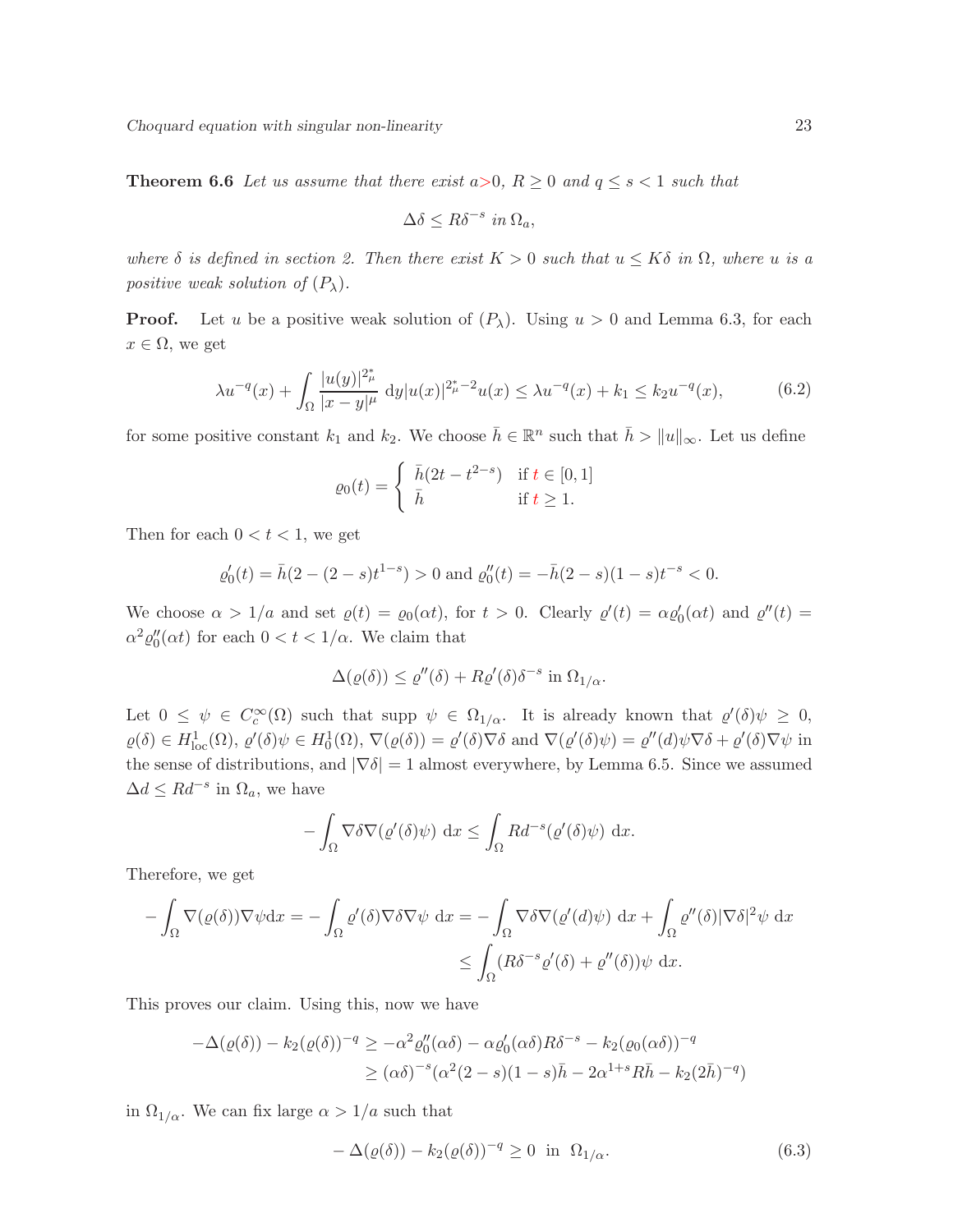Next, we will show that  $u \leq \varrho(\delta)$ . From Lemma 2.4, we get a sequence  $\{w_k\} \subset H_0^1(\Omega)$  such that each  $w_k$  has compact support in  $\Omega$ ,  $0 \leq w_1 \leq w_2 \leq \ldots$  and  $\{w_k\}$  converges strongly to u in  $H_0^1(\Omega)$ . Suppose  $f : \Omega \to [0,1]$  be a  $C^{\infty}$  function such that  $f = 1$  in  $\Omega \setminus \Omega_{1/\alpha}$  and  $f = 0$  in  $\Omega_{1/2\alpha}$ . For each k, setting  $u_k = fu + (1 - f)w_k$ , we see that  $\varrho(\delta) \in H^1_{loc}(\Omega)$ ,  $(u_k - \varrho(\delta))^+ \in H_0^1(\Omega)$ , and supp  $(u_k - \varrho(\delta))^+ \subset \Omega_{1/\alpha}$ . Therefore using Lemma 6.1, (6.2) and (6.3), we get

$$
0 = \int_{\Omega} \nabla u \nabla (u_k - \varrho(\delta))^+ dx - \lambda \int_{\Omega} u^{-q} (u_k - \varrho(\delta))^+ dx
$$
  
\n
$$
- \int_{\Omega} \int_{\Omega} \frac{|u(y)|^{2_{\mu}^*} |u(x)|^{2_{\mu}^* - 2} u(x) (u_k - \varrho(\delta))^+ (x)}{|x - y|^{\mu}}
$$
  
\n
$$
= \int_{\Omega} \nabla (u - \varrho(\delta)) \nabla (u_k - \varrho(\delta))^+ dx + k_2 \int_{\Omega} u^{-q} (u_k - \varrho(\delta))^+ dx - \lambda \int_{\Omega} u^{-q} (u_k - \varrho(\delta))^+ dx
$$
  
\n
$$
- \int_{\Omega} \int_{\Omega} \frac{|u(y)|^{2_{\mu}^*} |u(x)|^{2_{\mu}^* - 2} u(x) (u_k - \varrho(\delta))^+ (x)}{|x - y|^{\mu}}
$$
  
\n
$$
- k_2 \int_{\Omega} u^{-q} (u_k - \varrho(\delta))^+ dx
$$
  
\n
$$
\geq \int_{\Omega} \nabla (u - \varrho(\delta)) \nabla (u_k - \varrho(\delta))^+ dx
$$
  
\n
$$
= \int_{\Omega} |\nabla (u_k - \varrho(\delta))^+|^2 dx + \int_{\Omega} \nabla (u - u_k) \nabla (u_k - \varrho(\delta))^+ dx.
$$

This implies  $\|(u_k - \varrho(\delta))^+\| \leq \|u_k - u\| \to \infty$  as  $k \to \infty$ . Therefore,  $u \leq \varrho(\delta)$ , since  $\{(u_k - \varrho(\delta))^+\}\)$  converges to  $(u - \varrho(\delta))^+$  almost everywhere, as  $k \to \infty$ . Using  $\varrho(\delta) \leq 2\alpha\bar{h}\delta$ , we obtain the conclusion.  $\hfill\Box$ 

We need the following result (Theorem 3 in [6]) to prove our next result.

**Lemma 6.7** Let  $\Omega$  be a bounded domain in  $\mathbb{R}^n$  with smooth boundary  $\partial\Omega$ . Let  $u \in L^1_{loc}(\Omega)$ and assume that for some  $k \geq 0$ , u satisfies, in the sense of distributions

$$
-\Delta u + ku \ge 0 \text{ in } \Omega, \quad u \ge 0 \text{ in } \Omega.
$$

Then either  $u \equiv 0$ , or there exists  $\epsilon > 0$  such that  $u(x) \geq \epsilon \delta(x)$ ,  $x \in \Omega$ .

**Theorem 6.8** Let u be a positive weak solution of  $(P_\lambda)$ , then there exist  $L > 0$  such that  $u \geq L\delta$  in  $\Omega$ .

**Proof.** Let  $0 \le \psi \in C_c^{\infty}(\Omega)$ . Since u is positive weak solution of  $(P_{\lambda})$ ,  $u > 0$  in  $\Omega$  and

$$
\int_{\Omega} \nabla u \nabla \psi \, dx = \lambda \int_{\Omega} u^{-q} \psi \, dx + \int_{\Omega} \int_{\Omega} \frac{|u(y)|^{2_{\mu}^{\ast}} |u(x)|^{2_{\mu}^{\ast} - 2} u(x) \psi(x)}{|x - y|^{\mu}} \, dx dy \ge 0.
$$

Therefore using Lemma 6.7, we conclude that there must exist a constant  $L > 0$  such that  $u \geq L\delta$  in  $\Omega$ .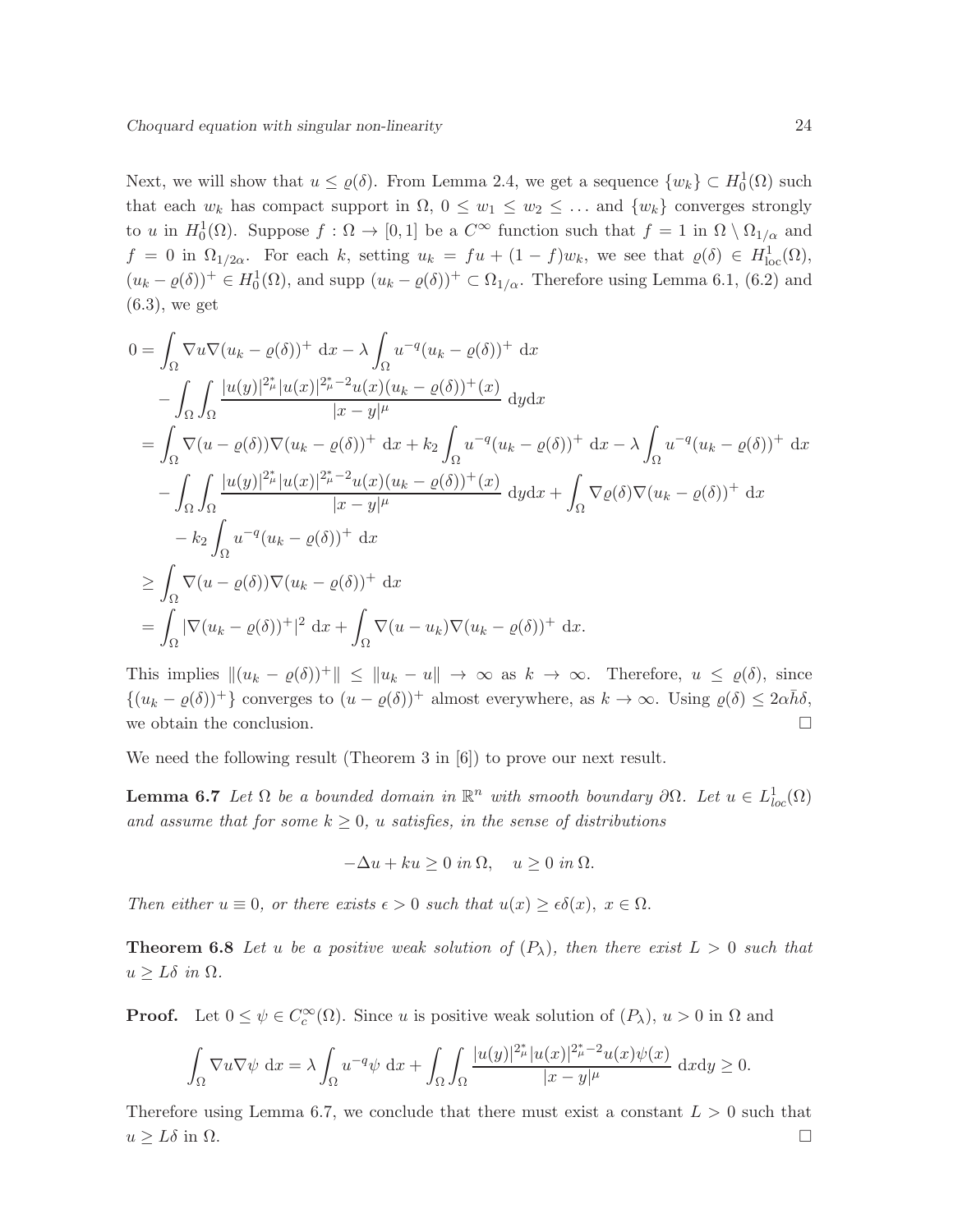Proof of Theorem 2.7: The proof of Theorem 2.6 follows from Theorem 6.6 and Theorem 6.8.

Using these results, we can say that each positive weak solution of  $(P_\lambda)$  is a classical solution that is  $u \in C^{\infty}(\Omega) \cap C(\overline{\Omega})$ . But actually we can show a little more, see next result.

**Lemma 6.9** Let  $q \in (0, \frac{1}{n})$  $\frac{1}{n}$ ) and let  $u \in H_0^1(\Omega)$  be a positive weak solution of  $(P_\lambda)$ , then  $u \in C^{1+\alpha}(\bar{\Omega})$  for some  $0 < \alpha < 1$ .

**Proof.** By previous lemma, we know there exist a constant  $L > 0$  such that  $u \geq L\delta$  in  $\Omega$ . Since  $\frac{1}{\delta} \in L^1(\Omega)$ , we can find  $p > n$  such that  $u^{-q} \in L^p(\Omega)$ . Also, by Sobolev embedding theorem, we know  $u^{2_{\mu}^{\ast}-1} \in L^{t}(\Omega)$  where  $t = \frac{2^{*}}{2^{*}-1}$  $\frac{2^x}{2^x+1}$  < n. Using the Caldéron-Zygmund inequality (refer Theorem B.2 of [42]) and since (6.1) holds, there exists  $M > 0$  such that

$$
|u|_{W^{2,t}(\Omega)} \le D\left(|u|_t + \lambda |u^{-q}|_t + M |u^{2_{\mu}^* - 1}|_t\right) \le D\left(1 + |\delta^{-q}|_t + |u^{2_{\mu}^* - 1}|_t\right)
$$
  
\n
$$
\le D\left(1 + |u|_{2^*}^{2_{\mu}^* - 1}\right),
$$
\n(6.4)

where  $D$  is a positive constant which changes at each step. Thus by Sobolev inequality, we have

$$
|u|_{m_1} \le \left(1 + |u|_{2^*}^{2^* - 1}\right),\tag{6.5}
$$

where  $m_1 = \frac{nt}{n-2t} = 2^*\rho_0$  and  $\rho_0 = \frac{n}{(2^*_\mu - 1)(n-2t)} > 1$ . Thus again using (6.4) and (6.5) with replacing t by  $m_1$ , we have

$$
|u|_{m_2} \le \left(1 + |u|_{m_1}^{2^*_\mu - 1}\right) \le \left(1 + |u|_{2^*}^{(2^*_\mu - 1)^2}\right)
$$

where  $m_2 = \frac{nm_1}{(2^*_{\mu}-1)(n-2m_1)} = 2^*(\rho_0)^2$ . Repeating the same process and replacing  $m_2$  by  $m_1$ , we can get a positive integer m such that  $\frac{2^*\rho_0^m}{2^*_\mu-1} > n$  and therefore using Sobolev embedding we get

$$
|u|_{C^{1+\alpha}(\bar{\Omega})}D \le |u|_{W^{2,\min\{\rho,\frac{2^*\rho_0^m}{2^*_\mu-1}\}}} \le D\left(|u^{-q}|_{\rho}+|u|_{\frac{2^*\rho_0^m}{2^*_\mu-1}}\right)
$$
  

$$
\le D\left(1+|u|_{2^*}^{(2^*_\mu-1)^m}\right) \le D\left(1+\|u\|_{2^*}^{(2^*_\mu-1)^m}\right),
$$

for  $\alpha \in (0,1)$  and D being a positive constant which changes at each step. This completes the proof.  $\Box$ 

## References

[1] Adimurthi and J. Giacomoni, Multiplicity of positive solutions for a singular and critical elliptic problem in  $\mathbb{R}^2$ , Communications in Contemporary Mathematics, 8 (2006) 621– 656.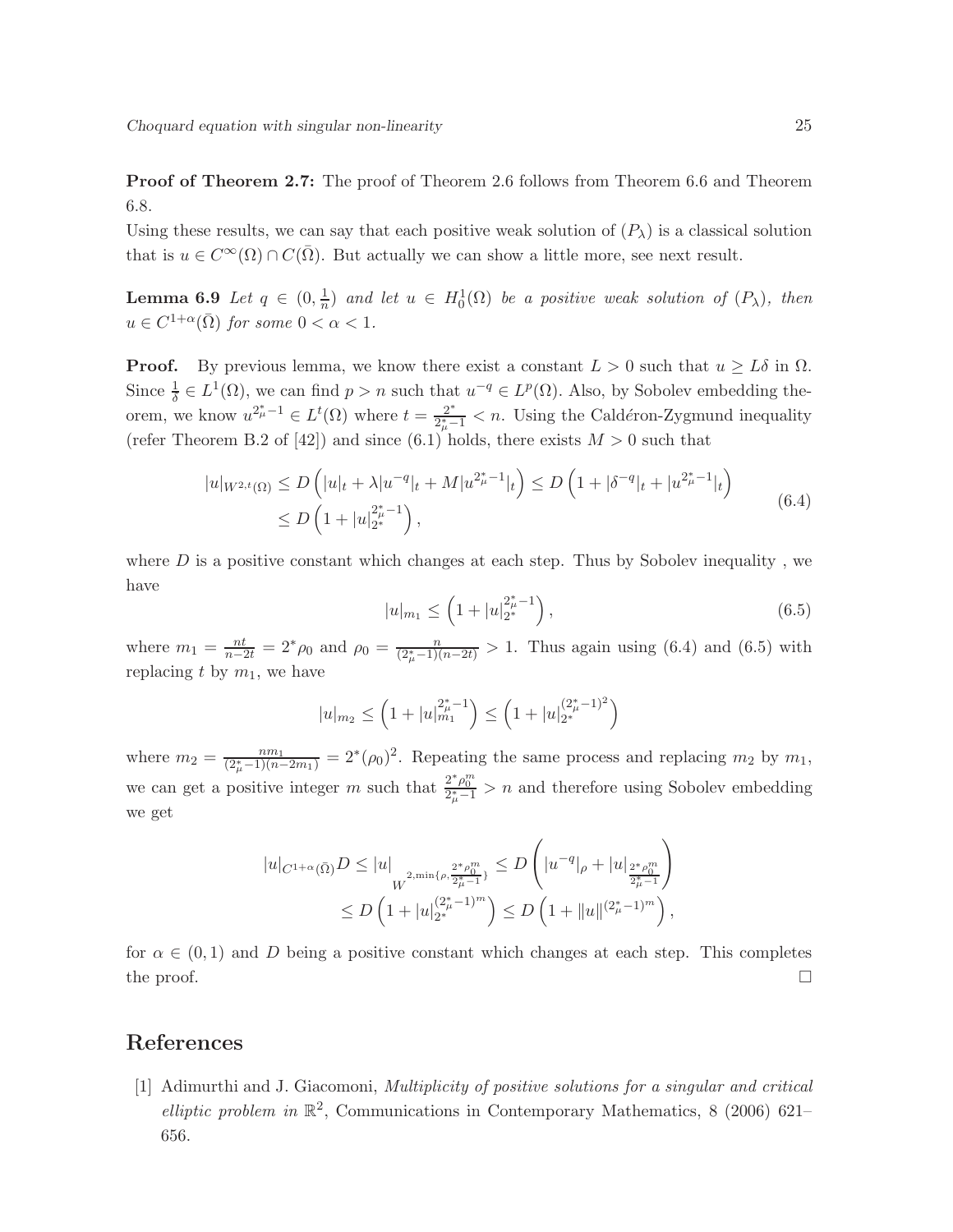- [2] C.O. Alves, G.M. Figueiredo and M. Yang, Multiple semiclassical solutions for a nonlinear Choquard equation with magnetic field, Asymptotic Analysis, 96 (2) (2016) 135–159.
- [3] C.O. Alves and M. Yang, Multiplicity and concentration of solutions for a quasilinear Choquard equation, J. Math. Phys. 55 (6) (2014), 061502-1–061502-21.
- [4] C O. Alves and M. Yang, Existence of semiclassical ground state solutions for a generalized Choquard equation, Journal of Differential Equations, 257 (11) (2014) 4133-4164.
- [5] L. Boccardo and L. Orsina, Semilinear elliptic equations with singular nonlinearities, Calculus of Variations and Partial Differential Equations, 37 (3) (2010) 363–380.
- [6] H. Brezis and L. Nirenberg,  $H^1$  versus  $C^1$  local minimizers, C. R. Acad. Sci. Paris, 317 (1993) 465–472.
- [7] K.J. Brown, The Nehari manifold for a semilinear elliptic equation involving a sublinear term, Calculus of Variations, 22 (2005) 483–494.
- [8] K.J. Brown and Y. Zhang, The Nehari manifold for a semilinear elliptic equation with a sign-changing weight funcion, Journal of Differential Equations, 193 (2) (2003) 481–499.
- [9] K.J. Brown and T.F. Wu, A Fibering map approach to a semilinear elliptic boundary value problem, Electronic Journal of Differential Equations, 69 (2007) 1-9.
- [10] C. Chen and T.F. Wu, The Nehari manifold for indefinite semilinear elliptic systems involving critical exponent, Applied Mathematics and Computation, 218 (22) (2012) 10817-10828.
- [11] M. Clapp and D. Salazar, Positive and sign changing solutions to a nonlinear Choquard equation, Journal of Mathematical Analysis and Applications, 407 (1) (2013) 1-15.
- [12] M. G. Crandall, P. H. Rabinowitz and L. Tartar, On a Dirichlet problem with a singular nonlinearity, Communications in Partial Differential Equations, 2 (1977) 193–222.
- [13] F. Gao and M. Yang, On the Brezis-Nirenberg type critical problem for nonlinear Choquard equation, preprint, https://arxiv.org/pdf/1604.00826v3.pdf.
- [14] F. Gao and M. Yang, Existence and multiplicity of solutions for a class of Choquard equations with Hardy-Littlewood-Sobolev critical exponent, preprint, https://arxiv.org/pdf/1604.00826v4.pdf.
- [15] M. Ghergu and V. Rădulescu, *Singular Elliptic Problems. Bifurcation and Asymptotic* Analysis, Oxford Lecture Series in Mathematics and Its Applications, Oxford University Press, 37 (2008).
- [16] M. Ghergu and V. Rădulescu, Singular elliptic problems with lack of compactness, Ann. Mat. Pura Appl. 185 (1) (2006), 63-79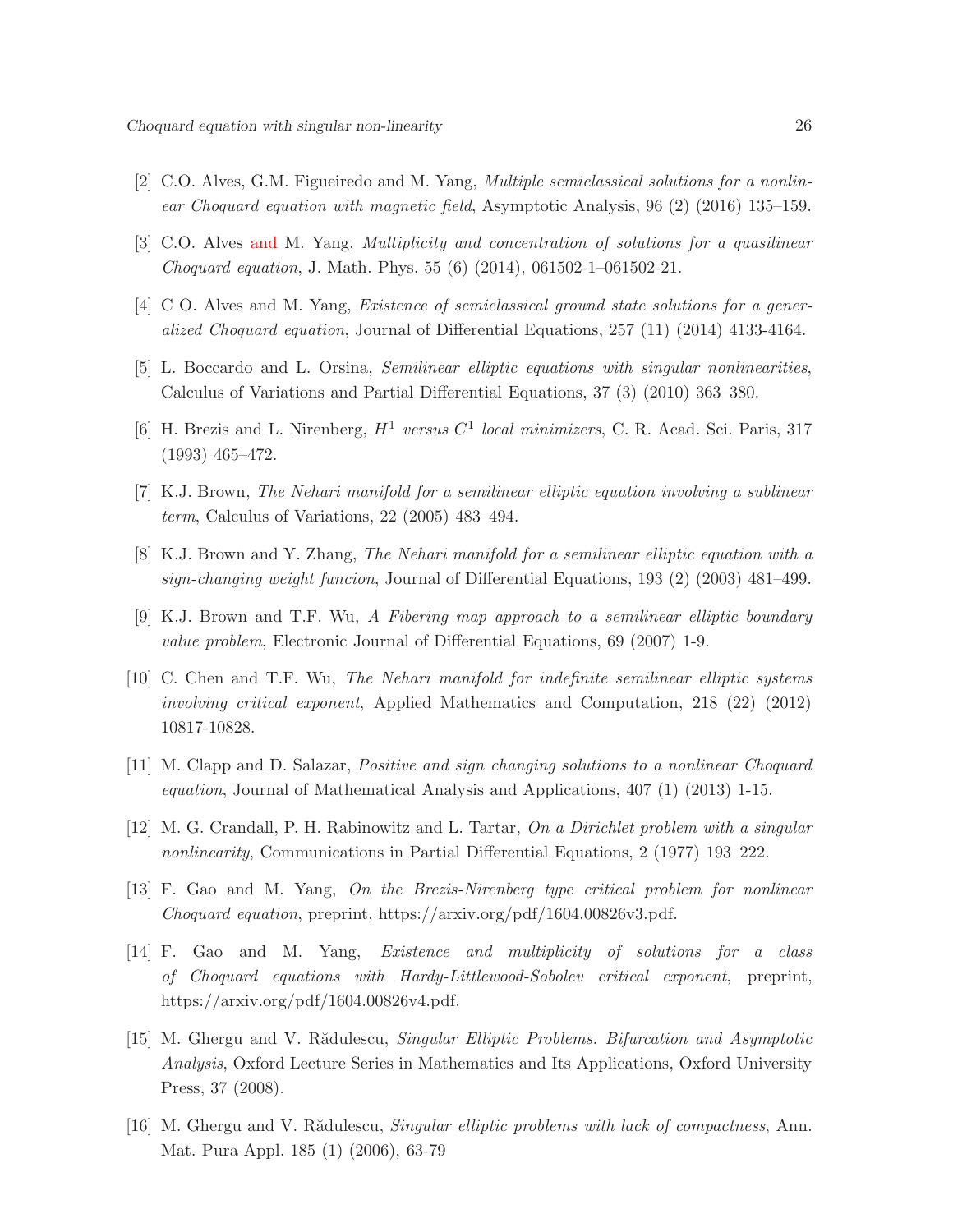- [17] M. Ghimentia and J.V. Schaftingen, Nodal solutions for the Choquard equation, Journal of Functional Analysis, 271 (1) (2016) 107-135.
- [18] J. Giacomoni, I. Schindler and Peter Takaĉ, Sobolev versus Hölder local minimizers and existence of multiple solutions for a singular quasilinear equation , Ann. Scuola Norm. Sup. Pisa Cl. Sci., (5) VI (2007) 117–158.
- [19] J. Giacomoni, I. Schindler and Peter Takaĉ, Singular quasilinear elliptic equations and Hölder regularity, C. R. Math. Acad. Sci. Paris, 350 (7-8) (2012) 383-388.
- [20] J. Giacomoni, P.K. Mishra, K. Sreenadh, Fractional elliptic equations with critical exponential nonlinearity, Adv. Nonlinear Anal. 5 (1) (2016) 57–74.
- [21] J. Giacomoni, T. Mukherjee and K. Sreenadh, Positive solutions of fractional elliptic equation with critical and singular nonlinearity , Advances in Nonlinear Analysis,DOI: 10.1515/anona-2016–0113.
- [22] J. Giacomoni, S. Prashanth and K. Sreenadh, Uniqueness and multiplicity results for a N-Laplace equation with critical and singular nonlinearity, Asymptotic Analysis, 61, (2009) 195–227.
- [23] J. Giacomoni and K. Sreenadh, *Multplcity results for a singular and quasilinear equaton*, Discrete and continuous dynamical systems, Special Issue, (2007) 429-435, Proceedings of the 6th AIMS International Conference.
- [24] D. Gilbarg and N.T. Trudinger, Elliptic Partial Differential Equations of Second Order, second edition, Springer-Verlag, Berlin, 1983.
- [25] Z. Guo and J. Wei, Symmetry of non-negative solutions of a semilinear elliptic equation with singular nonlinearity, Proceedings of the Royal Society of Edinburgh: Section A Mathematics, 137 (5) (2007) 963–994.
- [26] Y. Haitao, Multiplicity and asymptotic behavior of positive solutions for a singular semilinear elliptic problem, J. Differential Equations, 189 (2003) 487–512.
- [27] J. Hernández, J. Francisco and J.M. Vega, *Positive solutions for singular nonlinear el*liptic equations, Proc. Roy. Soc. Edinburgh Sect. A, 137 (1) (2007) 41-62.
- [28] J. Hernández, J. Kartson, and P.L. Simon, *Multiplicity for semilinear elliptic equations* involving singular nonlinearity, Nonlinear Analysis, 65 (2) (2006) 265-283.
- [29] N. Hirano, C. Saccon and N. Shioji, Brezis-Nirenberg type theorems and multiplicity of positive solutions for a singular elliptic problem, J. Differential Equations, 245 (2008) 1997–2037.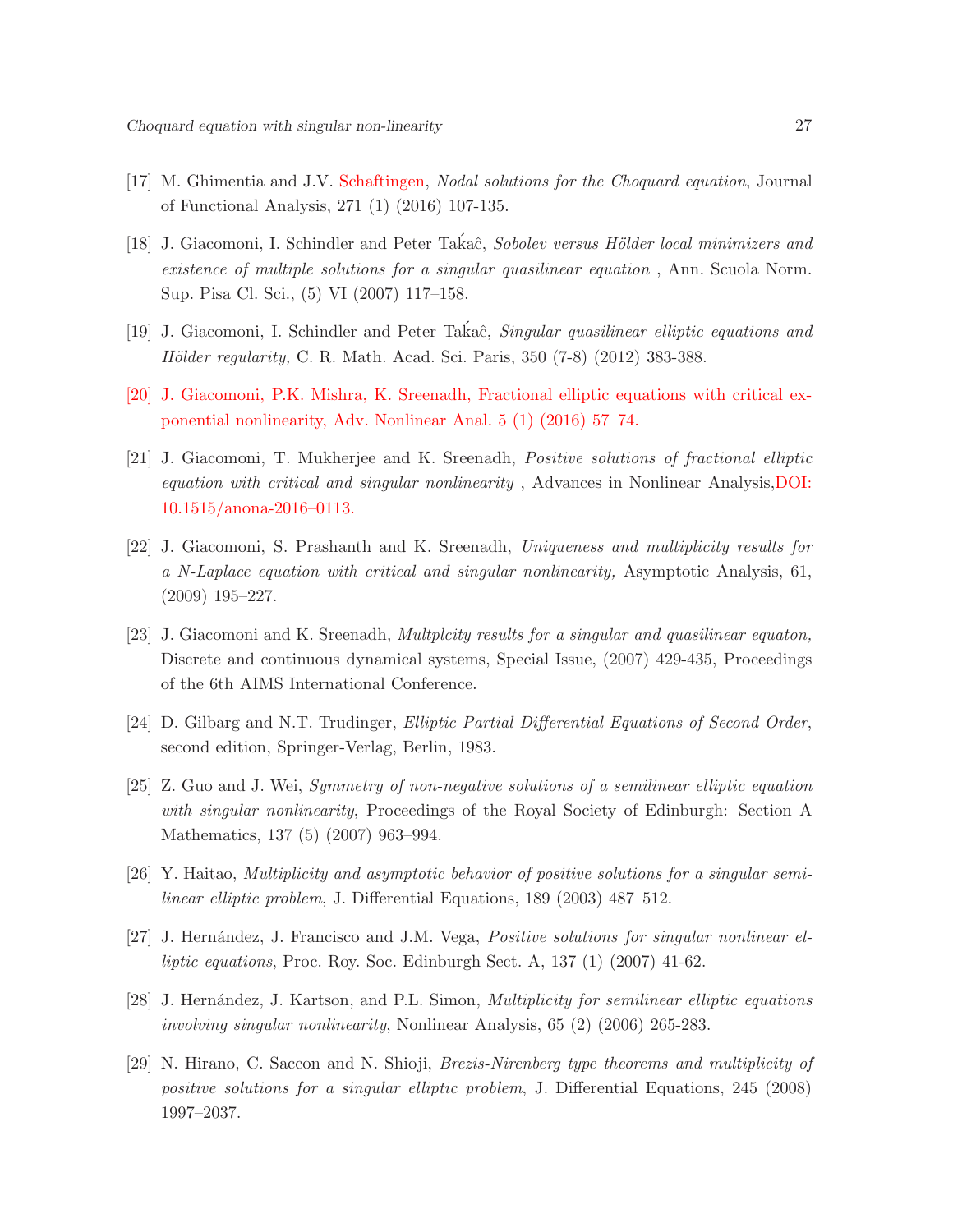- [30] N. Hirano, C. Saccon and N. Shioji, *Existence of multiple positive solutions for singu*lar elliptic problems with concave and convex nonlinearities, Advances in Differential Equations, 9(1-2) (2004) 197–220.
- [31] T.S. Hsu and H.L. Lin, Multiple Positive Solutions for Singular Elliptic Equations with Concave-Convex Nonlinearities and Sign-Changing Weights, Boundary Value Problems, (2009) doi:10.1155/2009/584203.
- [32] E. Lieb, Existence and uniqueness of the minimizing solution of Choquard's nonlinear *equation*, Studies in Appl. Math., 57  $(1976/77)$  93–105.
- [33] E. Lieb and M. Loss, "Analysis", *Graduate Studies in Mathematics*, AMS, Providence, Rhode island, 2001.
- [34] D. Lü, Existence and Concentration of Solutions for a Nonlinear Choquard Equation, Mediterranean Journal of Mathematics, 12 (3) (2015) 839–850.
- [35] G. Molica Bisci, V. Rădulescu and R. Servadei, Variational methods for nonlocal fractional problems, Encyclopedia of Mathematics and its Applications, 162. Cambridge University Press, Cambridge, 2016.
- [36] G. Molica Bisci and D. Repovs, *Higher nonlocal problems with bounded potential*, J. Math. Anal. Appl. 420 (1) (2014) 167–176.
- [37] G. Molica Bisci and D. Repovs, On doubly nonlocal fractional elliptic equations, Atti Accad. Naz. Lincei Rend. Lincei Mat. Appl. 26 (2) (2015) 161–176.
- [38] V. Moroz and J.V. Schaftingen, Groundstates of nonlinear Choquard equations: Existence, qualitative properties and decay asymptotics, Journal of Functional Analysis, 265 (2) (2013) 153-184.
- [39] T. Mukherjee and K. Sreenadh, Fractional elliptic equations with critical growth and singular nonlinearities, Electronic Journal of Differential Equations, 54 (2016) 1-23.
- [40] T. Mukherjee and K. Sreenadh, On Dirichlet problem for fractional p-Laplacian with singular nonlinearity, to appear in Advances in Nonlinear Analysis, preprint available at https://arxiv.org/pdf/1602.00872.pdf.
- [41] T. Mukherjee and K. Sreenadh, Fractional Choquard Equation with Critical Nonlinearities, preprint available at https://arxiv.org/pdf/1605.06805v2.pdf
- [42] M. Struwe, Variational Methods, Springer, Berlin, 1990.
- [43] P.J. Torres, Existence and stability of periodic solutions for second-order semilinear differential equations with a singular nonlinearity, Proceedings of the Royal Society of Edinburgh: Section A Mathematics 137 (1) (2007) 195–201.